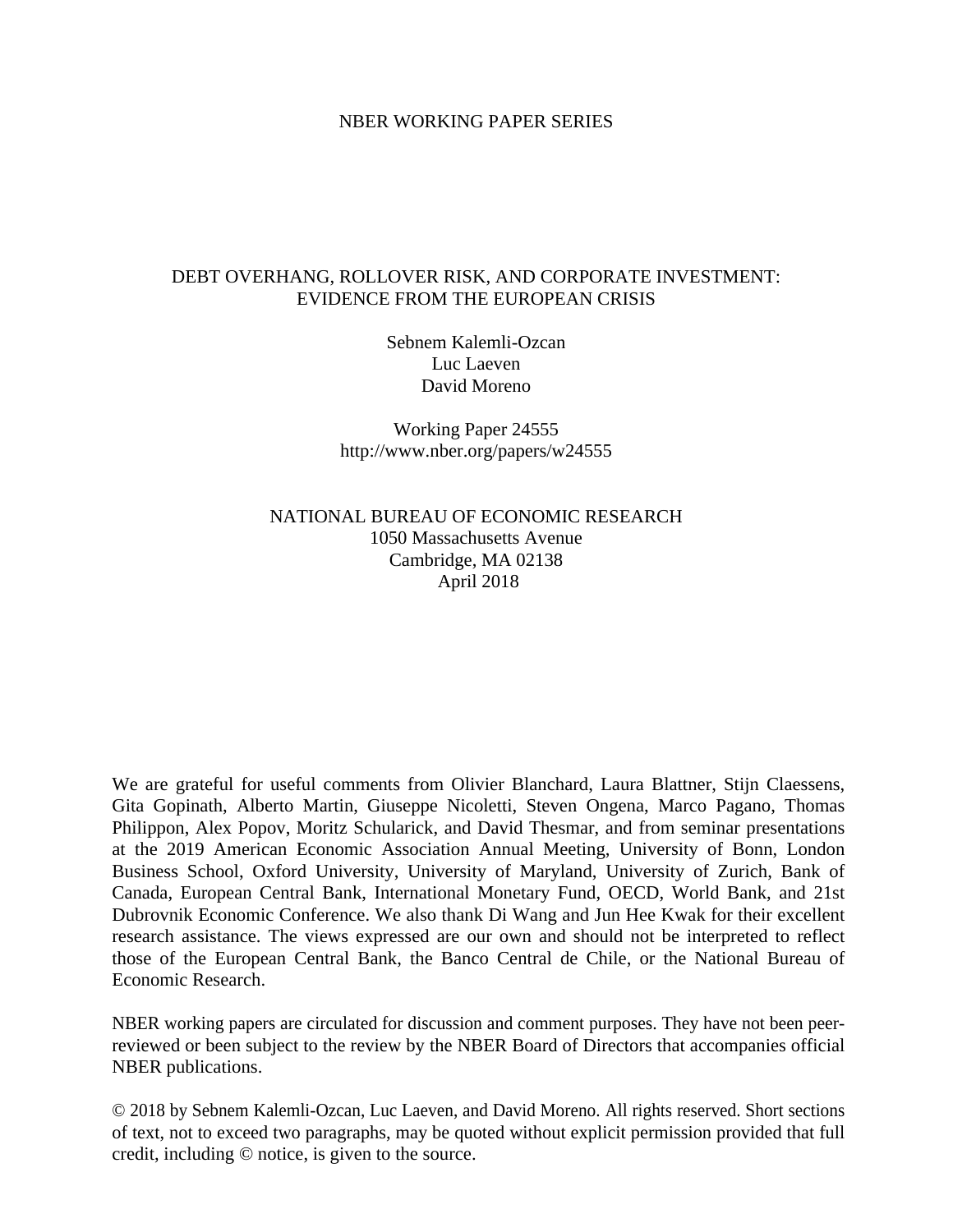Debt Overhang, Rollover Risk, and Corporate Investment: Evidence from the European Crisis Sebnem Kalemli-Ozcan, Luc Laeven, and David Moreno NBER Working Paper No. 24555 April 2018, Revised August 2020 JEL No. E22,E32,E44,F34,F36,G32

#### **ABSTRACT**

We quantify the role of financial leverage behind the sluggish post-crisis investment performance of European firms. We use a cross-country firm-bank matched database to identify separate roles for firm leverage, bank balance sheet weaknesses arising from sovereign risk, and aggregate demand conditions. We find that firms with higher debt levels reduce their investment more after the crisis. This negative effect is stronger for firms holding short-term debt in countries with sovereign stress, consistent with rollover risk being an important channel influencing investment. The negative effect of firm leverage on investment is persistent for several years after the shock in the countries with sovereign stress. The corporate leverage channel can explain 40 percent of the cumulative decline in aggregate investment over four years after the crisis.

Sebnem Kalemli-Ozcan Department of Economics University of Maryland Tydings Hall 4118D College Park, MD 20742-7211 and CEPR and also NBER kalemli@econ.umd.edu

David Moreno Banco Central de Chile Morandé 115 floor 5 Santiago, RM Chile dmoreno@bcentral.cl

Luc Laeven European Central Bank Research Department Sonnemannstrasse 20 Frankfurt am Main **GERMANY** and CEPR Luc.Laeven@ecb.europa.eu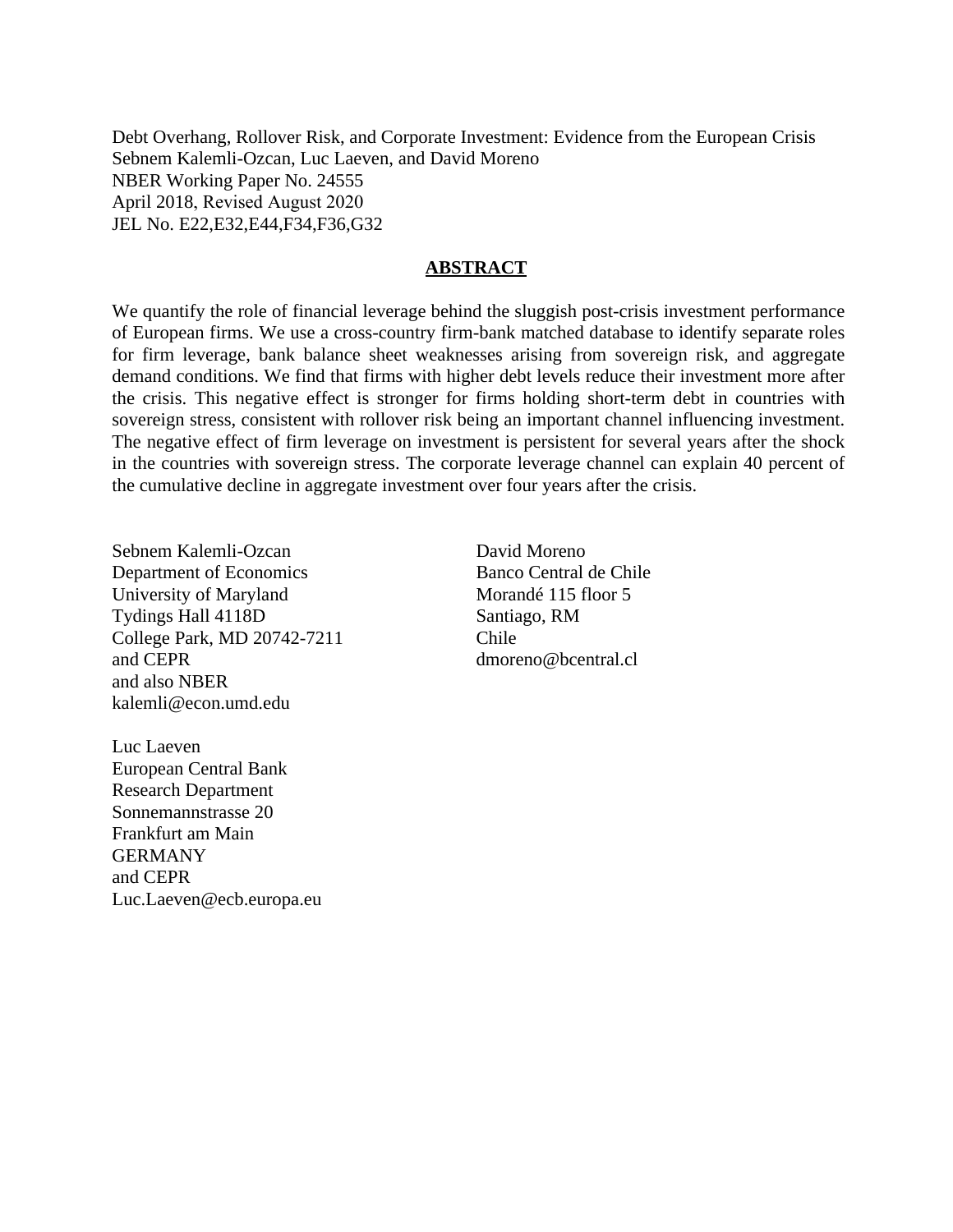# **1 Introduction**

Investment expenditure in Europe experienced a dramatic collapse in the aftermath of the 2008 global financial crisis. Net corporate investment as a share of GDP in the euro area more than halved from its peak in 2008, with even sharper declines in the most affected periphery countries, and by the end of 2016 had still not recovered to pre-crisis levels (Figure [1,](#page-3-0) panel A). By contrast, the US recovered much faster over the same period, reaching its 2008 peak by 2014. This collapse in corporate investment in Europe followed a boom period during which the corporate sector borrowed heavily (Figure [1,](#page-3-0) panel B). Indebtedness of euro area non-financial corporations, measured as debt liabilities to GDP, increased 30 percentage points since 1999 on average, and 90 percentage points for the countries in the periphery.

Thus far both the theoretical and the empirical literatures have primarily focused on two channels to explain the depth of the crisis in Europe: a collapse in aggregate demand, partly induced by excessive household borrowing (e.g., [Martin and Philippon,](#page-41-0) [2017\)](#page-41-0) and weak banksovereign linkages, with bank balance sheets being weakened on account of large exposures to risky sovereign debt (e.g., [Gennaioli et al.,](#page-40-0) [2014;](#page-40-0) [Acharya et al.,](#page-39-0) [2014;](#page-39-0) [Popov and Van Horen,](#page-42-0) [2015\)](#page-42-0). We are the first to consider the role of firm leverage in explaining the decline in firmlevel and aggregate corporate investment during the European crisis. We do so while simultaneously controlling for the aggregate demand and bank-sovereign channels. Specifically, we investigate whether corporate debt accumulated during the boom years holds back investment in the aftermath of the crisis. We refer to a situation where debt holds back investment as "debt overhang". Our debt overhang channel is distinct from the aggregate demand and bank-sovereign channels previously identified in the literature. [Myers](#page-41-1) [\(1977\)](#page-41-1) shows that debt overhang leads to under-investment by firms, as new capital cannot be raised when profits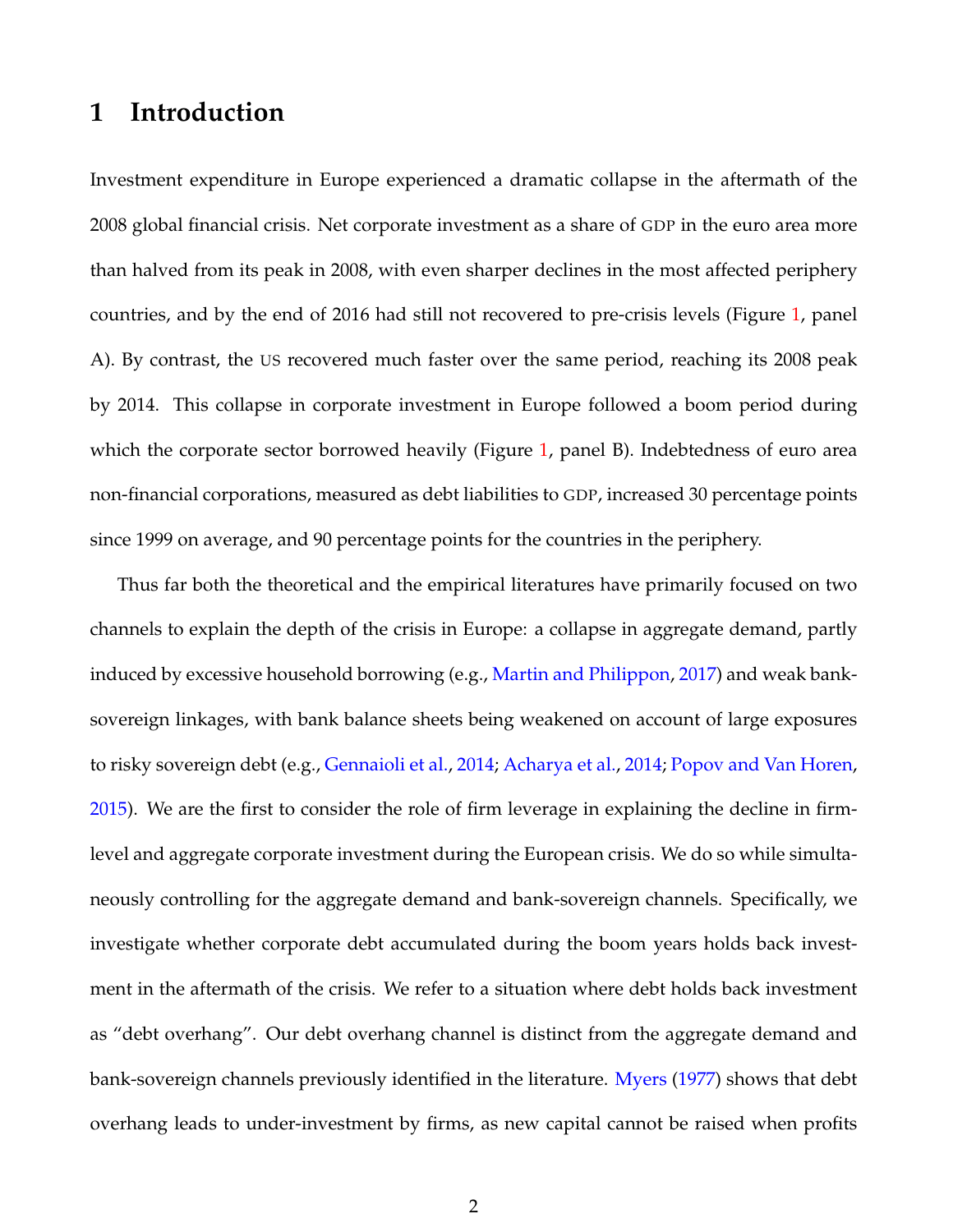<span id="page-3-0"></span>

Figure 1: Evolution of Net Corporate Investment and Corporate Leverage

*Notes:* Net fixed capital formation of non-financial corporations, scaled by total economy GDP (left-hand side panel A) and credit to nonfinancial corporations granted by banks and non-banks, scaled by total economy GDP (right-hand side panel B). Quarterly data for the period 1999 to 2016. Values are indexed at 1 for 1999Q1. Periphery group of economies comprises Greece, Ireland, Italy, Portugal, and Spain.

*Sources:* Eurostat, BEA, and BIS.

primarily benefit existing debt holders, instead of the new investors. More generally, debt overhang can crowd out private investment in general equilibrium via higher borrowing costs (e.g. [Krugman,](#page-41-2) [1988\)](#page-41-2). Either way, the result will be a firm de-leveraging process during which firms cut down investment.

The ongoing COVID crisis highlights the dangers of firm debt overhang. What started as a liquidity shock to firms induced by a combination of demand and supply shocks due to the virus combined with lockdowns is quickly turning into solvency problems, especially for highly indebted firms (e.g., Gourinchas et al. (2020), [Ding et al.,](#page-40-1) [2020\)](#page-40-1). Our results on the potentially strong persistent effects of firm debt overhang on firm investment, while based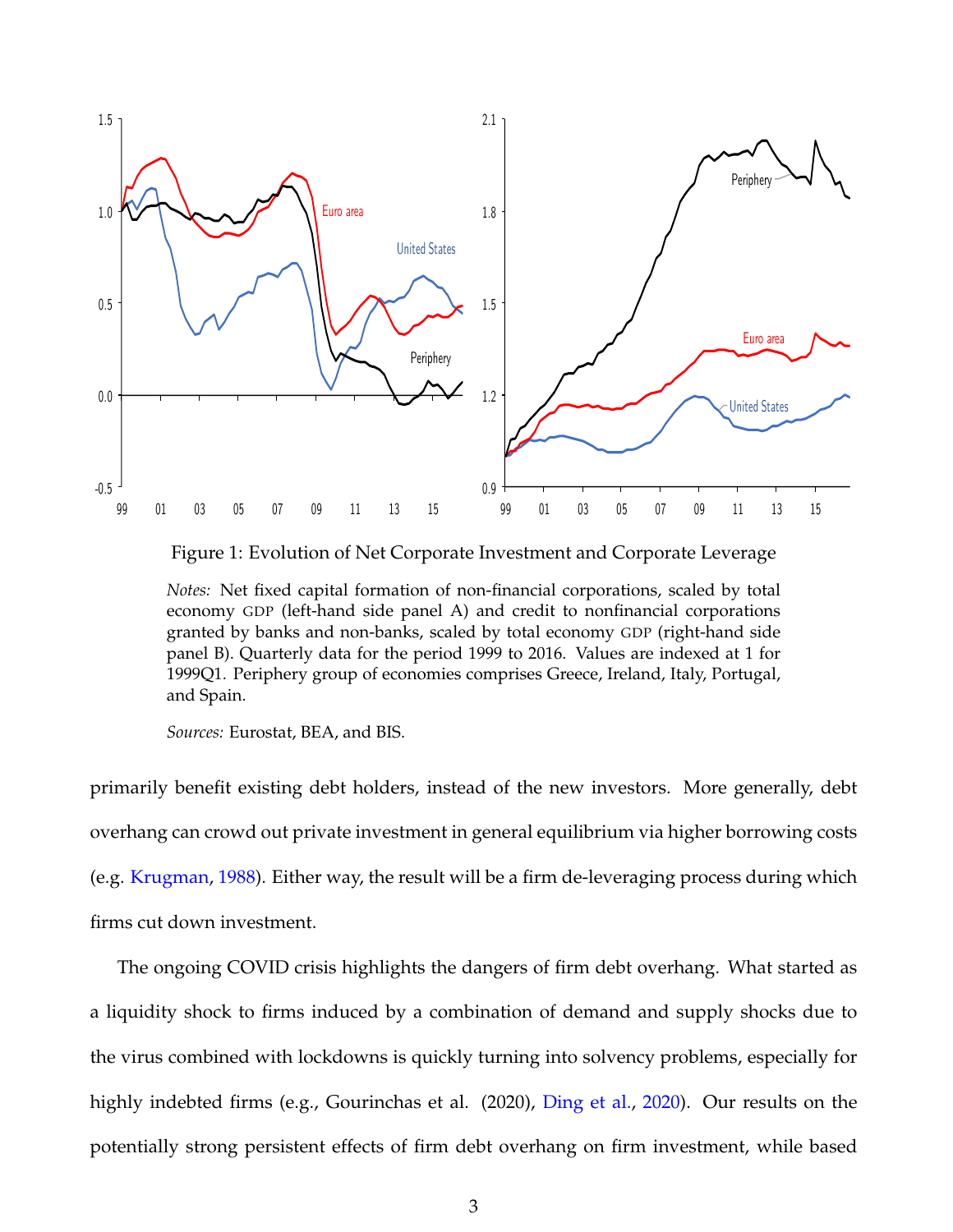on a different type of crisis, can therefore be seen as informative for the evolution of firm investment going forward.

We show that the effect of firm leverage on investment is persistent and can explain the sluggish investment in Europe over 4 years, till the end of our sample, after the crisis. We run local projections a la [Jordà](#page-41-3) [\(2005\)](#page-41-3) using our firm panel dataset and obtain firm-level impulse response functions. Firms with high leverage in the periphery reduce investment rate by about 10 percentage points immediately after the shock, 8 percentage points after 1 year, and 4 percentage points after  $4$  years.<sup>[1](#page--1-0)</sup> The differential responses of highly levered firms and lowly levered firms in the periphery is substantial: 5 percentage points on impact and 3 percentage points after 1 year and so on. These findings suggest that the debt overhang channel explains 40 percent of the aggregate decline.<sup>[2](#page--1-0)</sup>

We use a firm-bank matched dataset since the deteriorations in firm and bank balance sheets have to be measured simultaneously to separate shifts in bank weakness and firm weakness. Our data is detailed in terms of financial position of firms including on the total amount of debt outstanding and on the maturity of this debt to capture the effects of debt overhang and rollover risk. A big advantage of our data set is its representative coverage of SMEs. SMEs tend to be informationally opaque and dependent on banks for their external financing, and therefore more likely to be affected by debt overhang (e.g. [Kashyap et al.,](#page-41-4) [1993,](#page-41-4) [1994a,](#page-41-5)[b\)](#page-41-6) and they make up more than 70 percent of the aggregate economic activity in Europe.

We use the Orbis-Bureau Van Dijk/Moody's database, also known as the AMADEUS database. The database has detailed firm-level balance sheet information on investment, indebtedness, debt service, and debt maturity across a large number of European countries. The database

 $1$ To the best of our knowledge, the only other papers using local projections in firm panels are [Drechsel](#page-40-2) [\(2019\)](#page-40-2), [Cloyne et al.](#page-39-1) [\(2018\)](#page-39-1), and [Ottonello and Winberry](#page-41-7) [\(2018\)](#page-41-7).

<sup>&</sup>lt;sup>2</sup>We used the fact that cumulative decline in aggregate corporate sector investment as a ratio to aggregate capital stock is 20 percentage points over 4 years for this back-of-the-envelope calculation.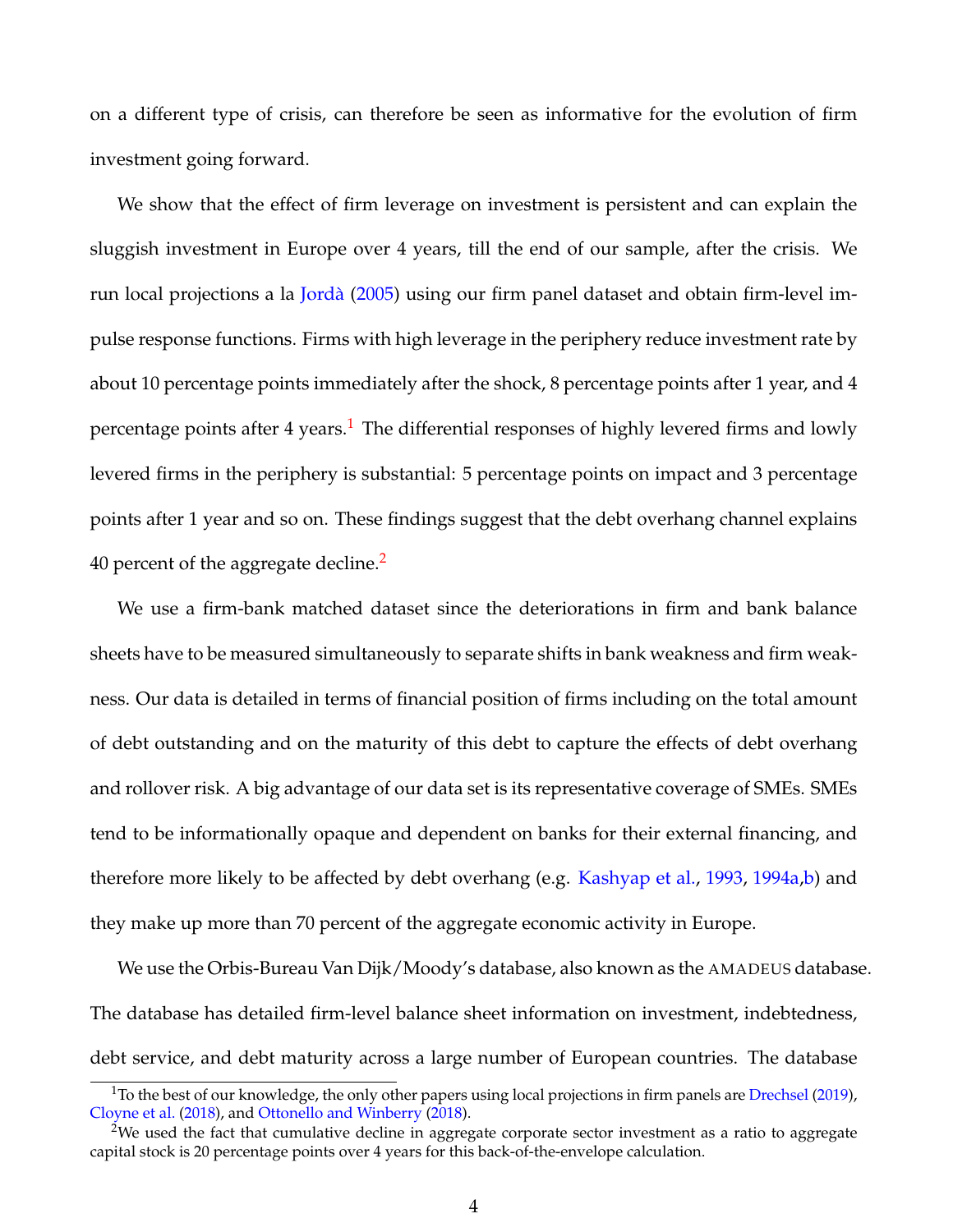also incorporates information on each firm's main relationship bank(s), including the names and address of the bank, which we use to match firms and banks. For each bank, we obtain bank balance sheet information, including data on total sovereign bond holdings, from BANKSCOPE. In order to distinguish between banks' exposure to their *own* sovereign as opposed to other sovereigns, we use confidential ECB data which has nationality information on the sovereign exposure. A similar exercise would not be possible for the US where data on bank-firm relationships is generally not available, especially for privately held firms.<sup>[3](#page--1-0)</sup>

We measure weakness in bank balance sheets during the crisis using the bank's holdings of risky sovereign bonds. In Europe, where banks hold sovereign bonds and firms depend on banks for their lending, sovereign risk can affect firm investment through bank-sovereign linkages. Following an increase in sovereign risk, banks with large exposures to risky sovereigns will experience a deterioration in their balance sheets, reducing the supply of loans to firms via a traditional bank lending channel. This will lead to an increase in debt overhang and rollover risk, especially for firms that financed themselves primarily with short-term debt during the boom years. It is also possible that weak banks continue to lend to risky borrowers in an effort to preserve relationships, consistent with loan evergreening/zombie lending.

We use a difference-in-difference approach to identify the effect of corporate debt overhang and rollover risk on investment, assessing the differential (relative) impact on investment of different levels of (short and long-term) leverage and between the pre-crisis and post-crisis periods. Consistent with the literature, we consider the year 2008 as the start of the financial crisis. We limit the analysis to firms in the euro area. The advantage of this setup is that

 $3$ In the US, even though private firms account for 74 percent of aggregate employment and 56 percent of aggregate gross output, they are not required to publicly disclose their financial data. In Europe, private firms also account for over 70 percent of aggregate employment and over 50 percent of aggregate output on average and in most European countries these (small) private firms are required to file their financial data with public registers. See [Kalemli-Özcan et al.](#page-41-8) [\(2019\)](#page-41-8) for data coverage in Europe and [Dinlersoz et al.](#page-40-3) [\(2018\)](#page-40-3) for the US.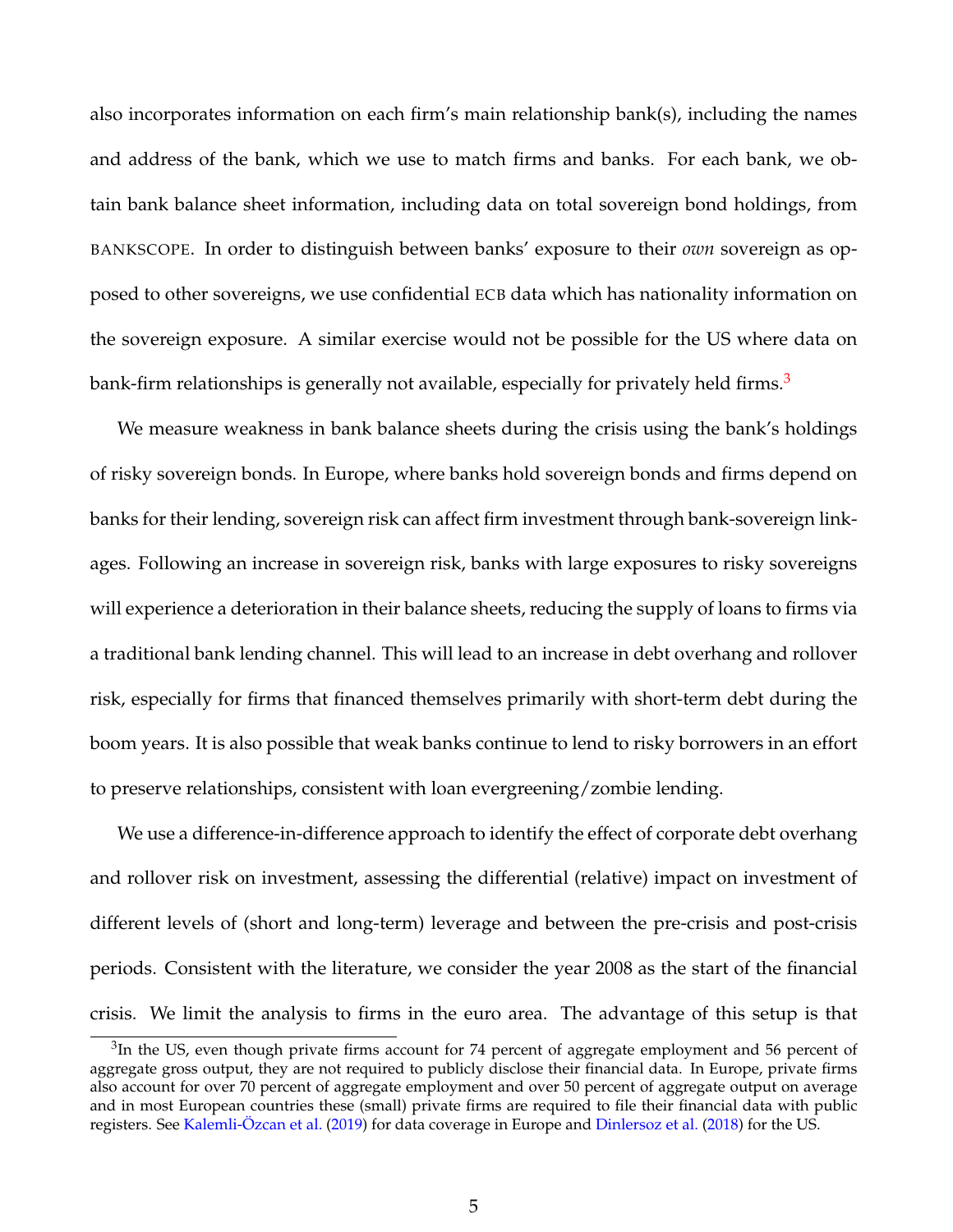we limit the analysis to firms that were subject to the same monetary policy but experienced diverging sovereign risk and banking conditions during the crisis. We measure leverage as the ratio of debt to total assets and distinguish between short-term and long-term debt. The analysis controls for the usual determinants of investment such as firm size and profitability and also for debt service to account for differences in payment terms on the debt.

To control for aggregate demand shocks we use four-digit industry×country×year fixed effects. These effects will absorb the impact of changes in credit demand for the four-digit sector that our firms operate in as well as any changes in country-level demand conditions, including those arising from changes in sovereign risk and general uncertainty conditions. We also control for bank fixed effects to capture the role of pre-existing bank relationships. We assume that most of the fluctuations in aggregate demand derive from the country and narrowly defined industry-specific factors, not idiosyncratic firm-specific factors. We control firm fixed effects to absorb permanent productivity differences across firms.

We run various panel regressions of corporate investment over the period 2000 to 2012, where we distinguish between the crisis period (2008-2012) and the pre-crisis period (2000- 2007). Specifically, we run a panel regression of triple interactions, where we interact a crisis dummy that takes the value of one starting in 2008, with the interaction of a periphery dummy for firms in the periphery and a high-leverage indicator indicating whether firm leverage prior to the crisis was above the sample median. To mitigate concerns about reverse causality, we measure leverage and bank-firm relationships prior to the crisis. Because some firms deleveraged during and in the aftermath of the crisis, our conservative approach, if anything, underestimates the effect of high leverage on investment.

Our findings are as follows. First, high *ex ante* debt levels depress investment during crisis times, consistent with debt overhang. Second, the negative relationship between leverage and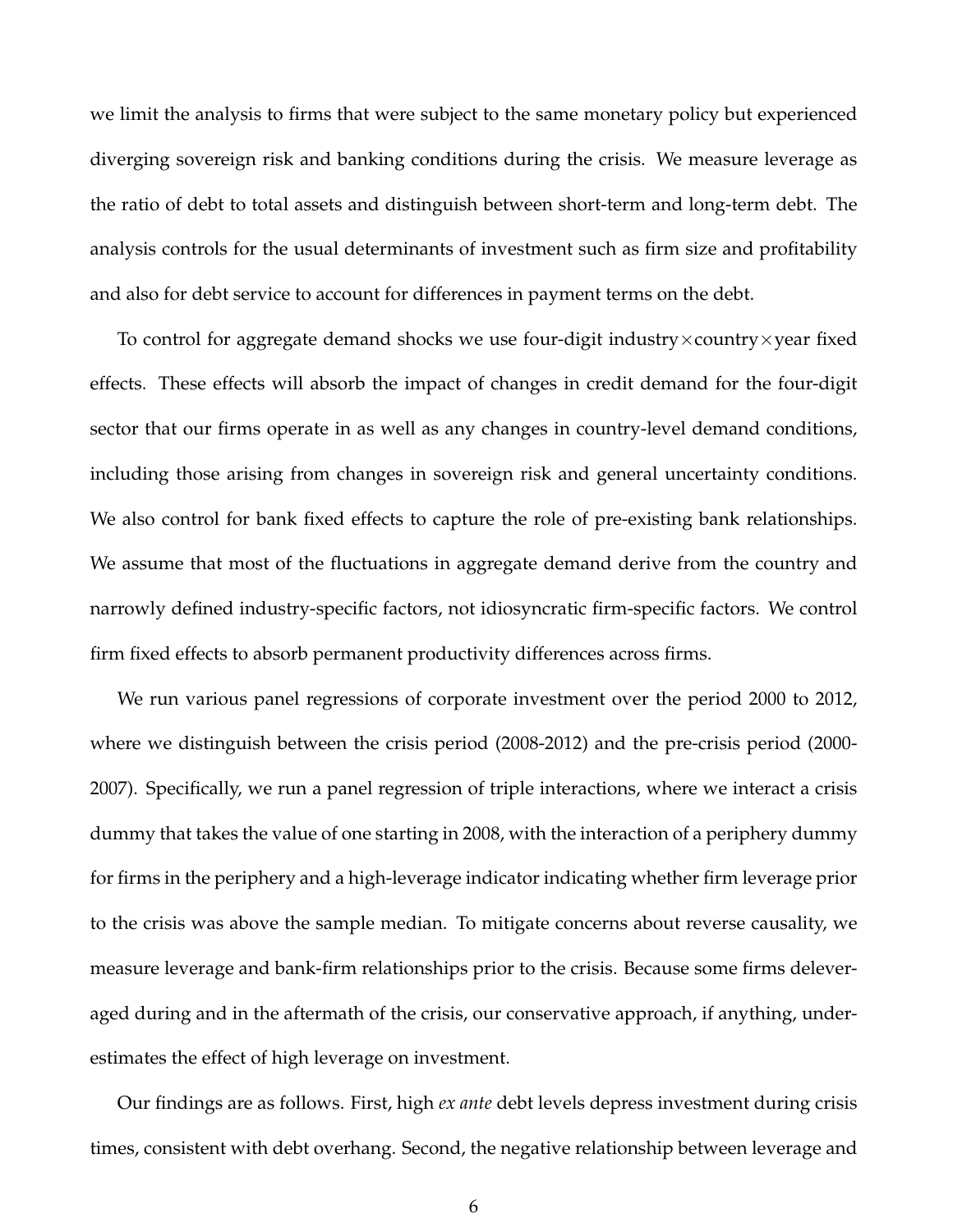investment during the crisis is more pronounced for firms with high short-term leverage in the periphery, consistent with theories of shorter-term debt implying greater rollover risk. Third, the debt overhang effect remains when controlling for aggregate demand effects and the influence of sovereign-bank linkages, suggesting that debt overhang channel we focus on operates independently from aggregate demand and bank-sovereign channels. These results are economically significant. One standard deviation increase in firm leverage reduces investment by 20 percent and going from minimum to maximum level of leverage in our firm sample reduces investment by 57 percent. And last but not least, our effects are very persistent, explaining 40 percent of the decline in aggregate investment over a 4 year period.

We make three contributions to the literature. First, we identify the role of financial leverage in explaining the collapse in corporate investment during the European crisis. We show that this is an economically important channel over and above the aggregate demand and bank-sovereign channels previously identified in the literature, which are also very important channels. Second, our analysis shows that short-term debt exacerbates the debt overhang problem, as argued by [Diamond and He](#page-40-4) [\(2014\)](#page-40-4). And last but not least, we provide an explanation for the persistently low investment in the periphery of Europe, as shown by our dynamic response of firm-level investment to leverage after 4 years of the shock. These contributions are made possible by the uniqueness of our firm-bank-sovereign matched dataset, which features extensive coverage of small firms.<sup>[4](#page--1-0)</sup>

We proceed as follows. Section 2 reviews related literature on corporate debt and firm investment. Section 3 presents the data used in the paper and reports descriptive statistics. Section 4 introduces the empirical framework and identification methodology. Section 5 presents

<sup>4</sup>Using a similar firm-level dataset encompassing small firms but without matching it to firms' banks' balance sheets, [Gopinath et al.](#page-40-5) [\(2017\)](#page-40-5) show the importance of firm leverage on misallocation and aggregate productivity dynamics during the boom period, whereas our focus is on investment dynamics during the bust period.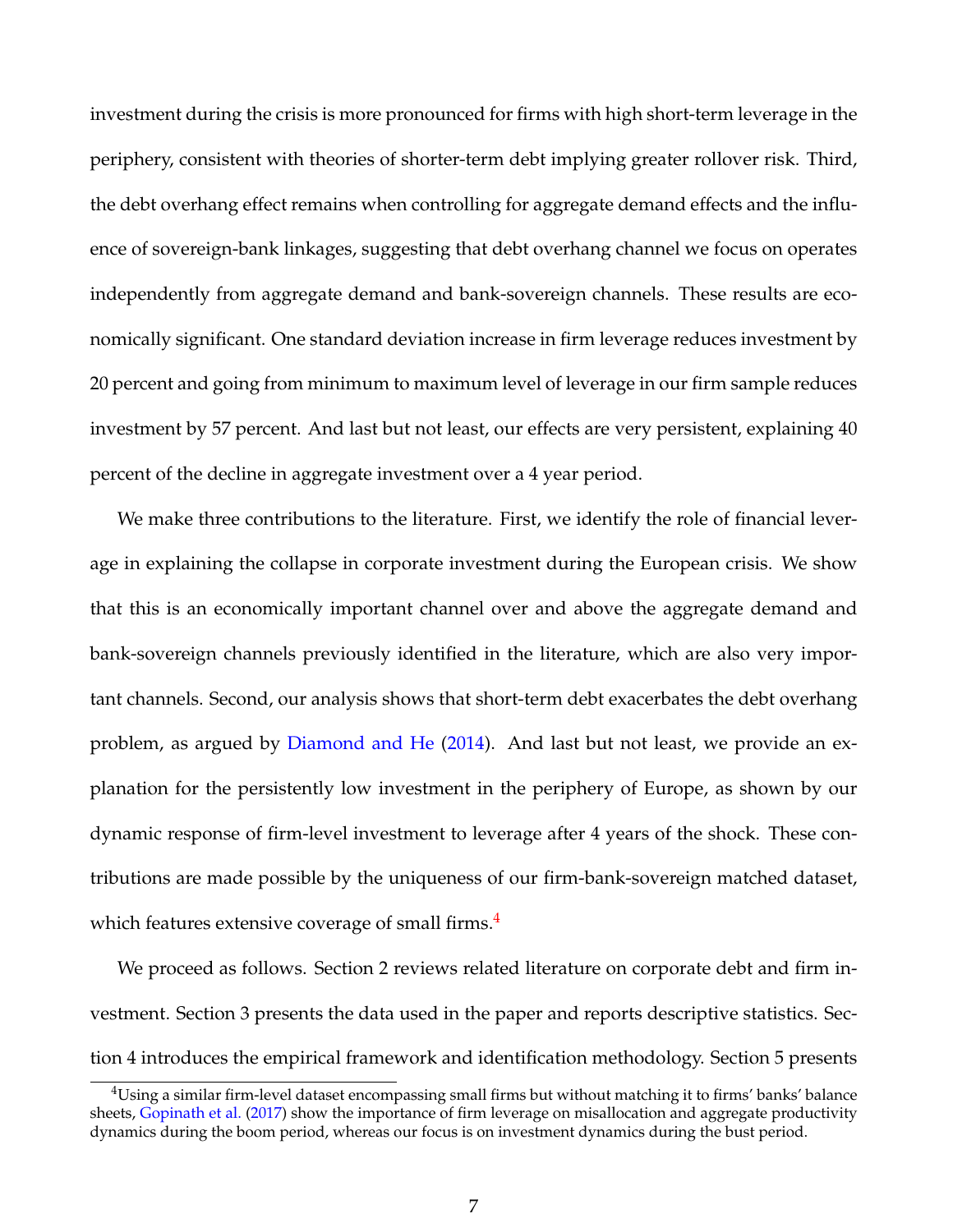our empirical results. Section 6 concludes.

# **2 Literature**

There is a large theoretical literature on debt overhang<sup>[5](#page--1-0)</sup> and how financially distressed firms, when protected by limited liability, have an incentive to gamble by investing in risky projects (e.g., [Jensen and Meckling,](#page-41-9) [1976;](#page-41-9) [Admati et al.,](#page-39-2) [2018\)](#page-39-2). The empirical literature does not find strong results in either direction (under- or over-investment)<sup>[6](#page--1-0)</sup>. Moreover, recent theoretical work by [Aragón](#page-39-3) [\(2019\)](#page-39-3) argues for mitigating factors arising from the firm losing access to credit when a creditor becomes insolvent. In his model, the bank can either liquidate the firm or continue lending. Funding new investment has the disadvantage that it will incentivize the firm to take more risk, decreasing the overall value for the bank. Hence, zombie-lending and under-investment can co-exist.[7](#page--1-0)

Our paper also relates to an extensive empirical literature on corporate debt and firm investment. For instance, [Whited](#page-42-1) [\(1992\)](#page-42-1) shows that adding debt capacity variables to a standard investment model improves the model fit. Similarly, [Bond and Meghir](#page-39-4) [\(1994\)](#page-39-4) find an empirical role for debt in standard investment models. This literature generally finds a negative relationship between firm leverage and investment. For instance, for listed firms in the US, [Lang et](#page-41-10) [al.](#page-41-10) [\(1996\)](#page-41-10) document a negative relationship between debt and investment for firms without valuable growth opportunities. More recently, [Giroud and Mueller](#page-40-6) [\(2017\)](#page-40-6) analyze the impact of firm leverage on employment using US establishment-level data. They find that firms that

<sup>&</sup>lt;sup>5</sup>[Hennessy](#page-40-7) [\(2004\)](#page-40-7), [Titman and Tsyplakov](#page-42-2) [\(2007\)](#page-41-11), [Moyen](#page-41-11) (2007), [Diamond and Rajan](#page-40-8) [\(2011\)](#page-40-8), and [Occhino and](#page-41-12) [Pescatori](#page-41-12) [\(2015\)](#page-41-12).

<sup>&</sup>lt;sup>6</sup>See [De Jong and Van Dijk](#page-40-9) [\(2007\)](#page-40-9), [Eisdorfer](#page-40-10) [\(2008\)](#page-40-10), and [Gilje](#page-40-11) [\(2016\)](#page-40-11).

<sup>&</sup>lt;sup>7</sup>See [Hoshi et al.](#page-40-12) [\(1990\)](#page-40-12), [Almeida et al.](#page-39-5) [\(2011\)](#page-39-5) and [Barnea et al.](#page-39-6) [\(1980\)](#page-39-6) for theoretical models of zombie lending. The empirical literature on the significance of zombie lending in Europe during the recent crisis finds mixed results (e.g., [Andrews and Petroulakis,](#page-39-7) [2019](#page-39-7) and [Schivardi et al.,](#page-42-3) [2017\)](#page-42-3). The literature that focuses on Japan finds strong results as in [Peek and Rosengren](#page-41-13) [\(2000,](#page-41-13) [2005\)](#page-42-4) and [Caballero et al.](#page-39-8) [\(2008\)](#page-39-8).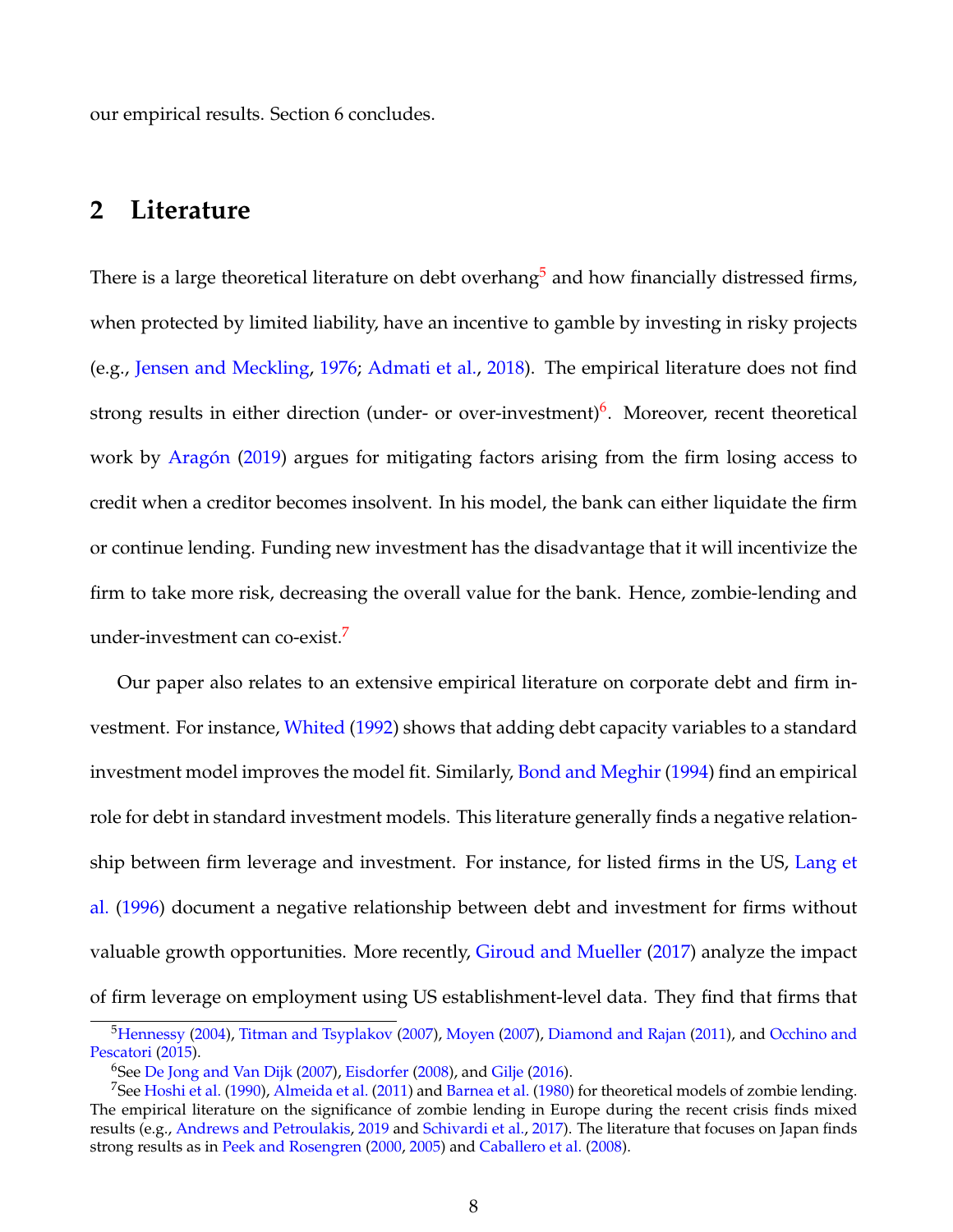increased leverage experienced a larger decline in employment during the global financial crisis. Their work differs from us in at least two dimensions. First, they do not consider the role of maturity. Second, they focus on the US, not Europe, and therefore do not consider the role of bank-sovereign linkages and also do not have a firm-bank matched dataset.

Our work also relates to the theoretical literature on the maturity structure of debt. In the benchmark model of [Myers](#page-41-1) [\(1977\)](#page-41-1), short-term debt reduces the debt overhang problem, while in recent work by [Diamond and He](#page-40-4) [\(2014\)](#page-40-4), short-term debt can increase debt overhang. [Darst](#page-39-9) [and Refayet](#page-39-9) [\(2017\)](#page-39-9) develops a model where a combination of short-term and long-term debt emerges as the optimal contract to deal with agency problems and bankruptcy costs. In their model, long-term debt insulates the firm from changes in credit spreads while short-term debt exposes the firm to credit spread fluctuations. However, short-term debt comes at the advantage of risk-free financing. Firms optimally choose the maturity structure of debt to intertemporally manage how much risky debt to issue. The sovereign debt literature has developed models of debt contracts with bankruptcy costs and agency costs for debtholders, where shortterm debt will generally be preferred because it is cheaper, except when self-fulfilling rollover crises are probable [\(Chaterjee and Eyigungor,](#page-39-10) [2012\)](#page-39-10). As debt accumulated during the boom period is mostly short-term, rollover risk will increase because lenders are reluctant to renew expiring credit lines during a crisis when collateral values drop (e.g. [Diamond,](#page-40-13) [1991;](#page-40-13) [Acharya](#page-39-11) [et al.,](#page-39-11) [2011\)](#page-39-11).[8](#page--1-0)

In related work on the implications of debt overhang, [Lamont](#page-41-14) [\(1995\)](#page-41-14) shows that the effect of debt overhang varies with economic conditions. Debt overhang binds when the economy

 $8$ Debt maturity may also affect the debt overhang by altering incentives to invest. According to [Myers](#page-41-1) [\(1977\)](#page-41-1), short-term debt reduces the debt overhang problem because the value of shorter debt is less sensitive to the value of the firm and thus receives a much smaller benefit from new investment. However, [Diamond and He](#page-40-4) [\(2014\)](#page-40-4) show that reducing maturity can increase debt overhang. For firms with future investment opportunities, shorter-term debt may impose stronger debt overhang in bad times since less risk is shared by shorter-term debt.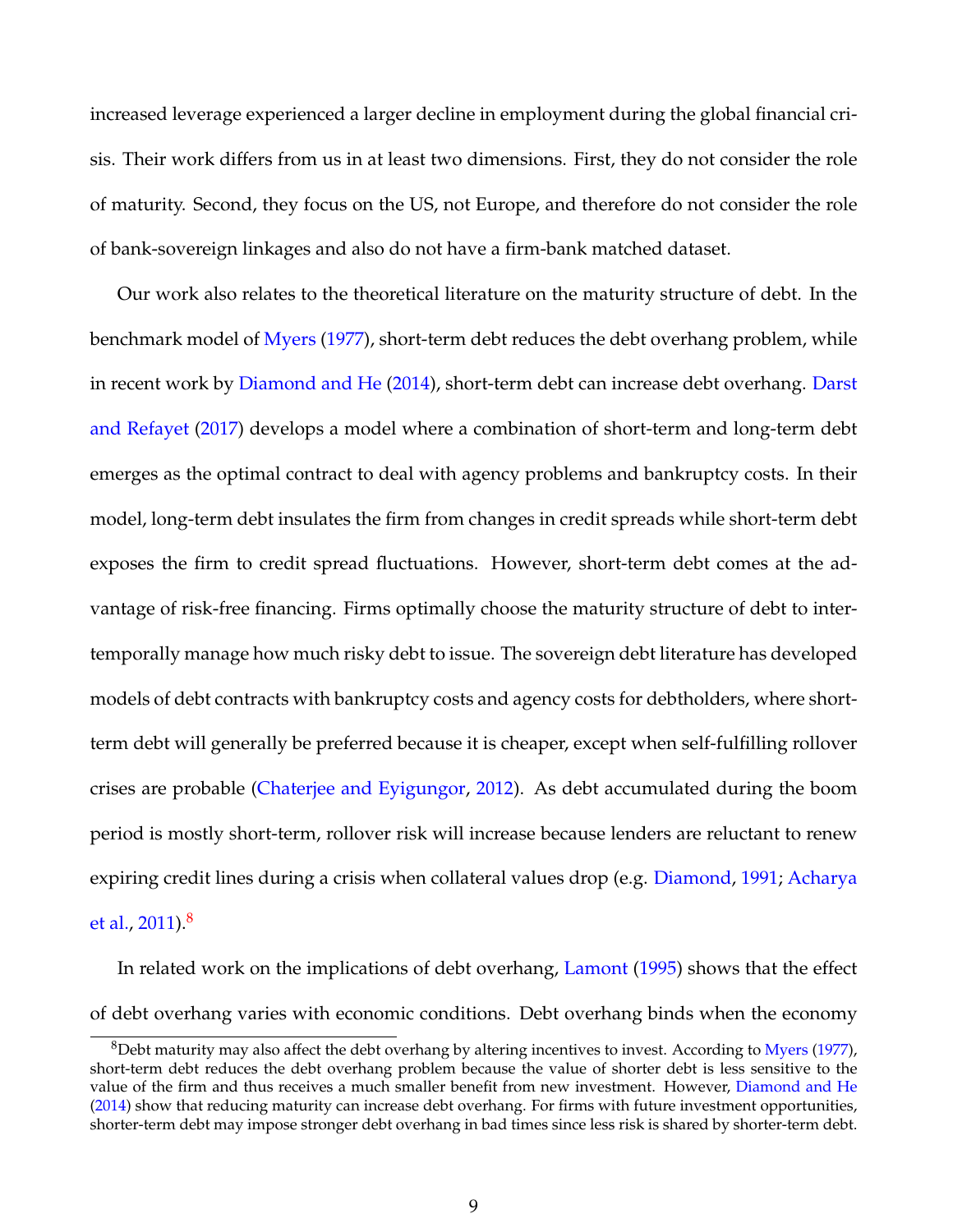is in a downturn since investment returns are low. As a result, high levels of debt can create multiple equilibria in which the profitability of investment varies with economic conditions. [Hennessy](#page-40-7) [\(2004\)](#page-40-7) shows that debt overhang distorts the level and composition of investment, with a severe problem of underinvestment for long-lived assets. A significant debt overhang effect is found, regardless of firms' ability to issue additional secured debt. [Hennessy et al.](#page-40-14) [\(2007\)](#page-40-14) corroborate large debt overhang effects of long-term debt on investment, especially for firms with high default risk.

## **3 Data**

In this section, we describe the data and variables used in the paper, before turning to the empirical framework and identification of the effects we are interested in.

### **3.1 Firm-Level Data**

We use the Orbis global database, from Bureau van Dijk (BvD)—a Moody's Analytics company. Orbis is the largest cross-country firm-level database, covering over 200 countries and 200 million firms that can be used for research focusing on linking firms' financial accounts, ownership structure and production decisions. The database includes all industries and both private and public firms. BvD collects data from various sources, in particular, publicly available national company registries, and harmonizes the data into an internationally comparable format.

The coverage of firms varies both by country, industry, over time and across variables. The reason for variation in firm coverage by country is that different countries have different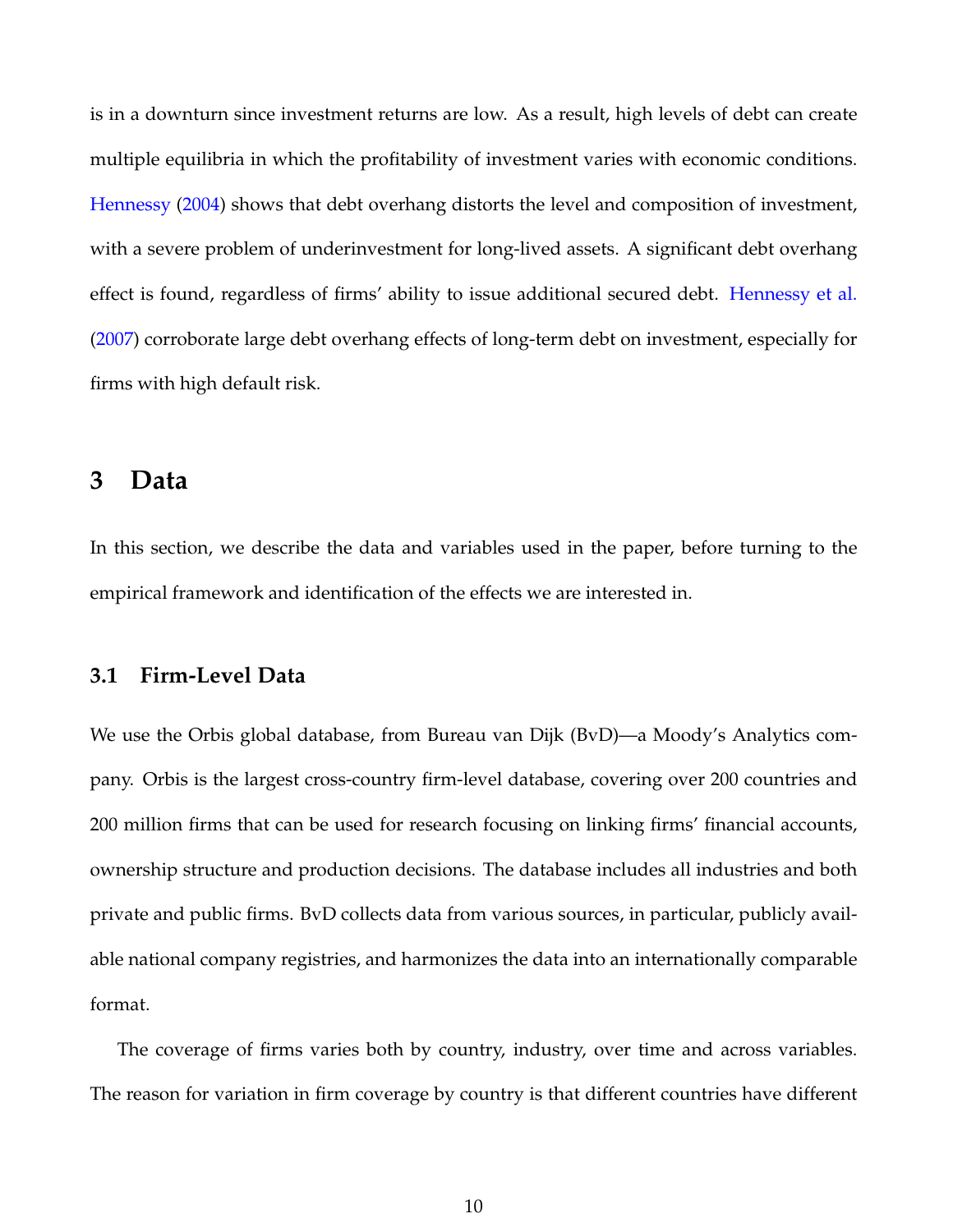laws in terms of which firms are required to file their financial accounts.<sup>[9](#page--1-0)</sup> For countries where the law requires every firm to file with the national company registry, the data obtained via Orbis will be identical to that contained in the country's financial accounts prepared by official statistical offices.<sup>[10](#page--1-0)</sup>

The coverage of firms in Orbis database can vary by time and industry and this may be a source of discrepancy between various studies. The cause of this problem is the common practice in the literature of using a single vintage of Orbis database (or a single download from Wharton Research Data Services (WRDS)). As explained in detail in [Kalemli-Özcan et al.](#page-41-8) [\(2019\)](#page-41-8), the only way to get around this problem and have consistent coverage of firms over time and by industry is to use the historical vintages and match the firm data over time using unique firm identifiers. If a single vintage is used, firms will be missing since Orbis drops firms over a certain period of time from the database and also some variables, such as valueadded and intermediate inputs, will be missing since every vintage does not cover all the variables. The industry classification will also be misleading since these classifications change over time due to firms' expanding their operations and/or firm and industry ID changes made by the national statistical offices. Due to such missing information, Orbis single vintage data will generally over-represent larger firms and under-represent smaller firms, requiring imputations and re-weighing of the data to ensure an adequate representation of small firms. As

<sup>&</sup>lt;sup>9</sup>There is a common misconception that data from countries' national statistical offices always have better coverage than Orbis. If the country regulation is such that all firms have to file with the business registry then the coverage obtained from Orbis will be representative. For the other countries where the regulation is such that firms over a certain size threshold file their financial accounts, then the national statistical offices might have administrative surveys that can cover some of the differences in coverage of firms' financial accounts. A case in point is the United States, where private firms are not required to file financial accounts but there are select surveys covering certain set of firms in certain years such as the Federal Reserve Board of Governors' survey on "small business finance," which is a repeated cross-section that comes in four waves and covers only 3000-5000 firms and is not nationally representative.

 $10$ Country censuses are administrative datasets and will cover the universe of firms in a country; however, census datasets typically do not provide information on individual firms' financial accounts as company registries do.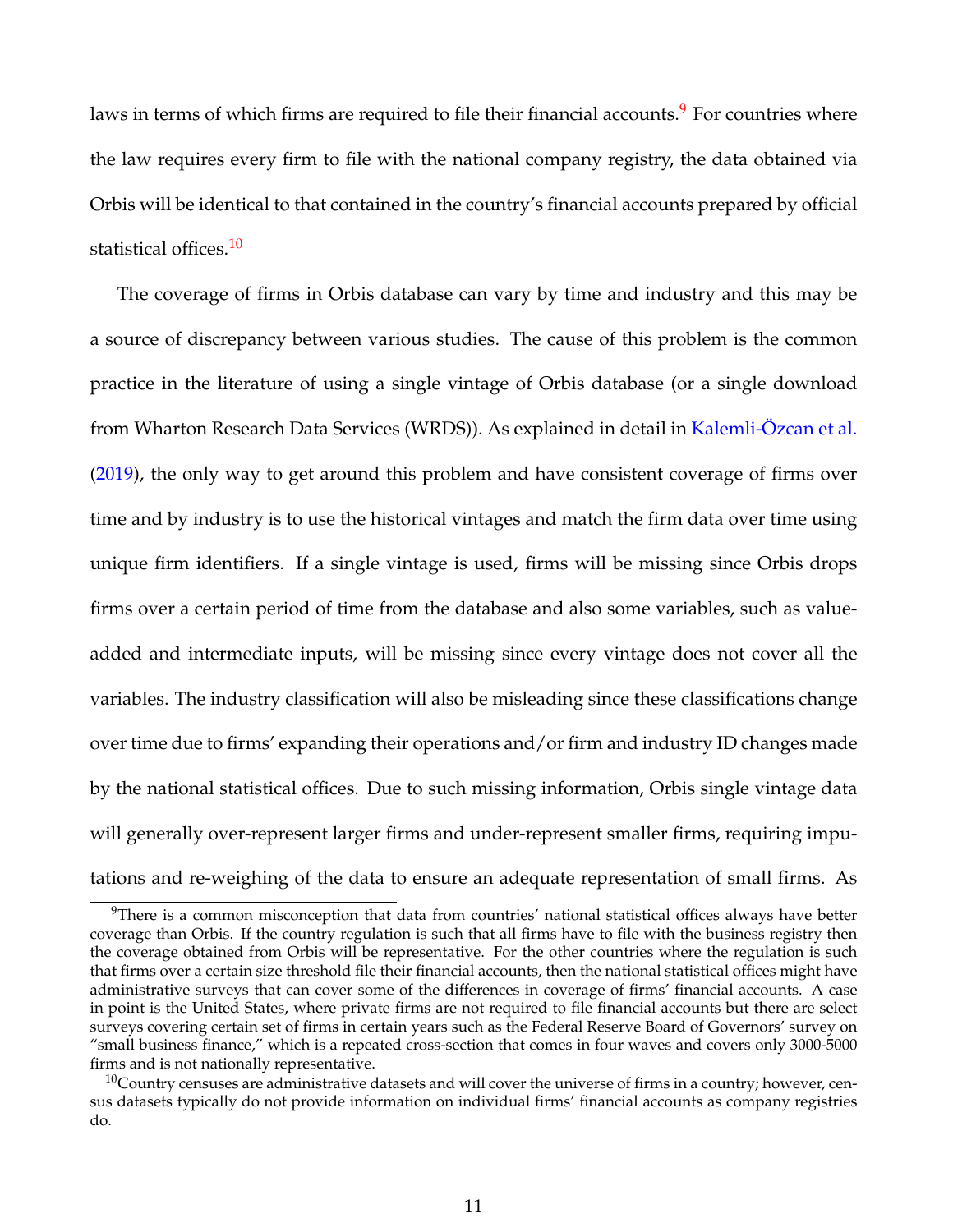shown in [Kalemli-Özcan et al.](#page-41-8) [\(2019\)](#page-41-8), there is no need to re-weigh and impute the data if the historical vintages are used, as this produces the nationally representative data mimicking the firm size distributions of the official statistics of each country.

We follow Kalemli-Ozcan et al. [\(2019\)](#page-41-8) to construct and clean our firm-level data. The main financial variables used in the analysis are total assets, sales, operating revenue (gross output), tangible fixed assets, intangible fixed assets, liabilities, and cash flow. We distinguish between short-term and long-term liabilities, with short-term liabilities being defined as debt liabilities with a remaining maturity of up to 1 year. A large fraction of short-term liabilities constitute trade credits that originate outside the financial system, we also construct a measure of shortterm liabilities that excluded trade credits. We transform nominal financial variables into real variables using country-specific consumer price indices with 2005 base and converting to US dollars using the end-of-year 2005 US dollar/national currency exchange rate. In other words, the value of variables is expressed in constant prices at constant exchange rates. We drop financial firms and government-owned firms, and keep all the other sectors. As shown in [Kalemli-Özcan et al.](#page-41-8) [\(2019\)](#page-41-8), the coverage of our sample when compared to official statistics is extensive, ranging from roughly 70 to over 90 percent depending on the country.

### **3.2 Matching Firm- and Bank-Level Data**

We create a novel data set of bank-firm relationships in Europe by matching our firm-level data to their banks. For each firm, there is a variable called BANK in our firm-level database showing the name(s) of the firm's main bank(s), which, following the literature on firm-bank lending relationships, we assume to be the main bank(s) that the firm borrows from. We obtain this information through our firm-level database but the original source is KOMPASS.<sup>[11](#page--1-0)</sup> This

 $11$ KOMPASS provides the bank-firm connections in 70 countries including firm address, executive names, industry, turnover, date of incorporation and, most importantly the firms' primary bank relationships. KOMPASS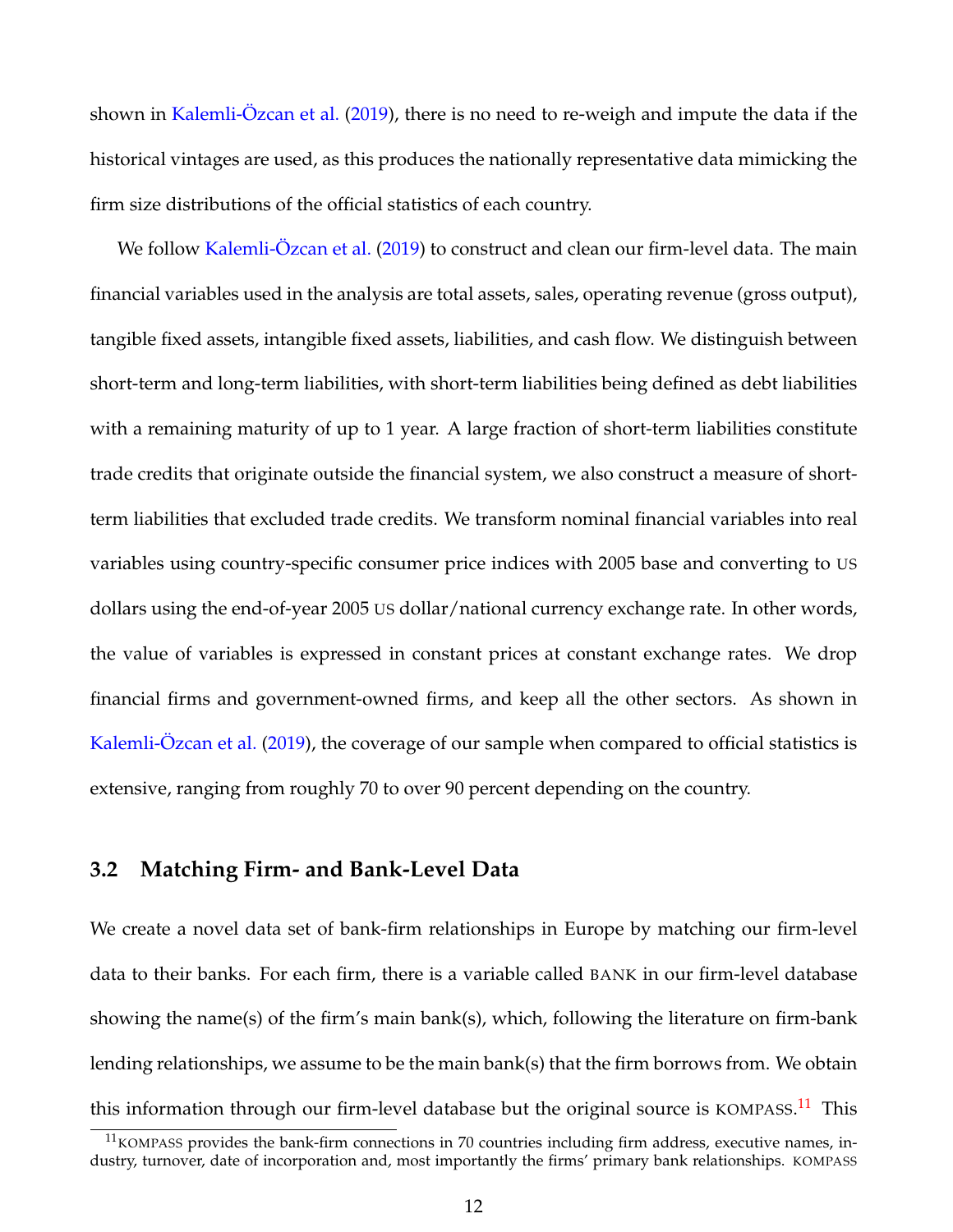data has been used before by [Giannetti and Ongena](#page-40-15) [\(2012\)](#page-40-15), among others, to study bankfirm relationships. We use the 2013 data entries by firms of their main banks, including both the primary and secondary bank-firm relationships. We checked the stability of bank-firm relationships with the 2015 data entries and confirmed that bank-firm relationships are sticky and do not significantly change over short periods of time.<sup>[12](#page--1-0)</sup>

For each main bank, we obtain bank balance sheet data from BANKSCOPE. This data set is also from Bureau Van Dijk, containing balance sheet information about more than 30,000 banks spanning most countries and data up to 16 years. Linking the main bank name to its equivalent in BANKSCOPE is a significant hurdle since there is no standardized procedure to match KOMPASS and BANKSCOPE bank names. We make use of the programs *OpenRefine* and *OpenReconcile* that offer several approximate-matching algorithms. We use these programs to match the BANK variable to the bank names in BANKSCOPE. Our match rate is very high: 87.6% of all bank name observations. Most of the unmatched observations correspond to small cooperative banks for which financial data is anyway not available in BANKSCOPE.

### **3.3 Matching Bank-Level Data to Sovereigns**

Banks in the BANKSCOPE database are all recorded as domestic legal entities, including the subsidiaries of foreign parent companies. To determine the country of origin of each bank in our sample, we need to trace its ownership information to the ultimate owner. We set the country of origin of each bank equal to the country of origin of the ultimate owner of the bank, even if this entity is incorporated in a foreign country, under the assumption that it is

collects data using the information provided by chambers of commerce and firm registries, but also conducts phone interviews with firm representatives. Firms are also able to voluntarily register with the KOMPASS directory, which is mostly sold to companies searching for customers and suppliers.

<sup>&</sup>lt;sup>12</sup>[Giannetti and Ongena](#page-40-15) [\(2012\)](#page-40-15) use both the 2005 and 2010 vintages and also find that bank-firm relationships are sticky. Other research has shown that these relationships are sticky also in the United States (see, for instance, [Chodorow-Reich,](#page-39-12) [2014\)](#page-39-12).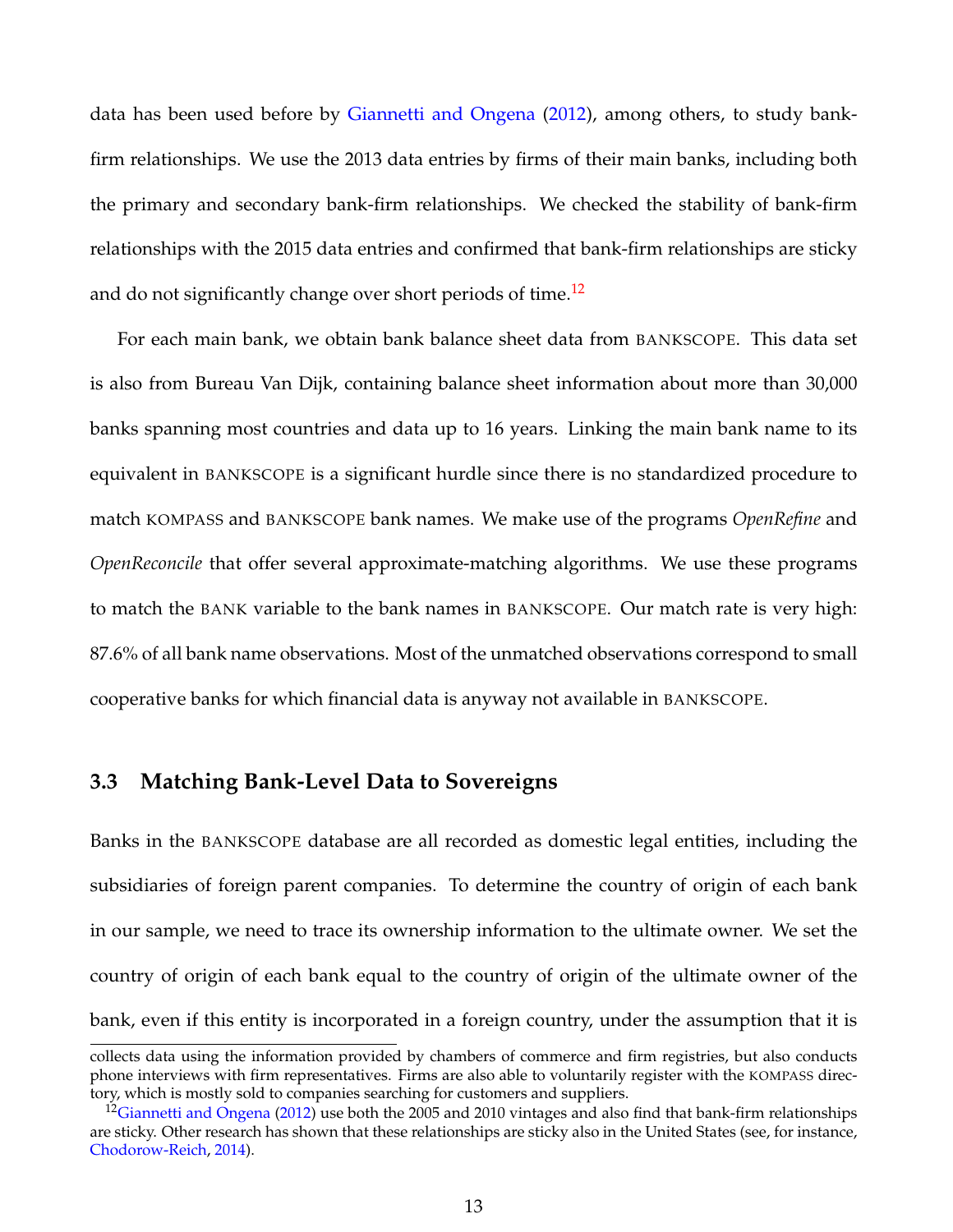the strength of the parent bank that determines the strength of each subsidiary. We trace this information using the Global Ultimate Owner (GUO) variable. Then, we use its consolidated balance sheet reported directly in BANKSCOPE.

Whenever the GUO information is missing, a couple of criteria are used. First, some of the banks listed are actually branches of foreign banks. These are matched by hand to their GUO abroad. Second, some banks are reported to be independent or "single location" (i.e., they have only one branch). For these banks, the GUO is the bank itself. And finally, using the independence indicator provided by Bureau Van Dijk, for banks with a high degree of independence (i.e., values B-, B or B+), the GUO will be also the bank itself, as in the previous case. The sovereign of each bank is defined as the sovereign country of the entity that is the ultimate owner of the bank.

Data on total sovereign bond holdings come from BANKSCOPE. The limitation of these data is that they do not indicate the nationality of the sovereign. We therefore complement this data with data on *own* sovereign's holdings of the bank from the European Central Bank (ECB)'s proprietary database of Individual Balance-Sheet Items (IBSI). The difference between the two datasets is that the BANKSCOPE data captures all sovereign bonds while the IBSI data captures domestic bonds only. In practice, the difference between the two data series should be small since most of a bank's total sovereign bond holdings consist of domestic bonds. Indeed, according to the IBSI data for our sample of banks, around 70% of euro area banks' sovereign bond holdings are domestic, with an even higher percentage in the periphery.

#### **3.4 Descriptive Statistics**

Investment in real capital expenditures can be measured on a gross or net basis (i.e., with or without depreciation). If investment expenditures just match the depreciation of capital equip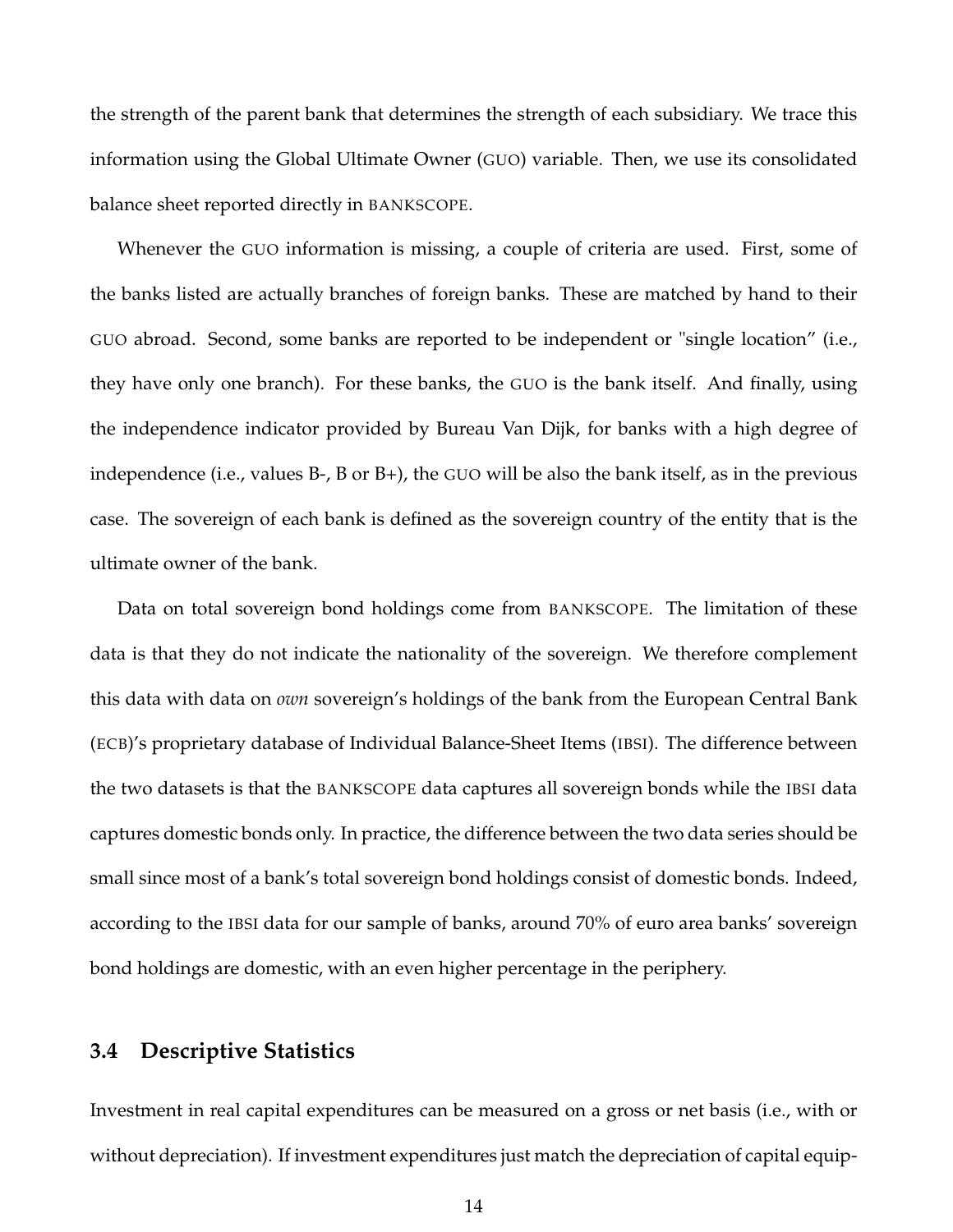ment, then gross investment is positive, but net investment remains unchanged. Therefore, net investment matters most for future productivity. Consequently, we use net investment rate in our empirical work, computed as the annual change in fixed tangible assets.<sup>[13](#page--1-0)</sup>

We capture firm leverage using the ratio of total liabilities to total assets. Total liabilities are measured as the sum of long-term debt, loans, trade credit, and other current liabilities. To capture the drag on finances stemming from debt payments, we include the debt service ratio calculated as total interest paid by the firm over its earnings before taxes, depreciation and amortization of capital (EBITDA).

We distinguish between long-term and short-term liabilities. Long-term liabilities comprise all loans and bonds with residual maturities above one year. Short-term liabilities comprise all current liabilities, i.e., loans, trade credits and other current liabilities, with residual maturities up to 1 year. We also construct alternative measures of liabilities that exclude trade credits since these originate outside the financial system. When excluding trade credits, we lose about one-tenth of observations due to missing data on trade credits.

Previous literature has found that firm size is an important determinant of firm leverage. We thus use log of total assets as a control for firm size, labeled as "size."

Figure [2](#page-16-0) shows the importance of including small and medium-sized firms (SMEs) in the sample when analyzing the maturity structure of debt. On average, SMEs have a short-term leverage ratio of 38.5 percent and a long-term leverage ratio of 30.5 percent, which adds up to a total leverage ratio of 68.5 percent. SMEs are also considerably more leveraged than large firms, both in terms of short-term and long-term debt, indicating the significance of including SMEs into the analysis.

 $13$ Using net investment is common in the literature; see, for example, [Lang et al.](#page-41-10) [\(1996\)](#page-41-10). We measure net investment rate as the ratio between net fixed capital stock increase and the initial net fixed capital stock, i.e., ∆*Kt*/*Kt*−1. Fixed capital is measured as the firm's gross capital stock minus depreciation.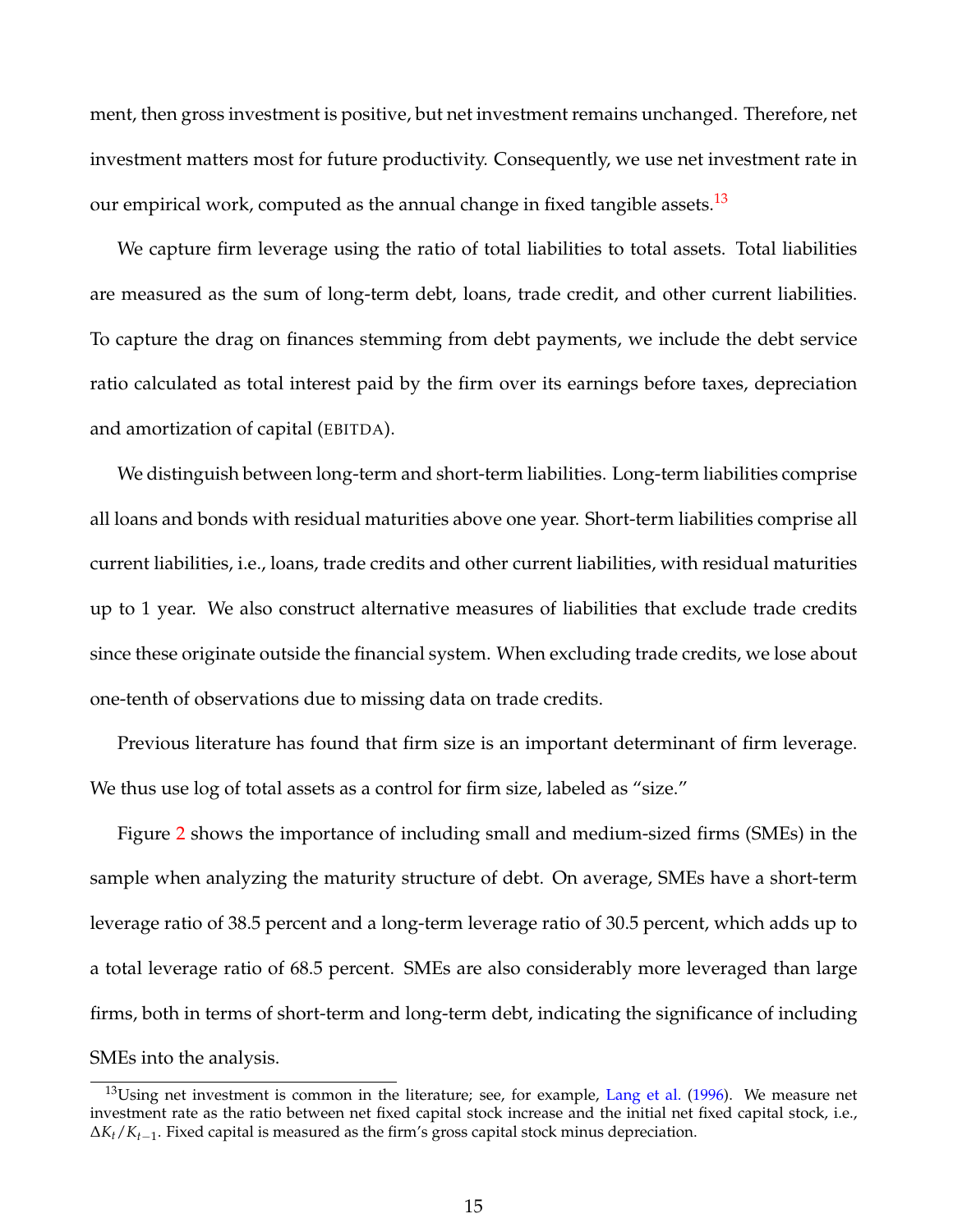<span id="page-16-0"></span>

Figure 2: Firm Leverage by Size Class

*Notes:* This figure shows averages of the leverage (measured as a ratio of either short-term debt to assets or long-term debt to assets) of each firm for large firms and SMEs. Small and medium-sized firms (SMEs) are firms with fewer than 250 employees and/or firms with total assets lower than 43 million euros at 2005 prices.

We control for growth opportunities using net sales growth. We cannot use Tobin's Q or other market-based proxies for growth opportunities because market values are only available for listed firms which are less than 1% of our sample. We also control for cash flow as is standard in these regressions.

We measure bank weakness of the firm's main bank, WEAK BANK, using the share of total sovereign holdings of the bank over total assets of the bank. We use both BANKSCOPE and IBSI data on sovereign bond holdings to construct the variable WEAK BANK since IBSI data starts only in the fourth quarter of 2007 and covers fewer banks. In an extension, we only consider own sovereign exposure for banks in the periphery because exposure to own sovereigns in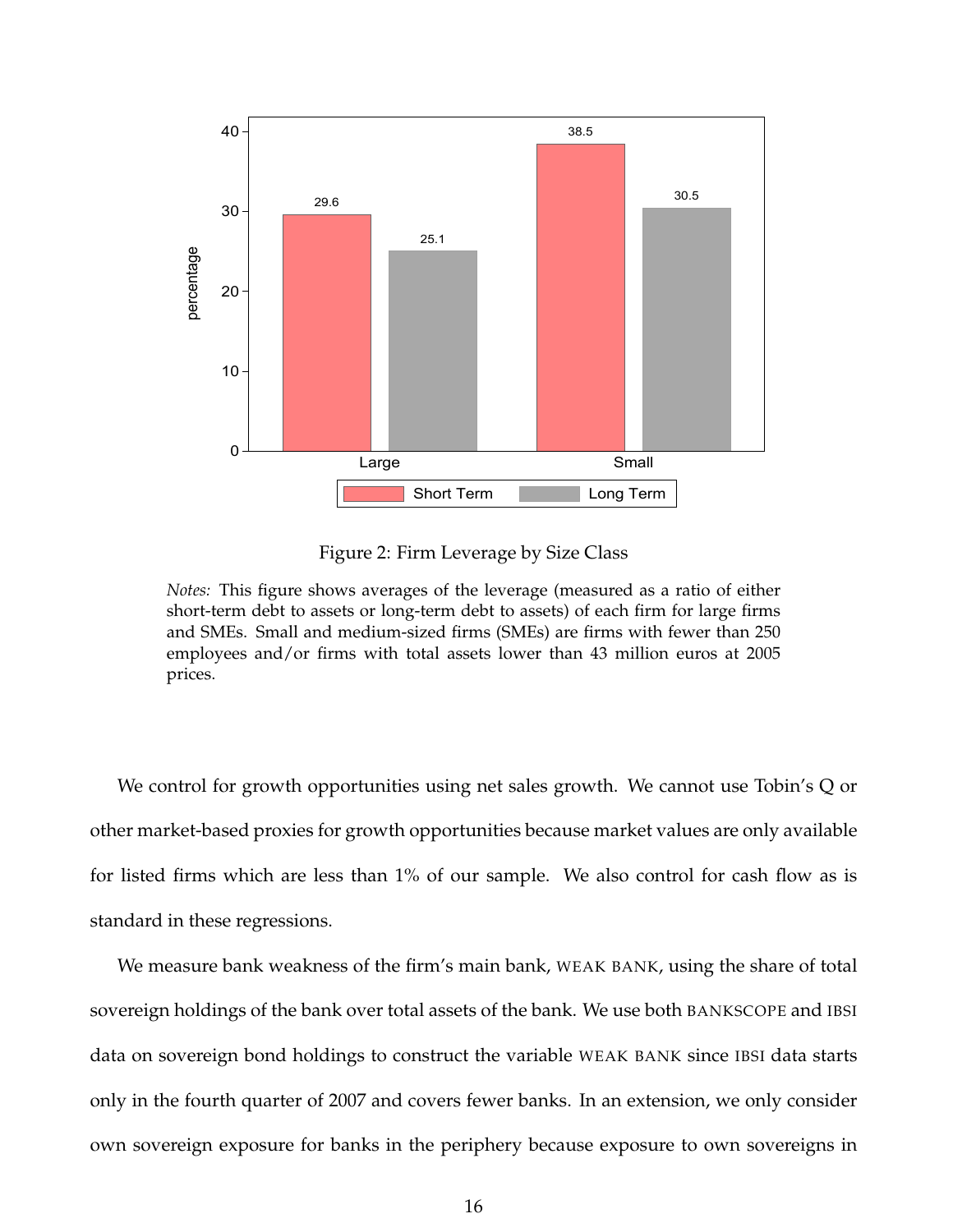center (i.e., non-periphery) countries need not indicate weakness. While this is our preferred specification, it is also the most limited in terms of data coverage.

We also explored alternative measures of bank weakness based on bank leverage and total capital ratio. However given that most bank assets and liabilities are not marked to market, these balance sheet variables are very stable and do not register large enough movements over time to qualify as reliable measures of bank weakness. Moreover, sovereign bond holdings are a more direct measure of exposure to sovereign risk of each bank, and therefore more directly captures bank-sovereign linkages, which previous literature has shown to be an important channel through which bank weaknesses surfaced during the European financial crisis.

All firm-level variables are winsorized such that their kurtosis falls below a threshold of 10. This implies that net investment to lagged capital, (short-term/long-term) liabilities to assets ratio, interest paid to EBITDA, cash flow to assets, sales growth and log of capital stock are winsorized at the 5%, 3%, 3%, 2%, 2%, and 1% level respectively.

<span id="page-17-0"></span>

| Country            | With more than<br>one bank <sup>1</sup><br>(percent) | Without any<br>foreign bank <sup>2</sup><br>(percent) |
|--------------------|------------------------------------------------------|-------------------------------------------------------|
| Austria            | 20.4                                                 | 99.5                                                  |
| France             | 0.0                                                  | 100.0                                                 |
| Germany            | 32.2                                                 | 99.8                                                  |
| Greece             | 50.4                                                 | 99.9                                                  |
| Ireland            | 25.5                                                 | 100.0                                                 |
| <b>Netherlands</b> | 0.4                                                  | 100.0                                                 |
| Portugal           | 37.9                                                 | 97.9                                                  |
| Spain              | 40.3                                                 | 99.0                                                  |

Table 1: Firm-Bank Relationships (percentage of the total number of firms)

<sup>1</sup> Share of firms in matched sample reporting more than one bank they have relationship with.

<sup>2</sup> Share of firms that report having relationships only with domestic banks.

Table [1](#page-17-0) presents how many of the firm-bank relationships in the sample are multiple re-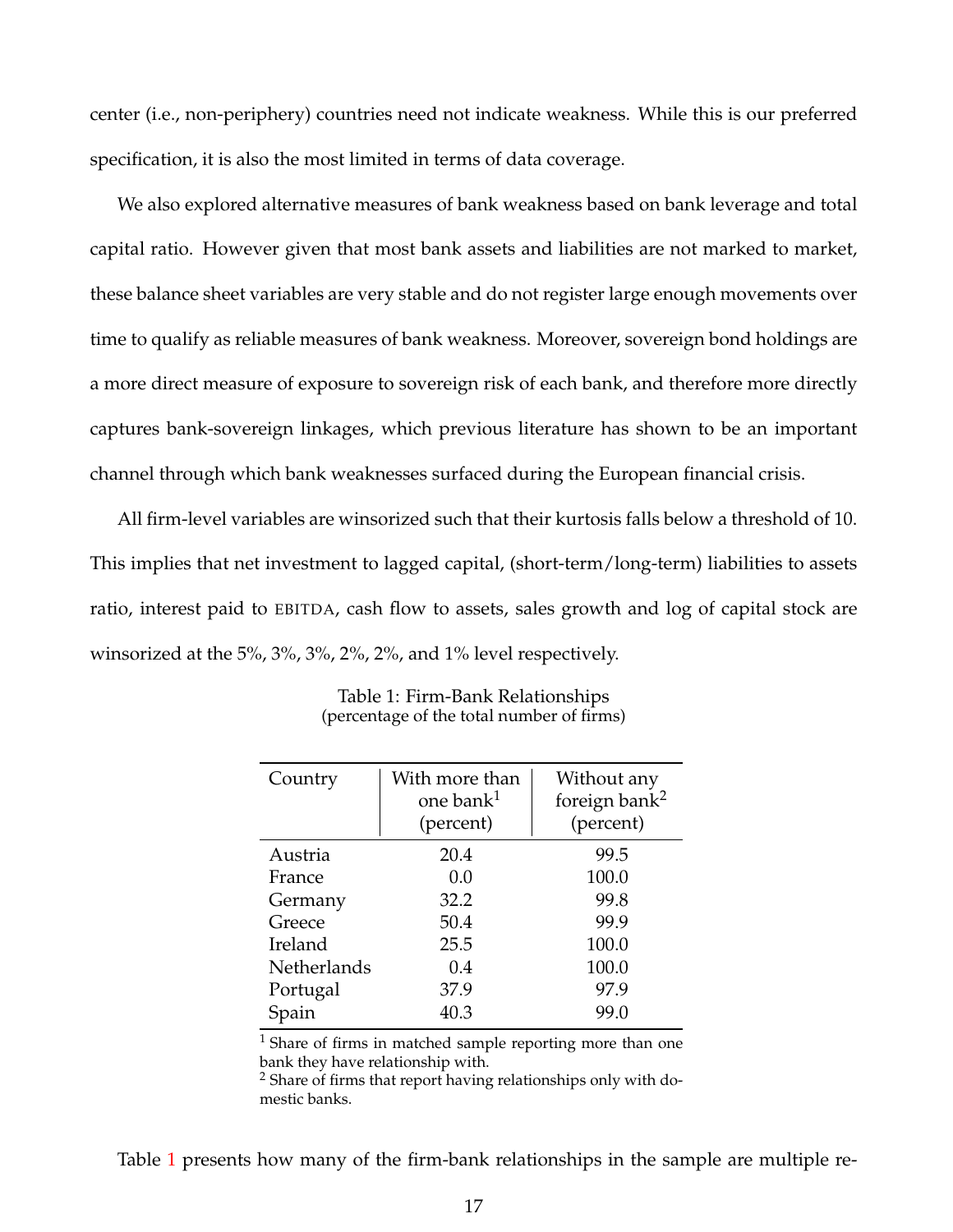lationships (i.e., with more than one bank) and cross-border (i.e., with banks whose parent company is foreign). It is quite common for European firms to have multiple bank relationships although the data shows quite some variation across countries, with the fraction of firms having relationships with more than one bank ranging from a low of none in France to 50.4 percent Greece. Having a foreign bank is very rare in this sample. The one exception in our sample is Portugal but even there only 2.1 percent of firms have relationships with any foreign bank. In the case where multiple bank relationships are reported, the first listed bank is considered the main bank. For Italy, no firm reports its bank relationships so this country will be excluded from the analysis.

| <b>Table 2: Summary Statistics</b> |  |  |
|------------------------------------|--|--|
|------------------------------------|--|--|

<span id="page-18-0"></span>

| Variables                           | Obs.      | Mean   | St. Dev. | Min.     | Median   | Max.   |
|-------------------------------------|-----------|--------|----------|----------|----------|--------|
| Net investment/Capital <sup>1</sup> | 7,962,577 | 0.104  | 0.621    | $-0.539$ | $-0.060$ | 2.383  |
| Liabilities/Assets                  | 9,389,076 | 0.749  | 0.414    | 0.091    | 0.723    | 2.311  |
| Fin.Expenses/EBITDA <sup>2</sup>    | 4,763,675 | 0.152  | 0.387    | $-1.188$ | 0.083    | 1.566  |
| Cash Flow/Assets                    | 5,337,854 | 0.075  | 0.124    | $-0.600$ | 0.065    | 0.534  |
| Sales growth <sup>3</sup>           | 5,536,637 | 0.013  | 0.324    | $-1.410$ | $-0.003$ | 1.595  |
| Size <sup>4</sup>                   | 9,389,078 | 13.547 | 1.713    | 0.104    | 13.459   | 26.245 |
| Banks' sovereign bonds/Assets       | 5,624,503 | 0.043  | 0.041    | $\Omega$ | 0.032    | 0.382  |
| Periphery (banker) <sup>5</sup>     | 9,389,082 | 0.288  | 0.453    | $\theta$ | 0        |        |
| Periphery (firm) $5$                | 9,389,082 | 0.304  | 0.460    | $\theta$ | 0        |        |

*Notes:* Based on unbalanced sample of matched firms (to their primary banks).

<sup>1</sup> Increase in real capital stock over lagged real capital stock.

<sup>2</sup> Interest paid scaled by EBITDA.

 $3$  Logarithmic change of real sales.

 $<sup>4</sup>$  Logarithm of total real assets.</sup>

 $5$  Binary variable equal to 1 if the firm (parent banker) comes from a peripheral economy.

Table [2](#page-18-0) shows descriptive statistics for the main regression variables. Investment rates average about 10.4 percentage points during the sample period but declined by about 8.4 percentage points during the crisis period relative to the pre-crisis period. On average, debt liabilities account for about 75 percent of assets, and about 60 percent of total liabilities are short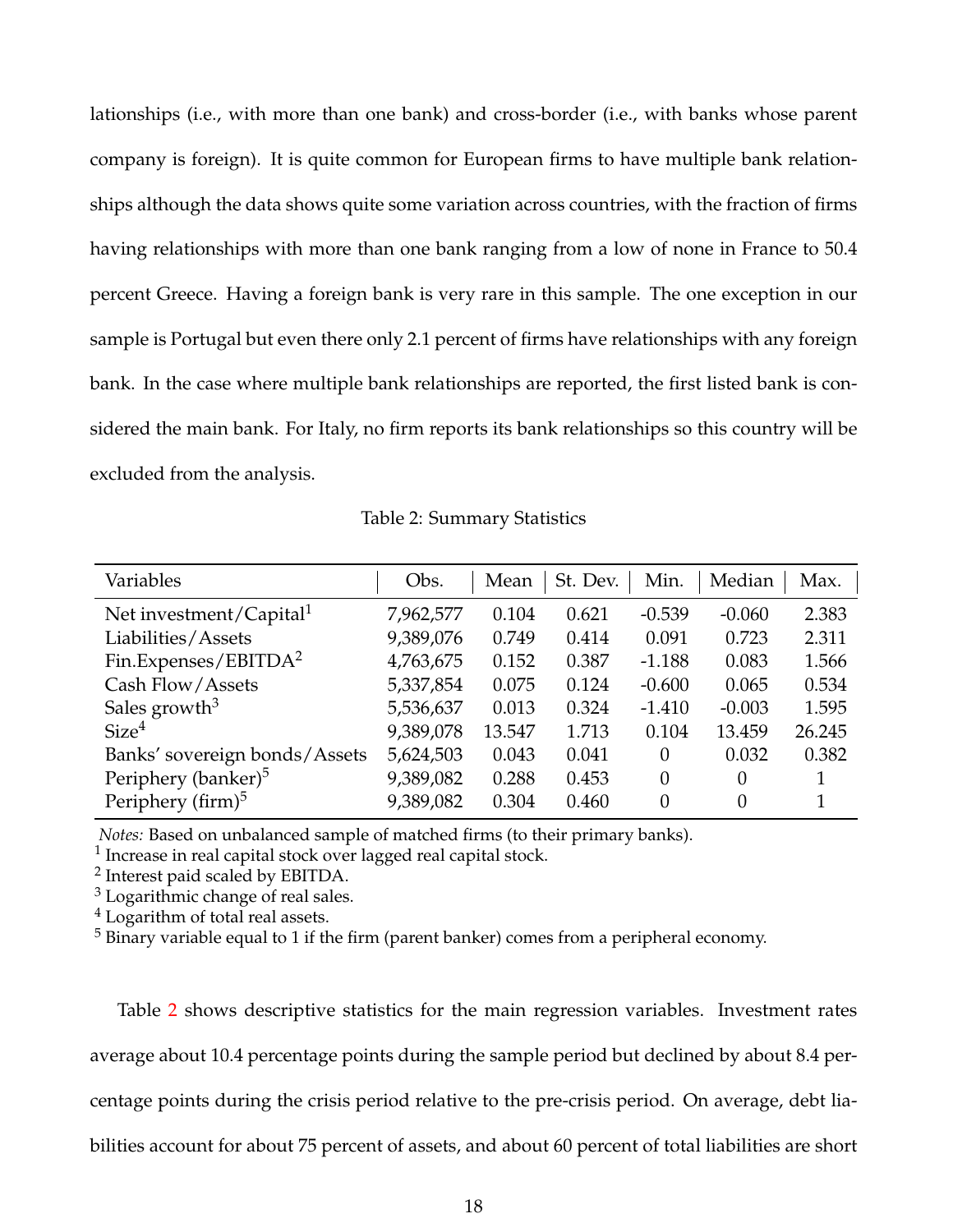term (i.e., with a remaining maturity up to 1 year). Only a small fraction of short-term liabilities is made up of trade credits (about 14 percent). Financial expenses account for about 15 percent of EBITDA on average, with much variation across firms and over time. Exposures to sovereign bond holdings are modest on average, at about 4 percent of total assets, but there is much variation with some banks holding more than one-third of their assets in sovereign bonds. Firms in countries in the periphery comprise about 30 percent of the sample.

## **4 Empirical Framework and Identification**

In this section we explain the framework and identification strategy we use to investigate the role of financial leverage in affecting corporate investment in Europe.

Our baseline model of corporate investment builds on a standard investment model with financial factors, similar to those used in [Whited](#page-42-1) [\(1992\)](#page-42-1), [Bond and Meghir](#page-39-4) [\(1994\)](#page-39-4), [Lang et al.](#page-41-10) [\(1996\)](#page-41-10), and [Giroud and Mueller](#page-40-6) [\(2017\)](#page-40-6). In these models, debt enters on account of bankruptcy and agency costs. Let the standard model for firm *i* be:

$$
\left(\frac{\text{Investment}}{\text{Capital}}\right)_i = \beta \left(\frac{\text{Debt}}{\text{Assets}}\right)_i + \mathbf{X}_i' \gamma + \alpha + \varepsilon_i
$$

where Investment/Capital is the net investment ratio, Debt/Assets is the ratio of total debt to total assets, capturing the financial leverage of the firm, and *α* is a constant. The vector **X***<sup>i</sup>* contains control variables, such as sales growth, cash flow ratio, and the debt service ratio. The model includes the usual determinants of investment as well as the debt service ratio since the debt to assets ratio may not fully capture the effects of lingering debt overhang when debt is measured at book value.

Our baseline model of corporate investment extends this standard model in several ways.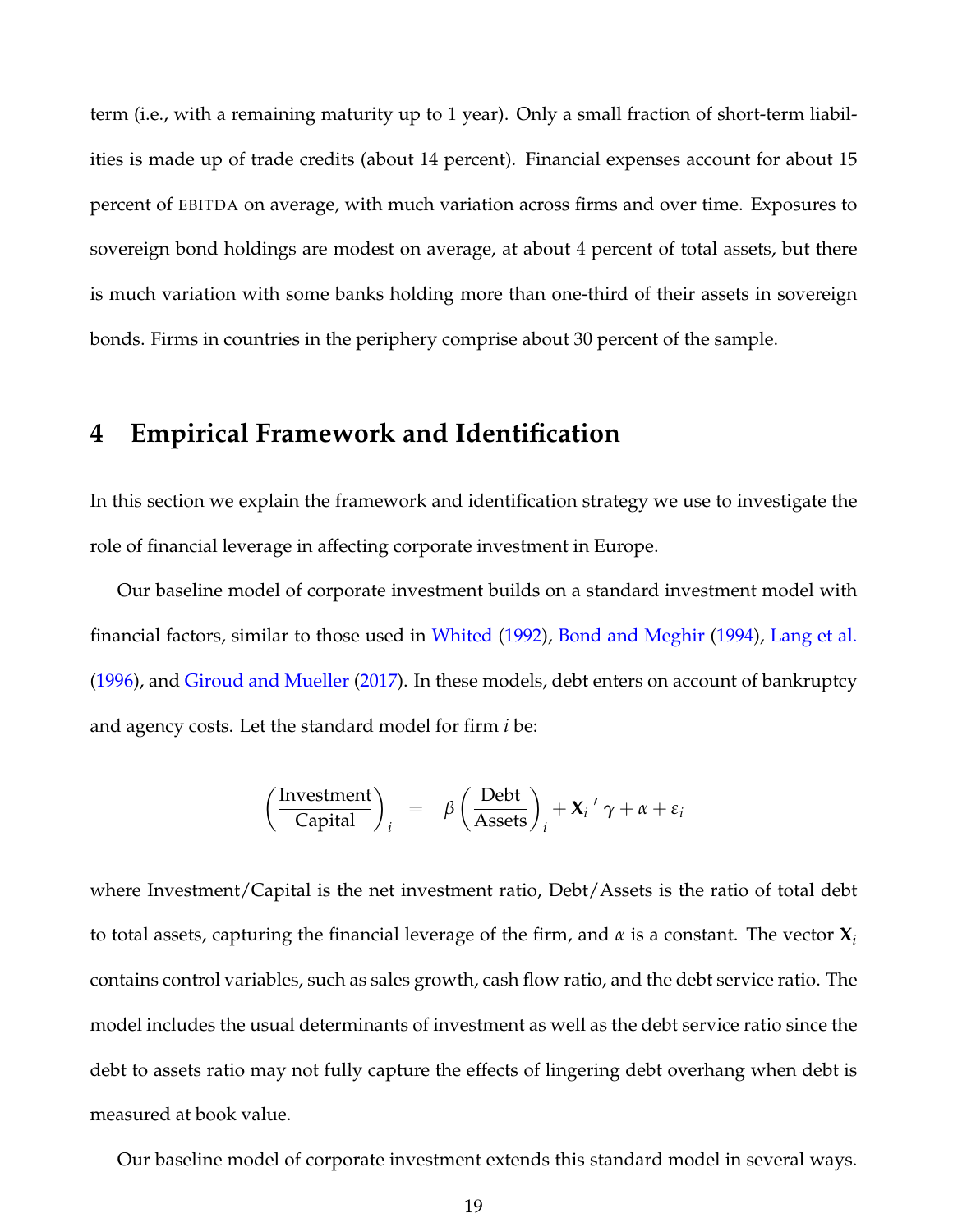First, we estimate the above model using panel data, with all control variables lagged one period to mitigate reverse causality concerns. Second, we distinguish between post-crisis and pre-crisis periods by including interaction terms on the financial leverage variable using a post-crisis dummy variable. Third, we allow the effect of financial leverage to vary between peripheral countries and center countries. Fourth, we use a predetermined variable of financial leverage, constructed over the pre-crisis variable, to explain the evolution of investment in the post-crisis period to mitigate endogeneity concerns of the relationship between leverage and investment. Fifth, we include a host of fixed effects, including firm fixed effects, countrysector-year fixed effects, and main bank fixed effects.

Our baseline model of corporate investment is as follows:

$$
\left(\frac{\text{Investment}}{\text{Capital}}\right)_{i,s,c,t} = \beta_1 POST_t \times \text{Periphery}_c \times \text{High Leverage}_{i,s,c} + \beta_2 POST_t \times \text{High Leverage}_{i,s,c} + \beta_2 POST_t \times \text{High Leverage}_{i,s,c} + \mathbf{X}_{i,s,c,t-1} \cdot \gamma + \alpha_i + \alpha_{s,c,t} + \alpha_b + \varepsilon_{i,s,c,t}
$$
 (1)

Our main variable of interest is High Leverage*<sup>i</sup>* which is a dummy variable that is equal to one if the firm's average liabilities to assets ratio is greater than its sample median during the precrisis period 2000 to 2007. The reason why we use a dummy in this specification as opposed to a continuous variable is because we want to identify the effect of leverage from changes over time induced by the crisis shock. Hence we do not let firm leverage change with the shock but rather see how investment responds to the shock differentially for firms with high and low leverage ex-ante. This is a cleaner difference-in-difference exercise as it does not confound the effects of leverage with that of deleveraging.  $14$ 

 $14$ We can also provide results upon request where we use the actual leverage ratio which will also capture de-leveraging of the firms after the crisis. These results are larger in magnitudes as they combine the effects of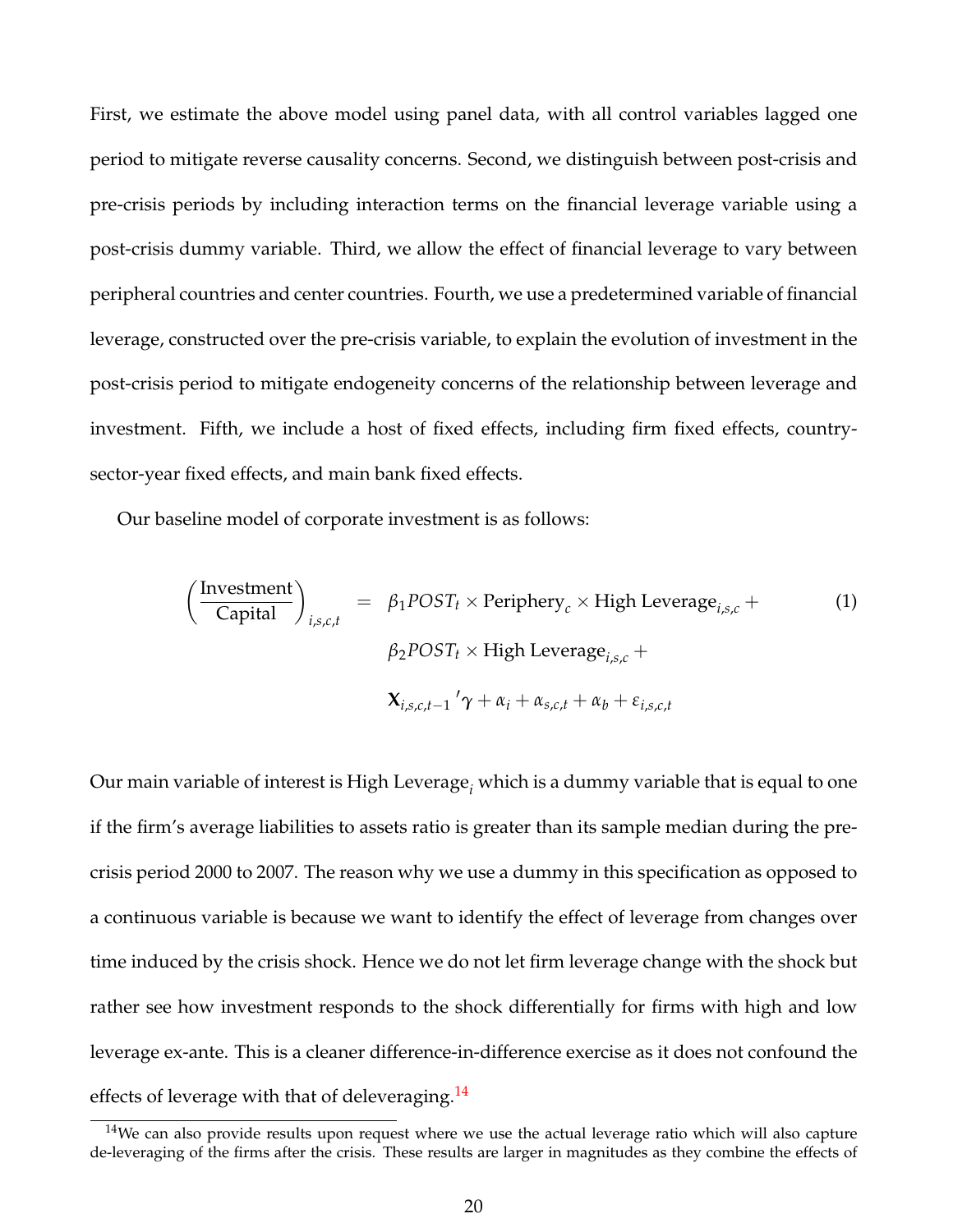Our main coefficients of interest are formed by the vector  $β$ . We expect  $β_1$  and  $β_2$  to be negative on account of debt overhang effects, that are more pronounced during the crisis period and for peripheral countries. **X***it*−<sup>1</sup> is the vector of control variables including sales growth, firm size, cash flow ratio, and debt coverage ratio. *α<sup>i</sup>* are firm-specific fixed effects, and *αs*,*c*,*<sup>t</sup>* are four-digit sector $\times$ country $\times$ year fixed effects. This specification allows to test for differential effects of financial leverage during the crisis, and the direct effect of leverage is absorbed by firm fixed effects as we define this variable as a time-invariant dummy at the firm-level. The direct effect of the crisis (*POST*) and the differential effect of crisis for periphery countries ( $POST \times PERIPHERY$ ) will be absorbed by the time and time-country fixed effects, but we also show specifications without these fixed effects to establish the direct negative effects of crisis on firm investment. The baseline model boils down to a difference-in-difference approach to identify the effect of high leverage on investment by assessing the differential impact on investment of different levels of leverage between the pre- and post-crisis periods, where we define the pre-crisis period as 2000–2007 and the post-crisis period as 2008–2012. We also control for bank fixed effects to capture the role of pre-existing bank relationships.

Our identification approach is valid as long as any remaining variation in *ex post* firmspecific demand conditions does not vary systematically with the *ex ante* level of the firm's indebtedness. We think this is a reasonable assumption. After all, it is more likely that firms operating in the same four-digit sector tend to be hit by similar demand shocks over time. In addition, we limit the analysis to firms in the euro area. These firms were subject to the same monetary policy when they experienced diverging conditions in terms of banking and sovereign risk during the crisis.

As a robustness check, we incorporate the lagged investment rate as an explanatory varipre-crisis leverage and de-leveraging during the crisis.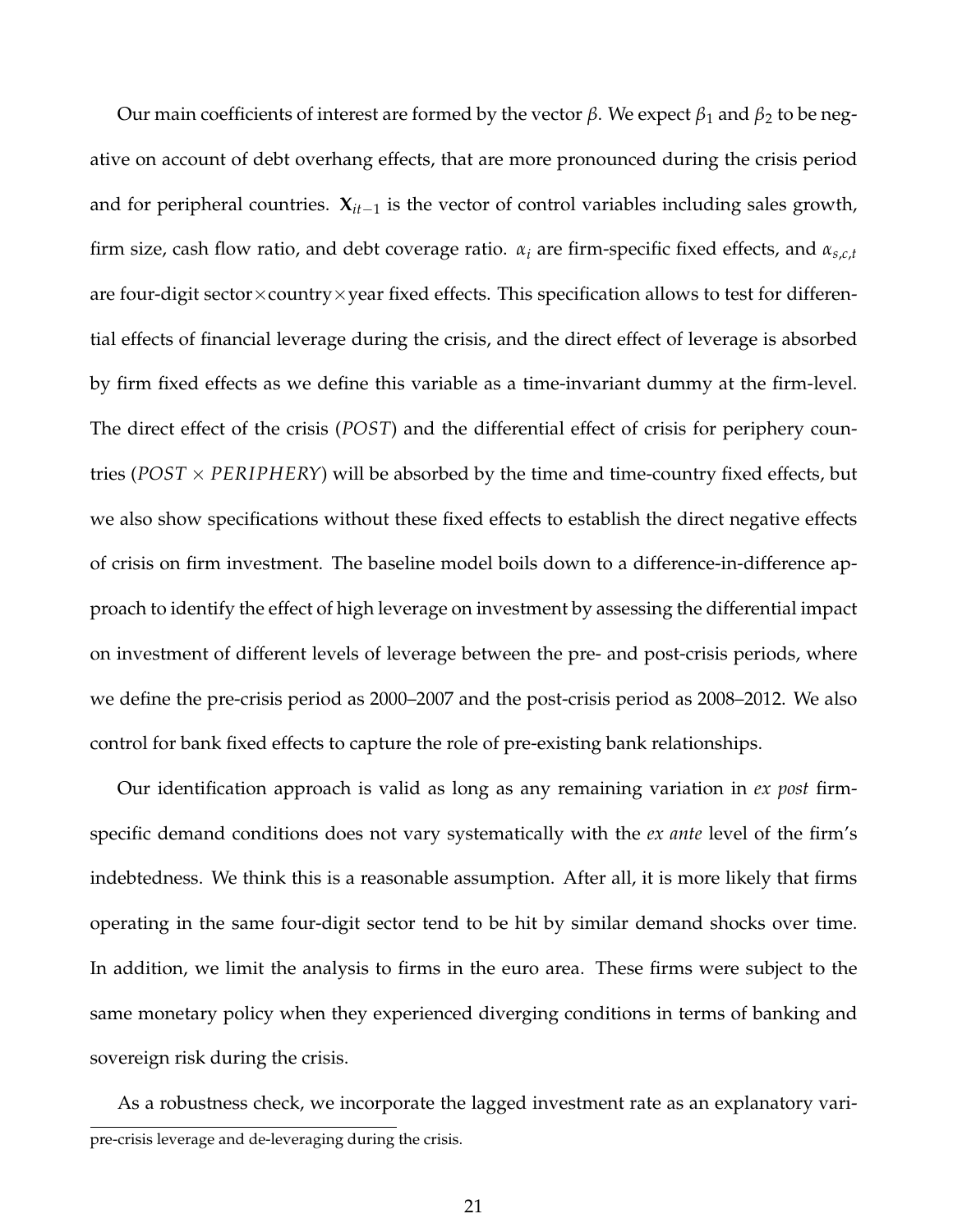able and estimate using the [Arellano and Bond](#page-39-13) [\(1991\)](#page-39-13) two-step GMM procedure to account for [Nickell](#page-41-15) [\(1981\)](#page-41-15) bias. and transform the variables using forward deviations as in [Arellano](#page-39-14) [and Bover](#page-39-14) [\(1995\)](#page-39-14) to reduce the amount of observations dropped from our sample.

In the first extension of the baseline model, we consider the role of weak banks where the "weakness" is time-varying and hence cannot be captured by the bank fixed effects. We do this by including the variable *Weak Banki*,*t*−<sup>1</sup> in the set of control variables *Xi*,*t*−<sup>1</sup> , where *Weak Bank* is the firm *i*'s main bank's ratio of sovereign bond holdings to total assets, lagged one period. The *Weak Bank* variable captures the role of bank-sovereign linkages. These can affect firm investment via a bank lending channel when increases in sovereign risk weaken bank balance sheets, reducing the supply of loans to firms and increasing rollover risk.

In a second extension of the baseline model, we consider whether the effects are different for long-term liabilities as opposed to short-term liabilities. The benchmark model of [Myers](#page-41-1) [\(1977\)](#page-41-1) predicts that debt overhang effects are more pronounced for long-term debt, on account of higher agency costs. However, [Diamond and He](#page-40-4) [\(2014\)](#page-40-4) develop a model where debt overhang can increase with shorter term debt. Moreover, short-term debt could negatively affect investment on account of rollover risk, which manifests itself during bust periods.<sup>[15](#page--1-0)</sup> In practice, there may be a possible tradeoff in the use of short-term debt, being cheaper than long-term debt during boom periods but turning costly during busts. The impact of debt maturity on investment during crises is therefore ultimately an empirical question. We define long-term liabilities as all bank loans and debt with a remaining maturity over 1 year and short-term liabilities as all loans, trade credits and other current liabilities with a remaining maturity of up to 1 year.

<sup>&</sup>lt;sup>15</sup>See [Chaterjee and Eyigungor](#page-39-10) [\(2012\)](#page-39-10) for a model of self-fulfilling rollover crises.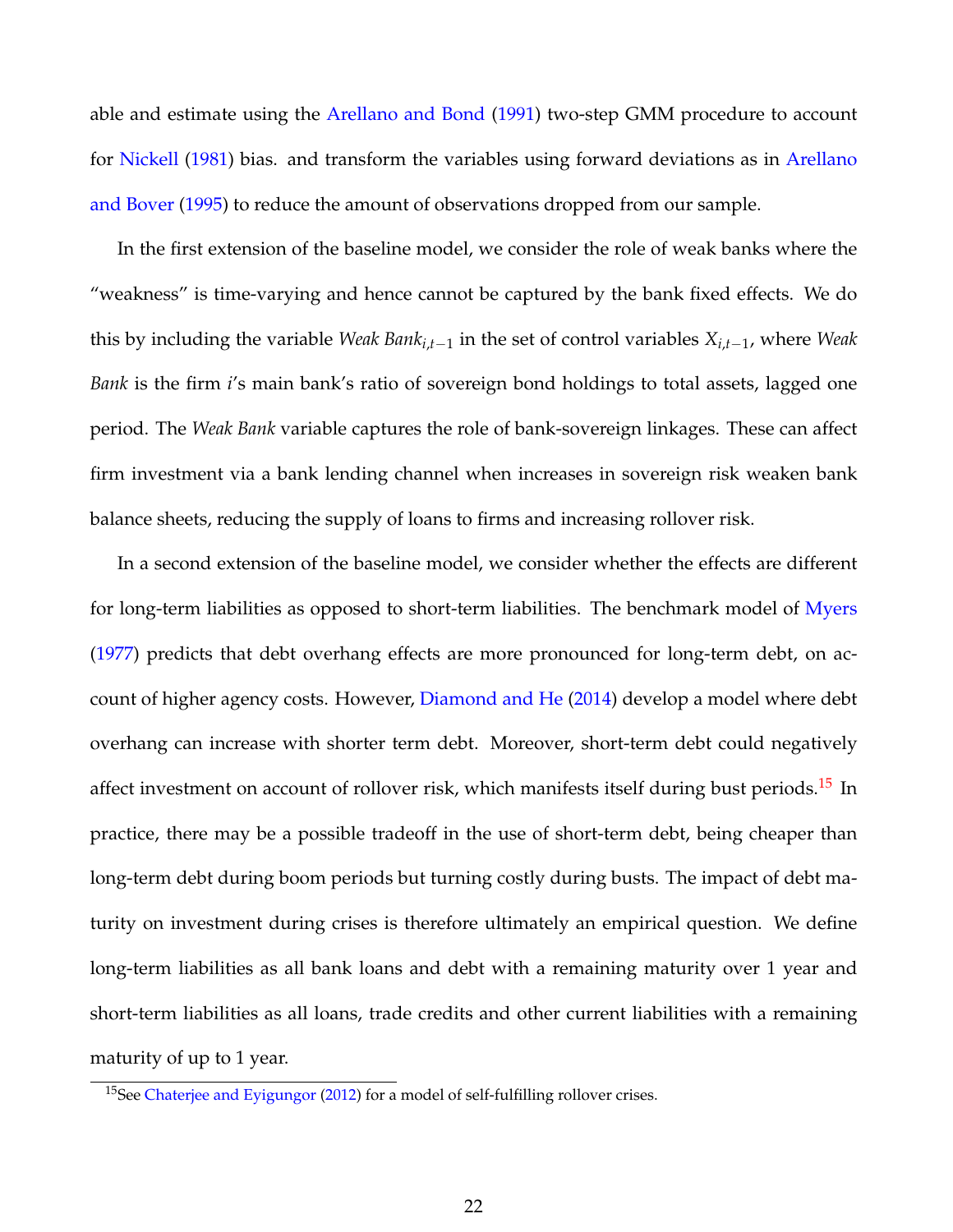## **5 Empirical Results**

This section presents the results for the estimations outlined in the previous section. We will begin with the baseline dynamic investment model using annual data to explore how the crisis affects the relationship between investment and leverage. Then we will account for the role of weak bank balance sheets and consider the differential effects on short–term and long-term liabilities.

#### **5.1 Debt Overhang and Rollover Risk**

Table [3](#page-24-0) shows our benchmark results with firm leverage. All regressions include firm fixed effects.

The results in Column 1 of Table [3](#page-24-0) indicate that high leverage is a substantial drag on investment during the post-crisis period. Highly levered firms, defined as those with liabilities to assets above the sample average in the pre-crisis period, have a 3.3 percentage point lower investment rate during the crisis period compared to firms that are not highly levered. This is a large effect compared to the average investment rate of 10.4 percent. This result remains when accounting for aggregate demand effects and the average impact of weak banks through the inclusion of country-sector-year and bank fixed effects, as seen in Column 2. The coefficient estimate is slightly lower but still statistically significant. These results point to significant debt overhang during the crisis.

All control variables enter with the expected sign. We find that sales growth enters positively, as expected, signifying the positive effect of growth opportunities on firm investment. Firm size enters negatively, as expected, capturing the presence of decreasing returns to scale in investment, and the interest coverage ratio enters negatively indicating that firms with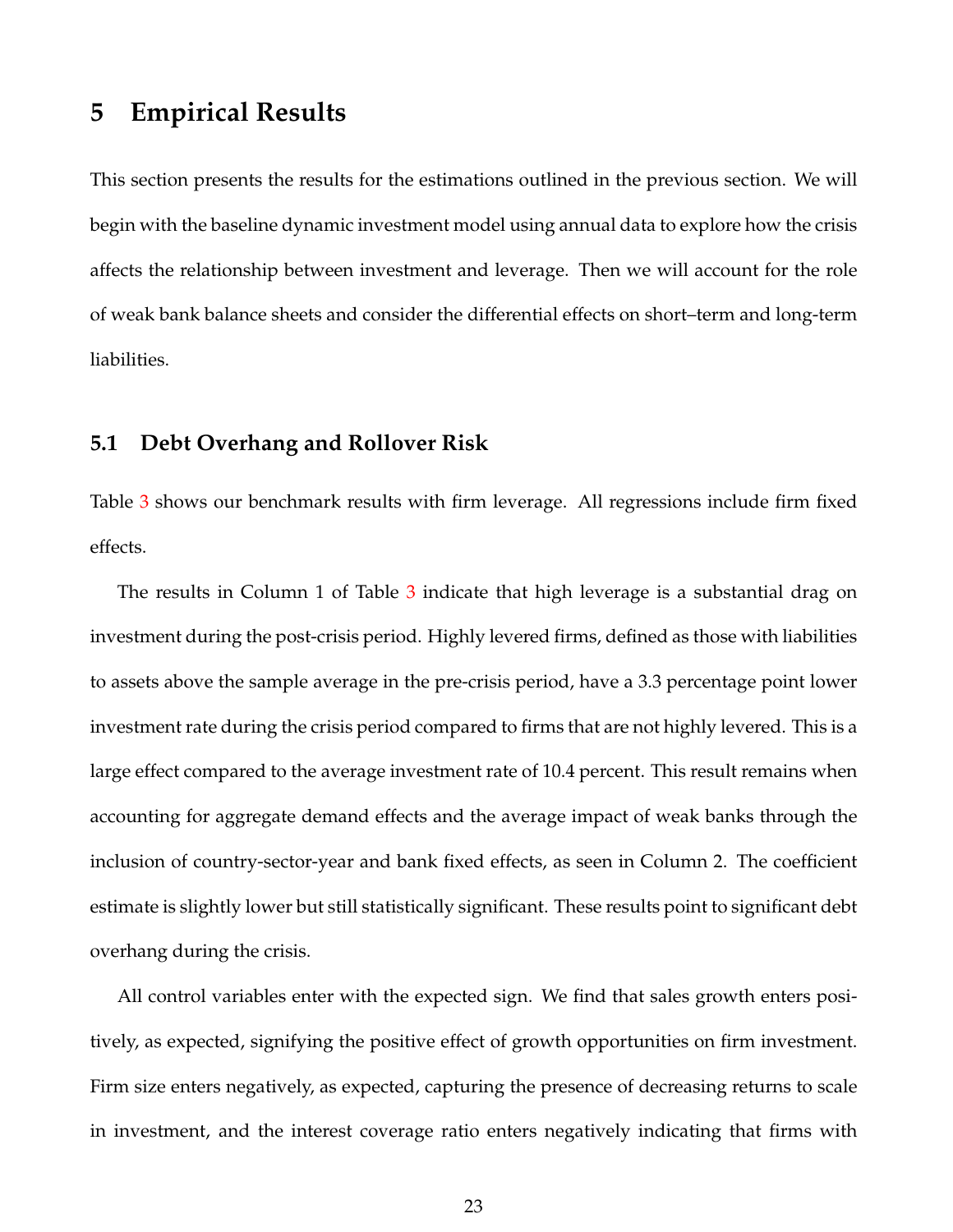<span id="page-24-0"></span>

|                                                                  | (1)            | (2)         | (3)         | (4)         |
|------------------------------------------------------------------|----------------|-------------|-------------|-------------|
| $Post_t \times Periphery_c \times High \text{Leverage}_{i.s.c.}$ |                |             | $-0.029***$ | $-0.022***$ |
|                                                                  |                |             | (0.003)     | (0.003)     |
| $Post_t \times Periphery_c$                                      |                |             | $-0.037***$ |             |
|                                                                  |                |             | (0.002)     |             |
| Post <sub>t</sub> $\times$ High Leverage <sub>i,s,c</sub>        | $-0.033***$    | $-0.028***$ | $-0.017***$ | $-0.017***$ |
|                                                                  | (0.001)        | (0.002)     | (0.002)     | (0.002)     |
| $Post_t$                                                         | $-0.020***$    |             | $-0.002$    |             |
|                                                                  | (0.001)        |             | (0.001)     |             |
| Fin. Expenses <sub>i,s,c,t-1</sub>                               | $-0.016***$    | $-0.015***$ | $-0.015***$ | $-0.015***$ |
|                                                                  | (0.001)        | (0.001)     | (0.001)     | (0.001)     |
| Cash Flow <sub>i,s,c,t-1</sub>                                   | $0.280***$     | $0.259***$  | $0.277***$  | $0.259***$  |
|                                                                  | (0.006)        | (0.006)     | (0.006)     | (0.006)     |
| Sales $_{i,s,c,t-1}$                                             | $0.067***$     | $0.058***$  | $0.064***$  | $0.058***$  |
|                                                                  | (0.001)        | (0.002)     | (0.001)     | (0.002)     |
| $Size_{i,s,c,t-1}$                                               | $-0.235***$    | $-0.243***$ | $-0.234***$ | $-0.242***$ |
|                                                                  | (0.002)        | (0.002)     | (0.002)     | (0.002)     |
| Total effect: Post <sub>t</sub>                                  | $-0.053***$    | $-0.028***$ | $-0.085***$ | $-0.039***$ |
|                                                                  | (0.001)        | (0.002)     | (0.001)     | (0.002)     |
| Total effect: Periphery <sub>c</sub>                             |                |             | $-0.066***$ | $-0.022***$ |
|                                                                  |                |             | (0.002)     | (0.003)     |
| Total effect: High Leverage <sub>i.s.c</sub>                     | $-0.033***$    | $-0.028***$ | $-0.046***$ | $-0.039***$ |
|                                                                  | (0.001)        | (0.002)     | (0.002)     | (0.002)     |
| Firm FE                                                          | Yes            | Yes         | Yes         | Yes         |
| Country-sector-year FE                                           | N <sub>o</sub> | Yes         | No          | Yes         |
| <b>Bank FE</b>                                                   | N <sub>o</sub> | Yes         | No          | Yes         |
| Obs.                                                             | 2,431,265      | 2,426,548   | 2,431,265   | 2,426,548   |
| $R^2$                                                            | 0.17           | 0.18        | 0.17        | 0.18        |
| Within- $R^2$                                                    | 0.03           | 0.02        | 0.03        | 0.02        |
| Adjusted- $R^2$                                                  | 0.03           | 0.03        | 0.03        | 0.03        |
| Within-adjusted- $R^2$                                           | 0.03           | 0.02        | 0.03        | 0.02        |

Table 3: Benchmark Results with Total Firm Leverage

Dependent variable: (Net investment/Capital)*i*,*s*,*c*,*<sup>t</sup>*

*Notes:* Standard errors clustered at the firm level are in parentheses. Post is a dummy variable equal to 1 starting in 2008. Periphery is a binary variable equal to 1 if the firm comes from a peripheral economy, and 0 otherwise. High leverage is equal to 1 if the firm average of liabilities to assets is greater than the median of the sample until 2007. Financial expenses are equal to the ratio of interest paid to EBITDA. Sales are the change in the logarithm of sales. Size is measured by the logarithm of total assets. Cash flow is scaled by total assets.

 $p^* p < 0.10, \, \binom{p}{2} < 0.05, \, \binom{p}{2} < 0.01.$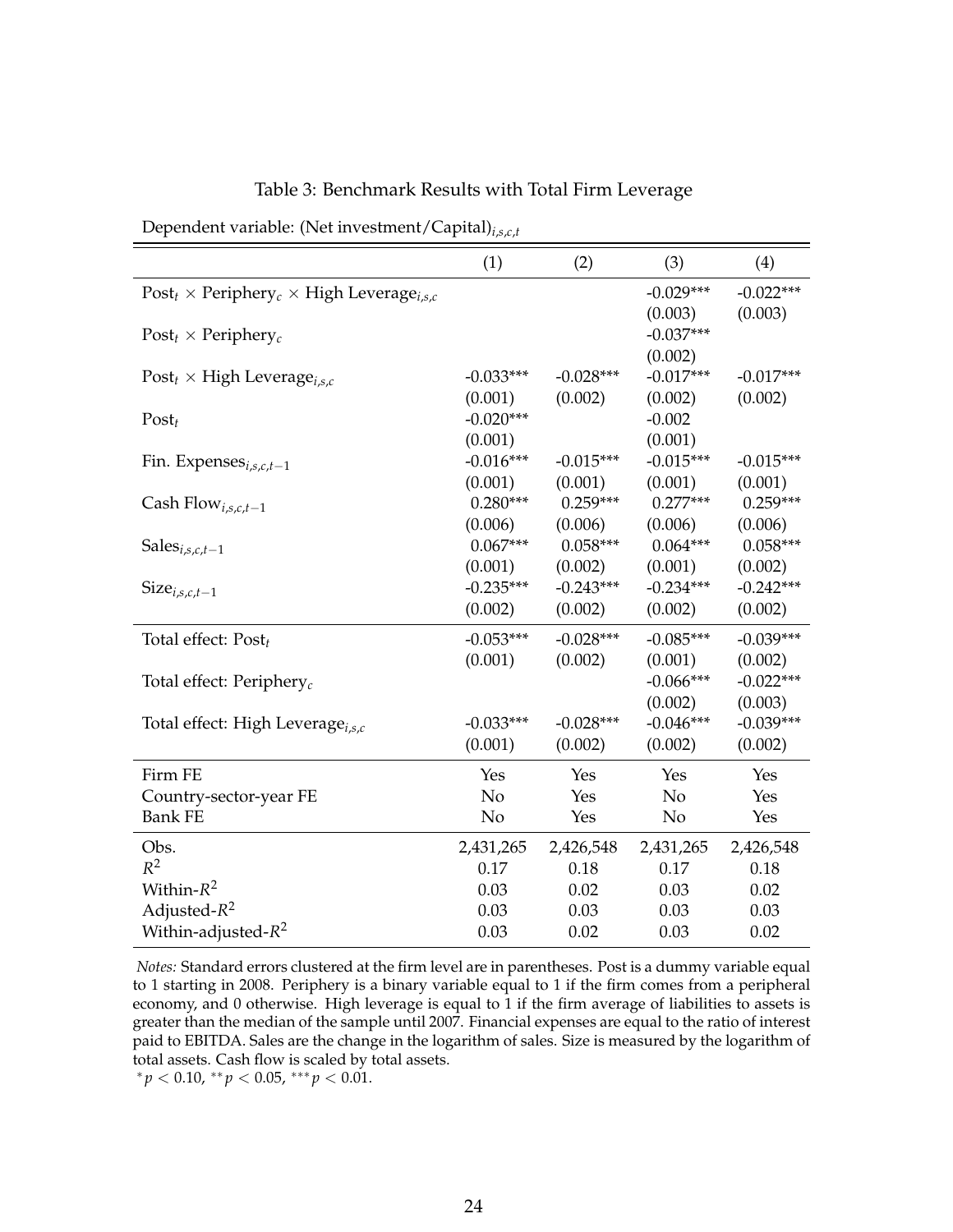higher financial expenses invest less.

Next, we consider whether firms in peripheral countries are differentially affected by including interaction terms with a Periphery dummy variable. The results are presented in Columns 3 and 4, with the difference being that in Column 4 we also include fixed effects at the country-sector-year and bank levels. We find that the debt overhang effect is more pronounced for firms in peripheral countries. This is not surprising given that sovereign stress was concentrated in these countries. The investment rate of highly levered firms during the crisis is 2.2 percentage points lower for firms in peripheral countries as compared to firms in the center, and the total effect of high leverage for firms in peripheral countries during the crisis is 3.9 percentage points. However, the effect of high leverage during the crisis remains negative also for firms in center countries, being 1.7 percentage points lower than during precrisis times. These results indicate that there was significant debt overhang during the crisis in both peripheral and center countries but that the effects of debt overhang were more pronounced (i.e., at least two times larger) in peripheral countries.

### **5.2 Lagged Investment Rate**

Table [4](#page-26-0) shows results using the lagged investment rate as a dependent variable. The autocorrelation of the investment rate is relatively low across all specifications, in line with evidence from the literature on investment at the firm level. The significance of the rest coefficients in benchmark results is unchanged with respect to Table [3,](#page-24-0) and their magnitudes slightly revised upwards for the case of binary variables. In other words, when accounting for the low persistence of investment leads to a small upward revision of estimates of the negative effects from debt overhang problems, both for centre and periphery economies in the euro area.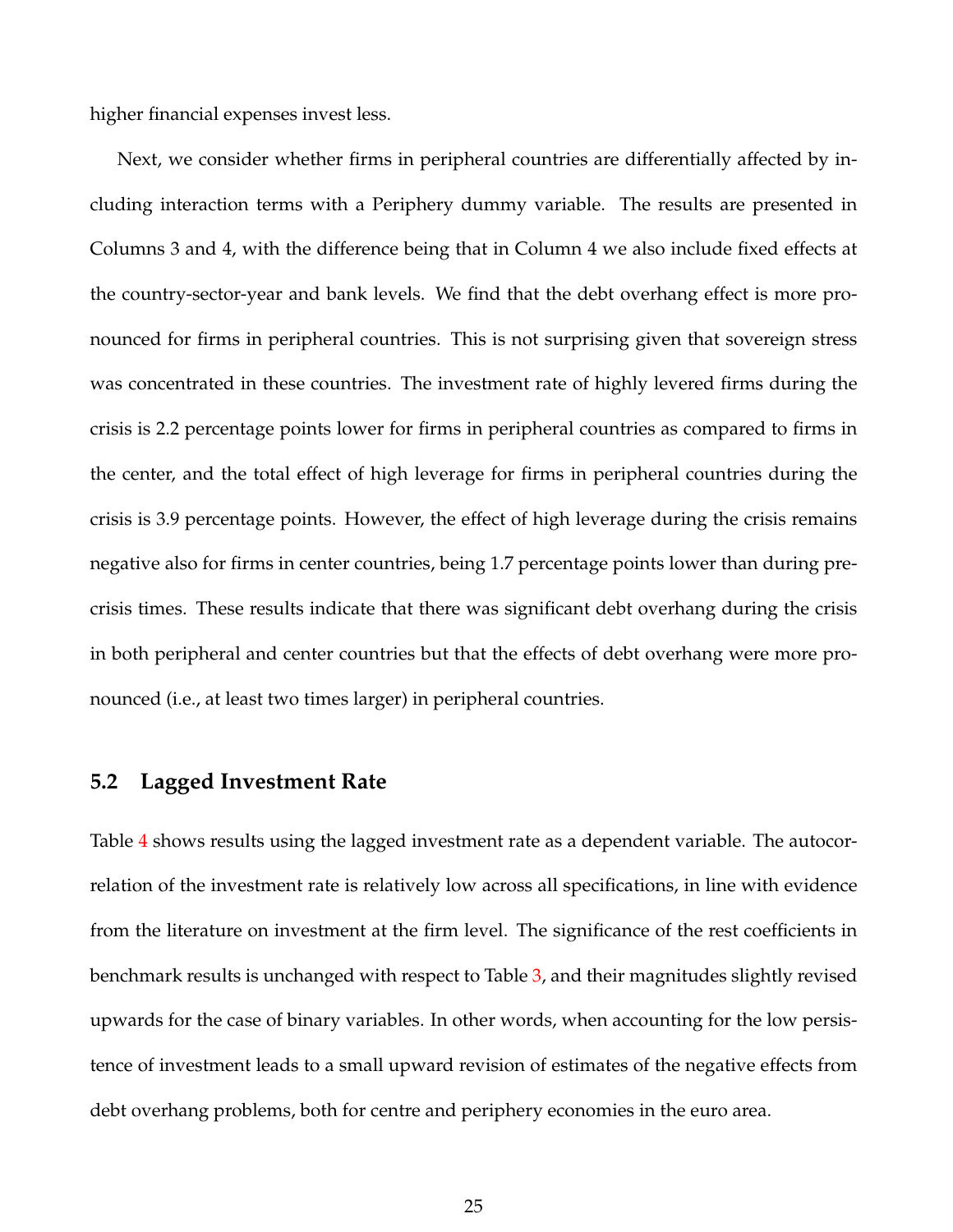|                                                                 | (1)          | (2)          | (3)          | (4)          |
|-----------------------------------------------------------------|--------------|--------------|--------------|--------------|
| $Post_t \times Periphery_c \times High \text{Leverage}_{i,s,c}$ |              |              | $-0.031***$  | $-0.032***$  |
|                                                                 |              |              | (0.003)      | (0.003)      |
| $Post_t \times Periphery_c$                                     |              |              | $-0.024***$  | $-0.023***$  |
|                                                                 |              |              | (0.002)      | (0.002)      |
| Post <sub>t</sub> $\times$ High Leverage <sub>i,s,c</sub>       | $-0.048***$  | $-0.047***$  | $-0.019***$  | $-0.018***$  |
|                                                                 | (0.001)      | (0.001)      | (0.002)      | (0.002)      |
| $Post_t$                                                        | $-0.010***$  |              | $-0.002$     |              |
|                                                                 | (0.001)      |              | (0.001)      |              |
| (Net Investment/Capital) $_{i,c,s,t-1}$                         | $0.030***$   | $0.030***$   | $0.030***$   | $0.029***$   |
|                                                                 | (0.001)      | (0.001)      | (0.001)      | (0.001)      |
| Fin. Expenses $_{i,c,s,t-1}$                                    | $-0.016***$  | $-0.015***$  | $-0.015***$  | $-0.015***$  |
|                                                                 | (0.001)      | (0.001)      | (0.001)      | (0.001)      |
| Cash Flow <sub>i,c,s,t-1</sub>                                  | $0.287***$   | $0.283***$   | $0.283***$   | $0.278***$   |
|                                                                 | (0.006)      | (0.006)      | (0.006)      | (0.006)      |
| Sales <sub>i,c,s,t-1</sub>                                      | $0.061***$   | $0.060***$   | $0.059***$   | $0.059***$   |
|                                                                 | (0.002)      | (0.002)      | (0.002)      | (0.002)      |
| $Size_{i,c,s,t-1}$                                              | $-0.241***$  | $-0.245***$  | $-0.240***$  | $-0.243***$  |
|                                                                 | (0.002)      | (0.002)      | (0.002)      | (0.002)      |
| Total effect: $Post_t$                                          | $-0.058***$  | $-0.047***$  | $-0.076***$  | $-0.073***$  |
|                                                                 | (0.001)      | (0.001)      | (0.001)      | (0.002)      |
| Total effect: Periphery <sub>i</sub>                            |              |              | $-0.055***$  | $-0.055***$  |
|                                                                 |              |              | (0.002)      | (0.002)      |
| Total effect: High Leverage <sub>i,c,s</sub>                    | $-0.048***$  | $-0.047***$  | $-0.050***$  | $-0.050***$  |
|                                                                 | (0.001)      | (0.001)      | (0.002)      | (0.002)      |
| Firm FE                                                         | Yes          | Yes          | Yes          | Yes          |
| Year FE                                                         | No           | Yes          | No           | Yes          |
| Obs.                                                            | 2,066,491    | 2,066,491    | 2,066,491    | 2,066,491    |
| AR(1) test statistic                                            | $-261.49***$ | $-261.78***$ | $-261.45***$ | $-261.74***$ |
| AR(2) test statistic                                            | $-1.60$      | $-1.90*$     | $-1.70*$     | $-2.03**$    |
| Wald $\chi^2$ statistic                                         | 35,218***    | 36,262***    | 36,429***    | 37,507***    |

#### Table 4: Lagged Investment Rate

<span id="page-26-0"></span>Dependent variable: (Net investment/Capital)*i*,*s*,*c*,*<sup>t</sup>*

*Notes:* Standard errors in parentheses. Estimation performed à la [Arellano and Bond](#page-39-13) [\(1991\)](#page-39-13), using two-step robust errors and a collapsed matrix of instruments, with forward-demeaned variables as in [Arellano and Bover](#page-39-14) [\(1995\)](#page-39-14). Post is a dummy variable equal 1 starting 2008. Periphery is a binary variable equal to 1 if the firm comes from a Periphery economy, and 0 from a Centre economy. High leverage is equal 1 if the firm average of liabilities to assets is greater than the median of the sample until 2007. Fin. Expenses is equal to the ratio of interest paid to EBITDA, and corresponds to the coverage ratio. Sales is the change in logarithm of sales. Size is measured by the logarithm of total assets. Cash flow is scaled by total assets.

<sup>∗</sup> *p* < 0.10,∗∗ *p* < 0.05,∗∗∗ *p* < 0.01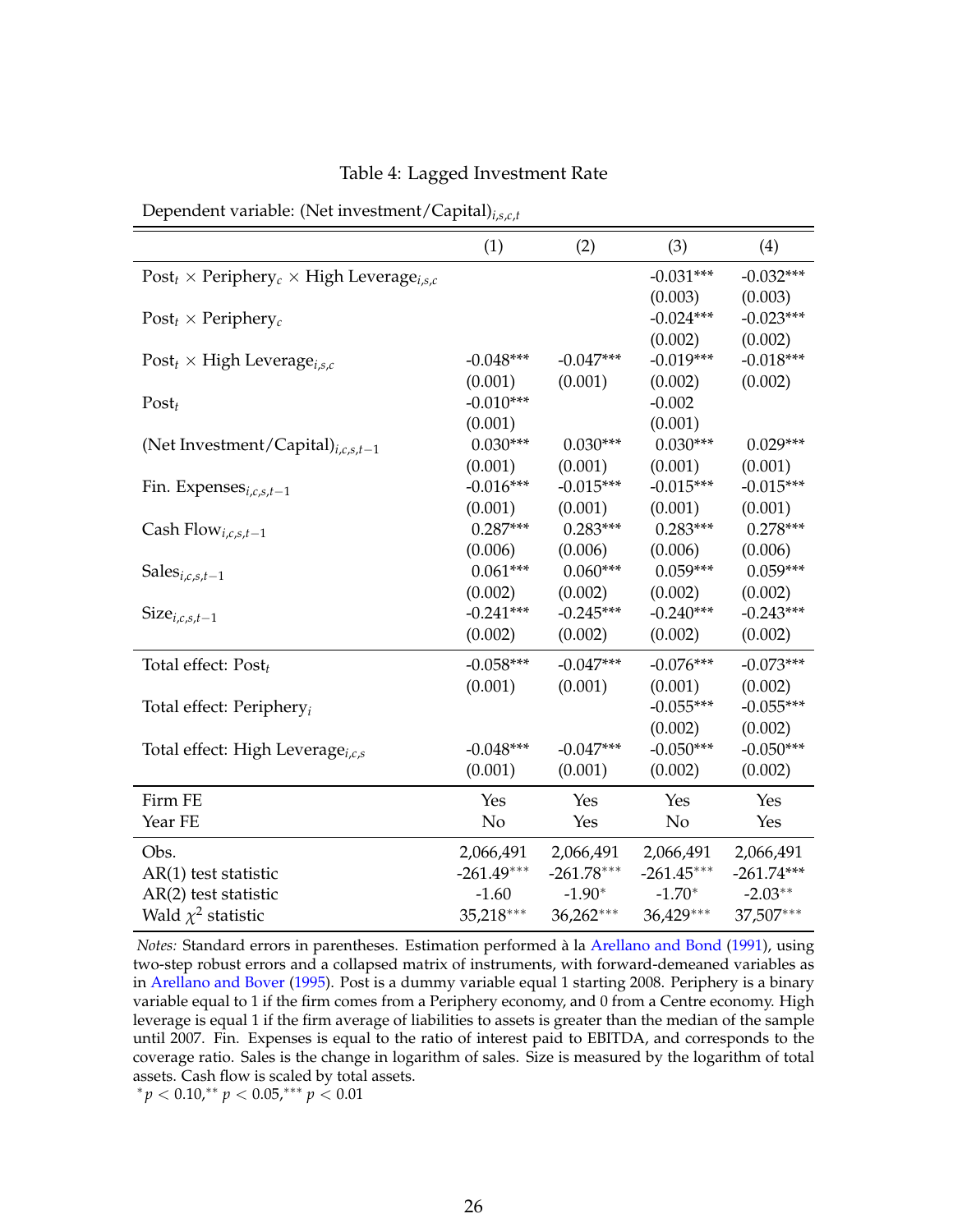<span id="page-27-0"></span>

|                                                                 | (1)         | (2)         | (3)         | (4)         |
|-----------------------------------------------------------------|-------------|-------------|-------------|-------------|
| $Post_t \times Periphery_c \times High \text{Leverage}_{i,s,c}$ |             |             | $-0.034***$ | $-0.026***$ |
|                                                                 |             |             | (0.005)     | (0.006)     |
| $Post_t \times Periphery_c$                                     |             |             | $-0.041***$ |             |
|                                                                 |             |             | (0.004)     |             |
| Post <sub>t</sub> $\times$ High Leverage <sub>i,s,c</sub>       | $-0.032***$ | $-0.027***$ | $-0.008*$   | $-0.010**$  |
|                                                                 | (0.003)     | (0.003)     | (0.004)     | (0.005)     |
| $Post_t$                                                        | $-0.035***$ |             | $-0.009***$ |             |
|                                                                 | (0.002)     |             | (0.003)     |             |
| Fin. Expenses $_{i,s,c,t-1}$                                    | $-0.012***$ | $-0.011***$ | $-0.011***$ | $-0.011***$ |
|                                                                 | (0.001)     | (0.001)     | (0.001)     | (0.001)     |
| Cash Flow <sub>i,s,c,t-1</sub>                                  | $0.298***$  | $0.261***$  | $0.293***$  | $0.261***$  |
|                                                                 | (0.009)     | (0.009)     | (0.009)     | (0.009)     |
| Sales $_{i,s,c,t-1}$                                            | $0.063***$  | $0.052***$  | $0.061***$  | $0.052***$  |
|                                                                 | (0.002)     | (0.002)     | (0.002)     | (0.002)     |
| $Size_{i,s,c,t-1}$                                              | $-0.312***$ | $-0.319***$ | $-0.311***$ | $-0.319***$ |
|                                                                 | (0.003)     | (0.003)     | (0.003)     | (0.003)     |
| Weak ban $k_{i,t-1}$                                            | $-0.212***$ | 0.037       | $-0.241***$ | 0.038       |
|                                                                 | (0.022)     | (0.030)     | (0.022)     | (0.030)     |
| Total effect: $Post_t$                                          | $-0.067***$ | $-0.027***$ | $-0.091***$ | $-0.036***$ |
|                                                                 | (0.002)     | (0.003)     | (0.002)     | (0.003)     |
| Total effect: Periphery <sub>c</sub>                            |             |             | $-0.074***$ | $-0.026***$ |
|                                                                 |             |             | (0.004)     | (0.006)     |
| Total effect: High Leverage <sub>i.s.c</sub>                    | $-0.032***$ | $-0.027***$ | $-0.042***$ | $-0.036***$ |
|                                                                 | (0.003)     | (0.003)     | (0.003)     | (0.003)     |
| Firm FE                                                         | Yes         | Yes         | Yes         | Yes         |
| Country-sector-year FE                                          | No          | Yes         | No          | Yes         |
| <b>Bank FE</b>                                                  | No          | Yes         | No          | Yes         |
| Obs.                                                            | 1,052,146   | 1,048,091   | 1,052,146   | 1,048,091   |
| $\mathbb{R}^2$                                                  | 0.26        | 0.28        | 0.26        | 0.28        |
| Within- $R^2$                                                   | 0.03        | 0.03        | 0.03        | 0.03        |
| Adjusted- $R^2$                                                 | 0.05        | 0.05        | 0.05        | 0.05        |
| Within-adjusted- $R^2$                                          | 0.03        | 0.03        | 0.03        | 0.03        |

Dependent variable: (Net investment/Capital)*i*,*s*,*c*,*<sup>t</sup>*

*Notes:* Standard errors clustered at the firm level are in parentheses. Post is a dummy variable equal to 1 starting in 2008. Periphery is a binary variable equal to 1 if the firm comes from a peripheral economy, and 0 otherwise. High leverage is equal to 1 if the firm average of liabilities to assets is greater than the median of the sample until 2007. Financial expenses are equal to the ratio of interest paid to EBITDA. Sales are the change in the logarithm of sales. Size is measured by the logarithm of total assets. Cash flow is scaled by total assets. Weak bank corresponds to the banker's average sovereign bondholdings scaled by total assets.

<sup>∗</sup> *p* < 0.10, ∗∗ *p* < 0.05, ∗∗∗ *p* < 0.01.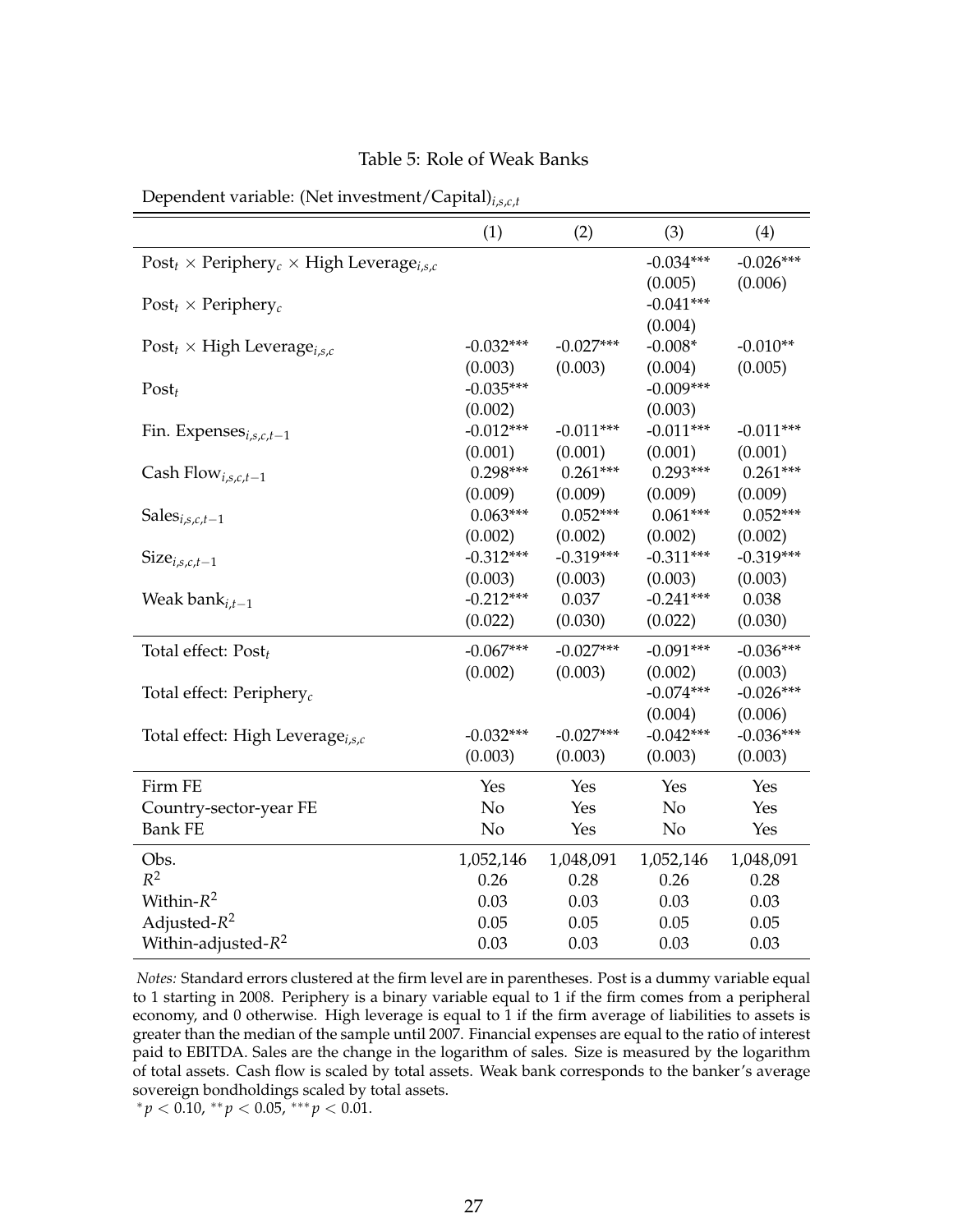### **5.3 The Role of Weak Banks**

Table [5](#page-27-0) accounts for the role of weak banks by including the Weak bank variable, which is time variant. The results in Column 1 of Table [5](#page-27-0) show that investment is lower when the main banking relationship of the firm is with a weak bank (i.e., a bank with large exposure to sovereign bonds). This finding is consistent with the role of weak sovereign-bank linkages identified previously in the literature. Importantly, however, our main result on high leverage is robust to the inclusion of the Weak bank variable. We continue to find that highly levered firms have lower investment rates during the crisis. Results on our main variable of interest are unaltered when including country-sector-year and bank fixed effects in Column 2. However, the coefficient on the Weak bank variable turns insignificant upon the inclusion of bank fixed effects because there is not much variation over time in bank relationships. Our results on the more pronounced effects in peripheral countries also remain when controlling for the Weak bank variable, as seen in Columns 3 and 4, even though the size of the effect is somewhat reduced.

In Table [6,](#page-29-0) we consider whether the impact of weak banks differentially affects the investment of firms during the crisis and in peripheral countries through the inclusion of interaction terms of the Weak bank variable and the Post and Periphery dummy variables. Our main results on High leverage are robust to including these additional interaction terms. And the coefficients on these additional interaction terms do not enter with significant signs. Taken together, the results in Tables [5](#page-27-0) and [6](#page-29-0) show that the financial leverage effect we identify is robust to accounting for the weak bank channel identified in the literature.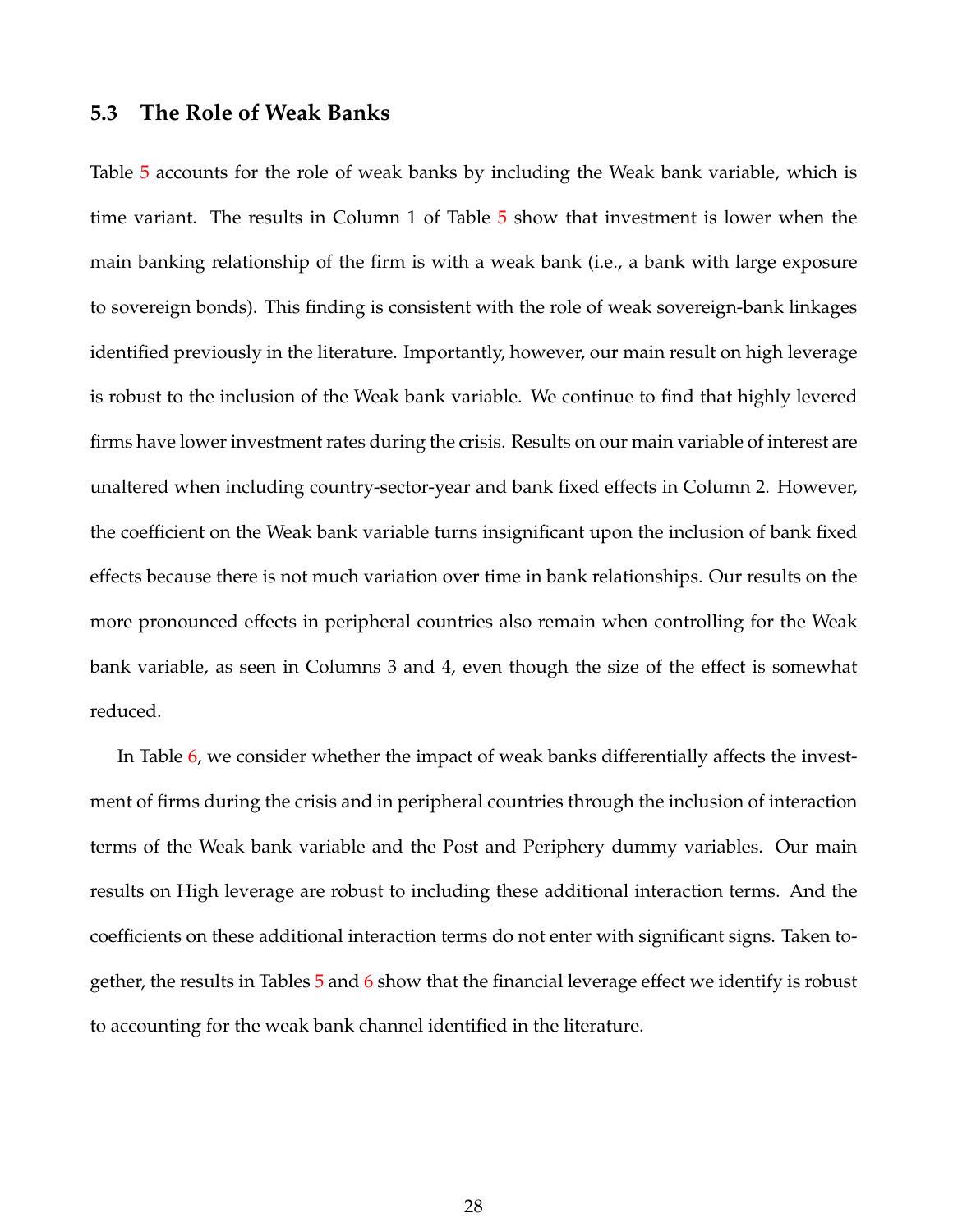|                                                                             | (1)         | (2)         | (3)         | (4)         |
|-----------------------------------------------------------------------------|-------------|-------------|-------------|-------------|
| Post <sub>t</sub> × Periphery <sub>c</sub> × High Leverage <sub>i.s.c</sub> |             |             | $-0.034***$ | $-0.027***$ |
|                                                                             |             |             | (0.004)     | (0.004)     |
| Post <sub>t</sub> $\times$ High Leverage <sub>i, s, c</sub>                 | $-0.034***$ | $-0.029***$ | $-0.011***$ | $-0.011***$ |
|                                                                             | (0.002)     | (0.002)     | (0.003)     | (0.003)     |
| $Post_t \times Periphery_c$                                                 |             |             | $-0.036***$ |             |
|                                                                             |             |             | (0.003)     |             |
| $Post_t$                                                                    | $-0.025***$ |             | $-0.002$    |             |
|                                                                             | (0.001)     |             | (0.002)     |             |
| $Post_t \times Periphery_c \times Weak bank_i$                              |             |             | $-0.003$    | 0.002       |
|                                                                             |             |             | (0.004)     | (0.004)     |
| $Post_t \times Weak bank_i$                                                 | $-0.001$    | $-0.002$    | $-0.002$    | $-0.003$    |
|                                                                             | (0.002)     | (0.002)     | (0.003)     | (0.003)     |
| Fin. Expenses <sub>i,s,c,t-1</sub>                                          | $-0.014***$ | $-0.013***$ | $-0.013***$ | $-0.013***$ |
|                                                                             | (0.001)     | (0.001)     | (0.001)     | (0.001)     |
| Cash Flow <sub>i,s,c,t-1</sub>                                              | $0.251***$  | $0.223***$  | $0.246***$  | $0.224***$  |
|                                                                             | (0.007)     | (0.007)     | (0.007)     | (0.007)     |
| Sales $_{i,s,c,t-1}$                                                        | $0.066***$  | $0.056***$  | $0.064***$  | $0.056***$  |
|                                                                             | (0.002)     | (0.002)     | (0.002)     | (0.002)     |
| $Size_{i,s,c,t-1}$                                                          | $-0.231***$ | $-0.239***$ | $-0.230***$ | $-0.239***$ |
|                                                                             | (0.002)     | (0.002)     | (0.002)     | (0.002)     |
| Total effect: $Post_t$                                                      | $-0.060***$ | $-0.031***$ | $-0.089***$ | $-0.040***$ |
|                                                                             | (0.002)     | (0.003)     | (0.002)     | (0.003)     |
| Total effect: Periphery <sub>c</sub>                                        |             |             | $-0.074***$ | $-0.025***$ |
|                                                                             |             |             | (0.004)     | (0.006)     |
| Total effect: High Leverage <sub>i.s.c</sub>                                | $-0.034***$ | $-0.029***$ | $-0.045***$ | $-0.039***$ |
|                                                                             | (0.002)     | (0.002)     | (0.002)     | (0.002)     |
| Total effect: Weak bank <sub>i</sub>                                        | $-0.001$    | $-0.002$    | $-0.005**$  | $-0.001$    |
|                                                                             | (0.002)     | (0.002)     | (0.002)     | (0.002)     |
| Firm FE                                                                     | Yes         | Yes         | Yes         | Yes         |
| Country-sector-year FE                                                      | No          | Yes         | No          | Yes         |
| <b>Bank FE</b>                                                              | No          | Yes         | No          | Yes         |
| Obs.                                                                        | 1,582,082   | 1,577,267   | 1,582,082   | 1,577,267   |
| $R^2$                                                                       | 0.18        | 0.20        | 0.18        | 0.20        |
| Within- $R^2$                                                               | 0.03        | 0.02        | 0.03        | 0.02        |
| Adjusted- $R^2$                                                             | 0.04        | 0.04        | 0.04        | 0.04        |
| Within-adjusted- $R^2$                                                      | 0.03        | 0.02        | 0.03        | 0.02        |

#### Table 6: Additional Role of Weak Banks in Periphery Countries

<span id="page-29-0"></span>Dependent variable: (Net investment/Capital)*i*,*s*,*c*,*<sup>t</sup>*

*Notes:* Standard errors clustered at the firm level are in parentheses. Post is a dummy variable equal to 1 starting in 2008. Periphery is a binary variable equal to 1 if the firm comes from a peripheral economy, and 0 otherwise. High leverage is equal to 1 if the firm average of liabilities to assets is greater than the median of the sample until 2007. Financial expenses are equal to the ratio of interest paid to EBITDA. Sales are the change in the logarithm of sales. Size is measured by the logarithm of total assets. Cash flow is scaled by total assets. Weak bank is equal to 1 if the firm's main banker's average sovereign bondholdings before 2008 is greater than its country-specific median until 2007. <sup>∗</sup> *p* < 0.10, ∗∗ *p* < 0.05, ∗∗∗ *p* < 0.01.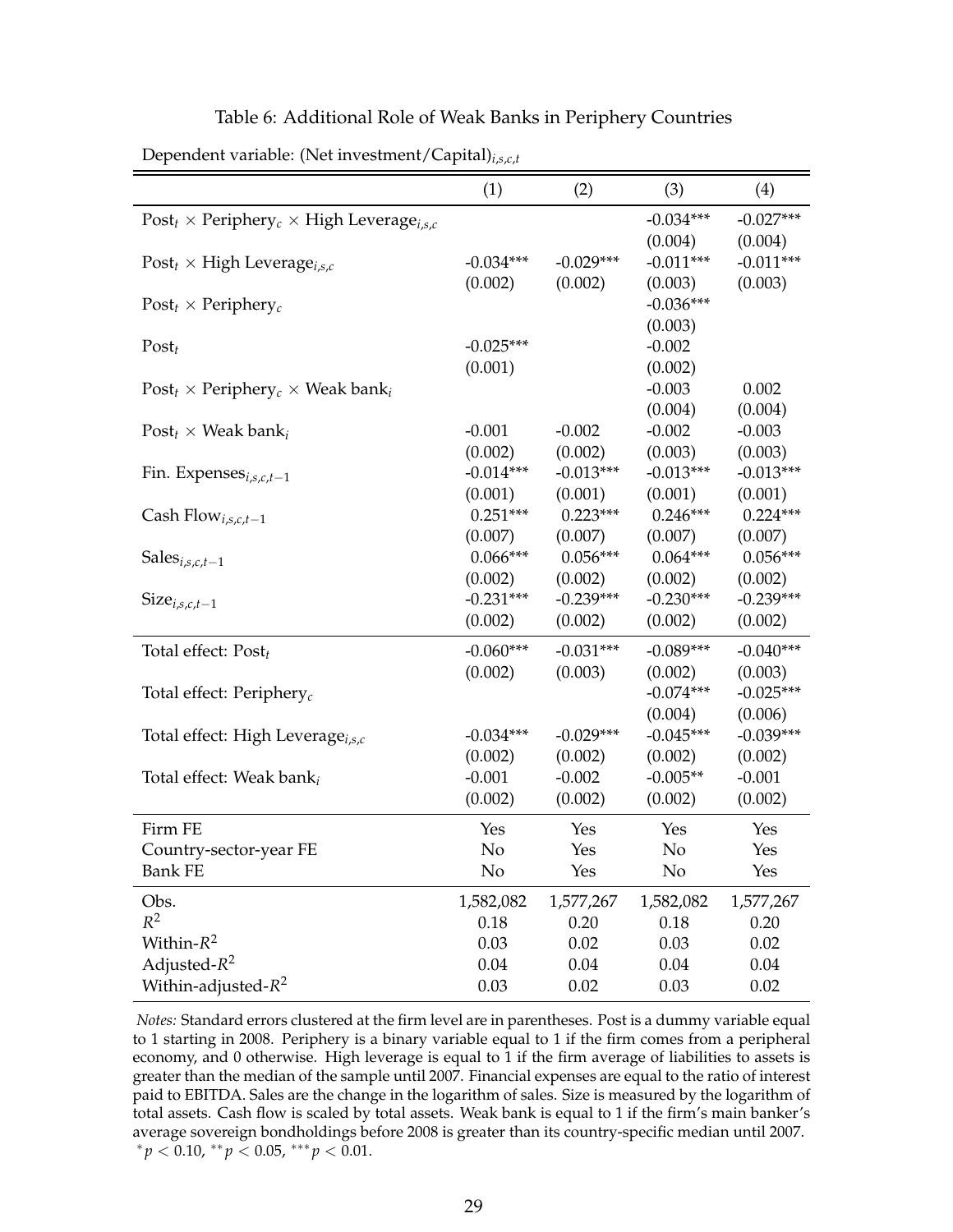## **5.4 The Role of Debt Maturity**

In Tables [7](#page-31-0) and [8,](#page-32-0) we contrast the effects of short-term and long-term leverage. The regressions in Table [7,](#page-31-0) mirror those in Table [3](#page-24-0) with the exception that we replace the High leverage variable based on total financial leverage with a High leverage variable based on short-term leverage. Similarly, in Table [8](#page-32-0) we include a High leverage variable based on long-term leverage. In constructing the short-term leverage variable we abstract from trade credit. We find that the main result on the more negative effect of high leverage for peripheral countries during the crisis is mainly due to the presence of short-term debt, as seen when contrasting the results in Columns 3 and 4 of Tables [7](#page-31-0) and [8.](#page-32-0) The difference is materially substantial. In the richest model specification presented in Column 4 where we include country-sector-year and bank fixed effects, the differential effect of high short-term leverage in peripheral versus center countries is -1.9 percentage points while it is not significant for long-term leverage. Firms with high short-term leverage in peripheral countries reduced investment more than those in center countries during the crisis. This is consistent with an increase in rollover risk during the bust period of peripheral countries and with theories in which short-term debt increases debt overhang problems during bust periods (such as [Diamond and He,](#page-40-4) [2014\)](#page-40-4). At the same time, the total effect of shocks in bust periods for the average country is more negative for long-term leverage (about -6.3 percentage points), compared to that of short-term leverage (- 1.0 percentage points), within the group of highly leveraged firms in peripheral countries. To sum up, long-term debt has a bigger quantitative role in explaining overall debt overhang effects, whereas short-term debt accounts for differential effects between center and peripheral countries due to rollover risk.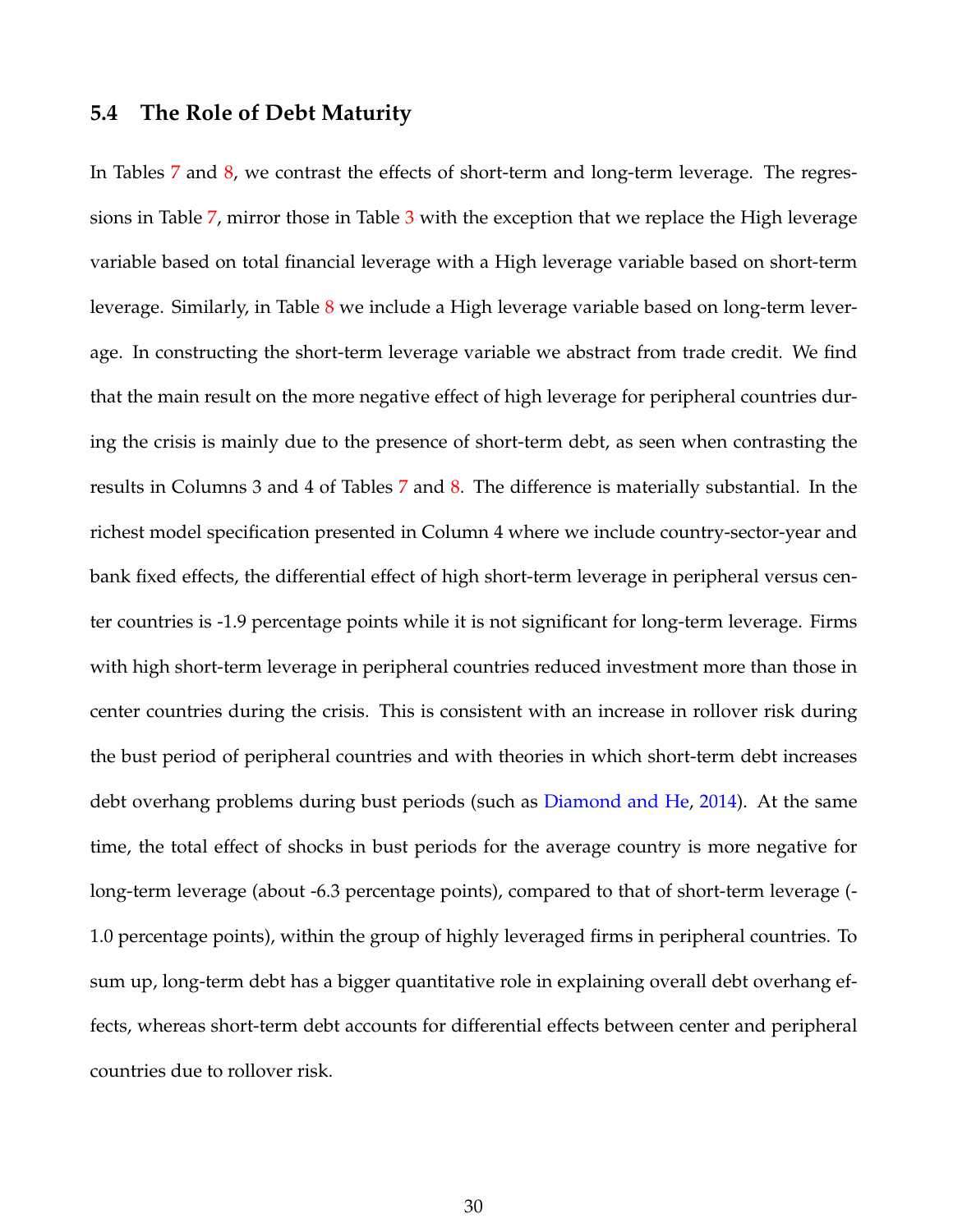|                                                                             | (1)         | (2)         | (3)            | (4)         |
|-----------------------------------------------------------------------------|-------------|-------------|----------------|-------------|
| Post <sub>t</sub> × Periphery <sub>c</sub> × High Leverage <sub>i.s.c</sub> |             |             | $-0.034***$    | $-0.019***$ |
|                                                                             |             |             | (0.003)        | (0.003)     |
| Post <sub>t</sub> $\times$ Periphery <sub>c</sub>                           |             |             | $-0.033***$    |             |
|                                                                             |             |             | (0.002)        |             |
| Post <sub>t</sub> $\times$ High Leverage <sub>i, s, c</sub>                 | $-0.021***$ | $-0.000$    | $0.008***$     | $0.010***$  |
|                                                                             | (0.001)     | (0.002)     | (0.002)        | (0.002)     |
| $Post_t$                                                                    | $-0.026***$ |             | $-0.013***$    |             |
|                                                                             | (0.001)     |             | (0.001)        |             |
| Fin. Expenses $_{i,s,c,t-1}$                                                | $-0.016***$ | $-0.015***$ | $-0.015***$    | $-0.015***$ |
|                                                                             | (0.001)     | (0.001)     | (0.001)        | (0.001)     |
| Cash Flow <sub>i,s,c,t-1</sub>                                              | $0.275***$  | $0.253***$  | $0.271***$     | $0.253***$  |
|                                                                             | (0.006)     | (0.006)     | (0.006)        | (0.006)     |
| Sales $_{i,s,c,t-1}$                                                        | $0.067***$  | $0.059***$  | $0.065***$     | $0.059***$  |
|                                                                             | (0.001)     | (0.002)     | (0.001)        | (0.002)     |
| $Size_{i,s,c,t-1}$                                                          | $-0.236***$ | $-0.243***$ | $-0.234***$    | $-0.243***$ |
|                                                                             | (0.002)     | (0.002)     | (0.002)        | (0.002)     |
| Total effect: $Post_t$                                                      | $-0.047***$ | $-0.000$    | $-0.072***$    | $-0.010***$ |
|                                                                             | (0.001)     | (0.002)     | (0.001)        | (0.002)     |
| Total effect: Periphery <sub>c</sub>                                        |             |             | $-0.067***$    | $-0.019***$ |
|                                                                             |             |             | (0.002)        | (0.003)     |
| Total effect: High Leverage <sub>i.s.c</sub>                                | $-0.021***$ | $-0.000$    | $-0.026***$    | $-0.010***$ |
|                                                                             | (0.001)     | (0.002)     | (0.002)        | (0.002)     |
| Firm FE                                                                     | Yes         | Yes         | Yes            | Yes         |
| Country-sector-year FE                                                      | No          | Yes         | N <sub>o</sub> | Yes         |
| <b>Bank FE</b>                                                              | No          | Yes         | N <sub>o</sub> | Yes         |
| Obs.                                                                        | 2,420,571   | 2,415,809   | 2,420,571      | 2,415,809   |
| $R^2$                                                                       | 0.17        | 0.18        | 0.17           | 0.18        |
| Within- $R^2$                                                               | 0.03        | 0.02        | 0.03           | 0.02        |
| Adjusted- $R^2$                                                             | 0.03        | 0.03        | 0.03           | 0.03        |
| Within-adjusted- $R^2$                                                      | 0.03        | 0.02        | 0.03           | 0.02        |

Table 7: Benchmark Results with Firm's Short-Term Financial Leverage

<span id="page-31-0"></span>Dependent variable: (Net investment/Capital)*i*,*s*,*c*,*<sup>t</sup>*

*Notes:* Standard errors clustered at the firm level are in parentheses. Post is a dummy variable equal to 1 starting in 2008. Periphery is a binary variable equal to 1 if the firm comes from a peripheral economy, and 0 otherwise. High leverage is equal to  $1$  if the firm average of short-term liabilities to assets (excluding trade credit) is greater than the median of the sample until 2007. Financial expenses are equal to the ratio of interest paid to EBITDA. Sales are the change in the logarithm of sales. Size is measured by the logarithm of total assets. Cash flow is scaled by total assets.  $p^* p < 0.10, \, \binom{p}{2} < 0.05, \, \binom{p}{2} < 0.01.$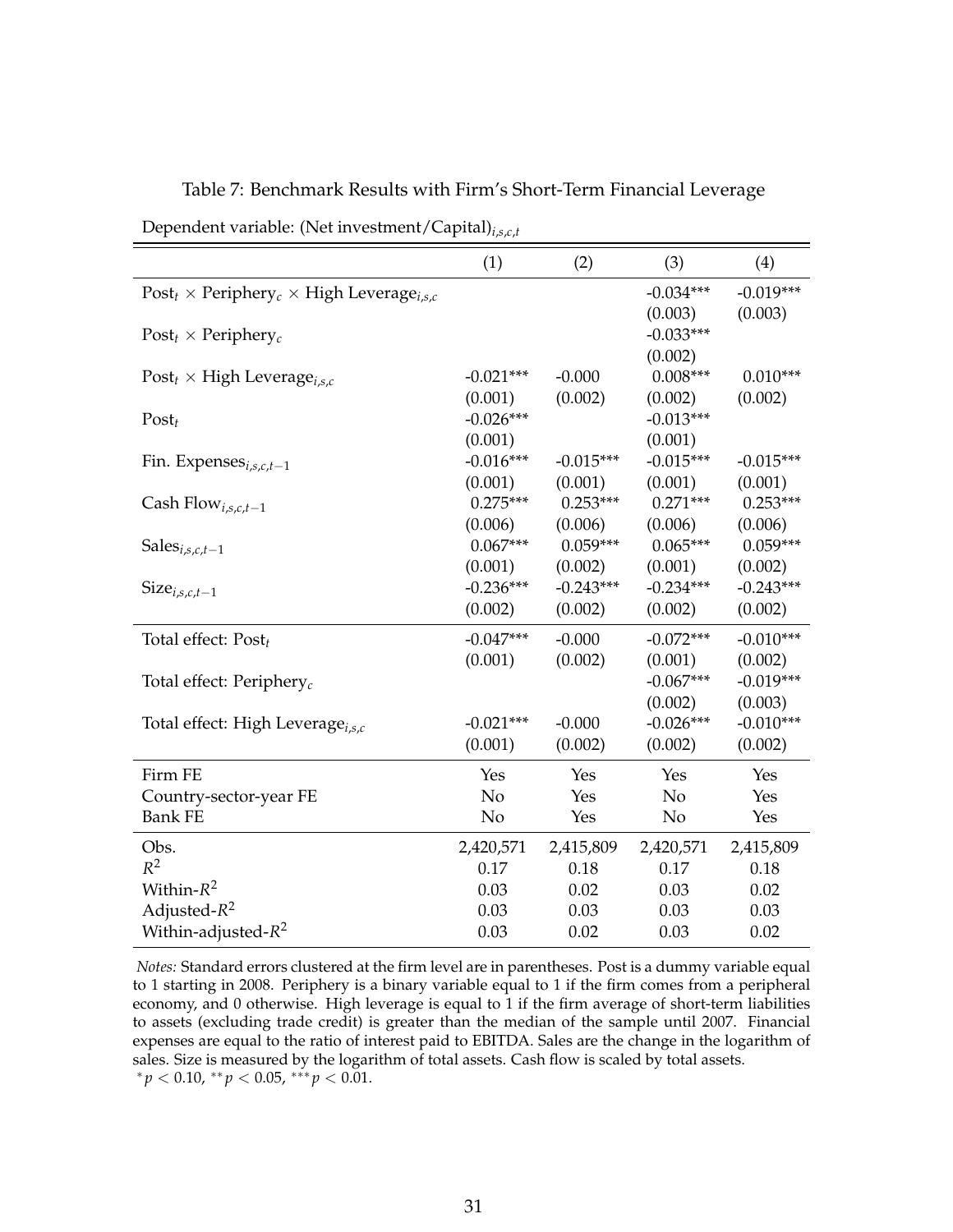|                                                                             | (1)         | (2)         | (3)         | (4)         |
|-----------------------------------------------------------------------------|-------------|-------------|-------------|-------------|
| Post <sub>t</sub> × Periphery <sub>c</sub> × High Leverage <sub>i.s.c</sub> |             |             | $-0.011***$ | 0.001       |
|                                                                             |             |             | (0.003)     | (0.003)     |
| Post <sub>t</sub> $\times$ Periphery <sub>c</sub>                           |             |             | $-0.037***$ |             |
|                                                                             |             |             | (0.002)     |             |
| Post <sub>t</sub> $\times$ High Leverage <sub>i,s,c</sub>                   | $-0.063***$ | $-0.064***$ | $-0.049***$ | $-0.065***$ |
|                                                                             | (0.001)     | (0.002)     | (0.002)     | (0.002)     |
| $Post_t$                                                                    | $-0.005***$ |             | $0.010***$  |             |
|                                                                             | (0.001)     |             | (0.001)     |             |
| Fin. Expenses $_{i,s,c,t-1}$                                                | $-0.016***$ | $-0.015***$ | $-0.015***$ | $-0.015***$ |
|                                                                             | (0.001)     | (0.001)     | (0.001)     | (0.001)     |
| Cash Flow <sub>i,s,c,t-1</sub>                                              | $0.277***$  | $0.258***$  | $0.274***$  | $0.258***$  |
|                                                                             | (0.006)     | (0.006)     | (0.006)     | (0.006)     |
| Sales $_{i,s,c,t-1}$                                                        | $0.067***$  | $0.058***$  | $0.065***$  | $0.058***$  |
|                                                                             | (0.001)     | (0.002)     | (0.001)     | (0.002)     |
| $Size_{i,s,c,t-1}$                                                          | $-0.235***$ | $-0.242***$ | $-0.234***$ | $-0.242***$ |
|                                                                             | (0.002)     | (0.002)     | (0.002)     | (0.002)     |
| Total effect: $Post_t$                                                      | $-0.068***$ | $-0.064***$ | $-0.087***$ | $-0.063***$ |
|                                                                             | (0.001)     | (0.002)     | (0.001)     | (0.002)     |
| Total effect: Periphery <sub>c</sub>                                        |             |             | $-0.048***$ | 0.001       |
|                                                                             |             |             | (0.002)     | (0.003)     |
| Total effect: High Leverage <sub>i.s.c</sub>                                | $-0.063***$ | $-0.064***$ | $-0.060***$ | $-0.063***$ |
|                                                                             | (0.001)     | (0.002)     | (0.002)     | (0.002)     |
| Firm FE                                                                     | Yes         | Yes         | Yes         | Yes         |
| Country-sector-year FE                                                      | No          | Yes         | No          | Yes         |
| <b>Bank FE</b>                                                              | No          | Yes         | No          | Yes         |
| Obs.                                                                        | 2,430,249   | 2,425,533   | 2,430,249   | 2,425,533   |
| $R^2$                                                                       | 0.17        | 0.19        | 0.17        | 0.19        |
| Within- $R^2$                                                               | 0.03        | 0.02        | 0.03        | 0.02        |
| Adjusted- $R^2$                                                             | 0.03        | 0.03        | 0.03        | 0.03        |
| Within-adjusted- $R^2$                                                      | 0.03        | 0.02        | 0.03        | 0.02        |

Table 8: Benchmark Results with Firm's Long-Term Leverage

<span id="page-32-0"></span>Dependent variable: (Net investment/Capital)*i*,*s*,*c*,*<sup>t</sup>*

*Notes:* Standard errors clustered at the firm level are in parentheses. Post is a dummy variable equal to 1 starting in 2008. Periphery is a binary variable equal to 1 if the firm comes from a peripheral economy, and 0 otherwise. High leverage is equal to 1 if the firm average of long-term liabilities to assets is greater than the median of the sample until 2007. Financial expenses are equal to the ratio of interest paid to EBITDA. Sales are the change in the logarithm of sales. Size is measured by the logarithm of total assets. Cash flow is scaled by total assets.

 $\frac{p}{p}$  < 0.10,  $\frac{p}{p}$  < 0.05,  $\frac{p}{p}$  < 0.01.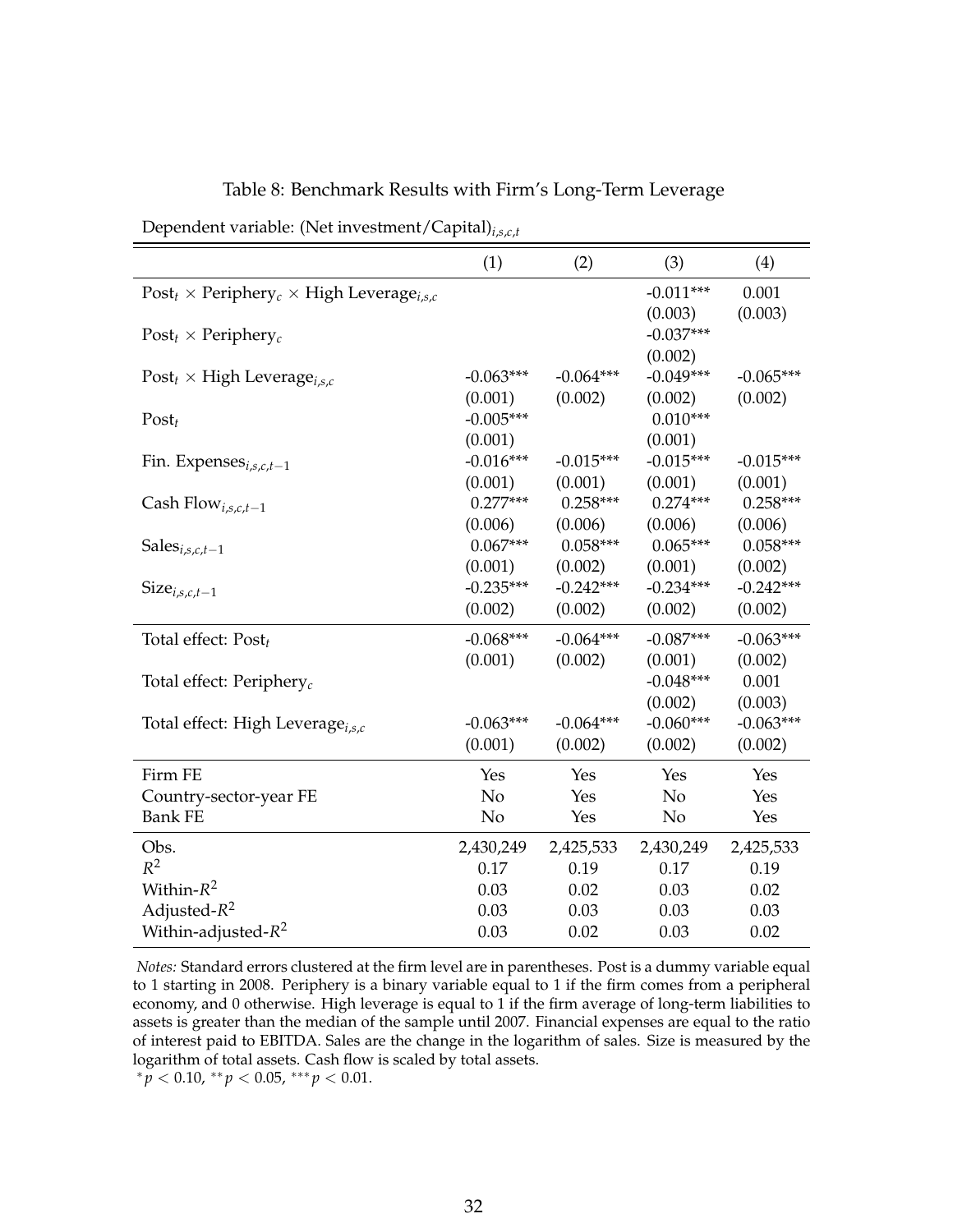### **5.5 Threats to Identification**

An important assumption underlying the use of the difference-in-difference methodology is that there is a parallel trend in the dependent variable for different cross sections of the data over which the difference in explanatory variables is taken, and that this difference diverges after the shock (in our case, after the crisis starting in 2008). Figure [3](#page-34-0) shows the behavior of the average net investment rate for firms with high and low leverage over time, before and after the crisis shock. A firm is considered to have high leverage if its leverage before the shock in 2008 is above the median of the sample. It is clear that the investment behavior of these different sets of firms was similar before the crisis (until the last observation in 2007) but diverged after the crisis (starting with the first observation in 2008) in favor of our results such that high leverage firms reduced investment more. This provides evidence in support of the parallel trend assumption and the empirical approach we take.

## **5.6 Sluggish Investment: Dynamic Persistent Effects**

To investigate the dynamic responses in the baseline model, we run the following regressions by local projections [\(Jordà,](#page-41-3) [2005\)](#page-41-3):

$$
\left(\frac{\text{Investment}}{\text{Capital}}\right)_{it+h} = \beta_{1h} POST_t +
$$
\n
$$
\beta_{2h} POST_t \times \text{Periphery}_i +
$$
\n
$$
\beta_{3h} POST_t \times \text{High Leverage}_i +
$$
\n
$$
\beta_{4h} POST_t \times \text{Periphery}_i \times \text{High Leverage}_i +
$$
\n
$$
X_{it-1} \, ' \beta_h + \alpha_i + \alpha_{cs} + \alpha_b + \epsilon_{it}
$$
\n(2)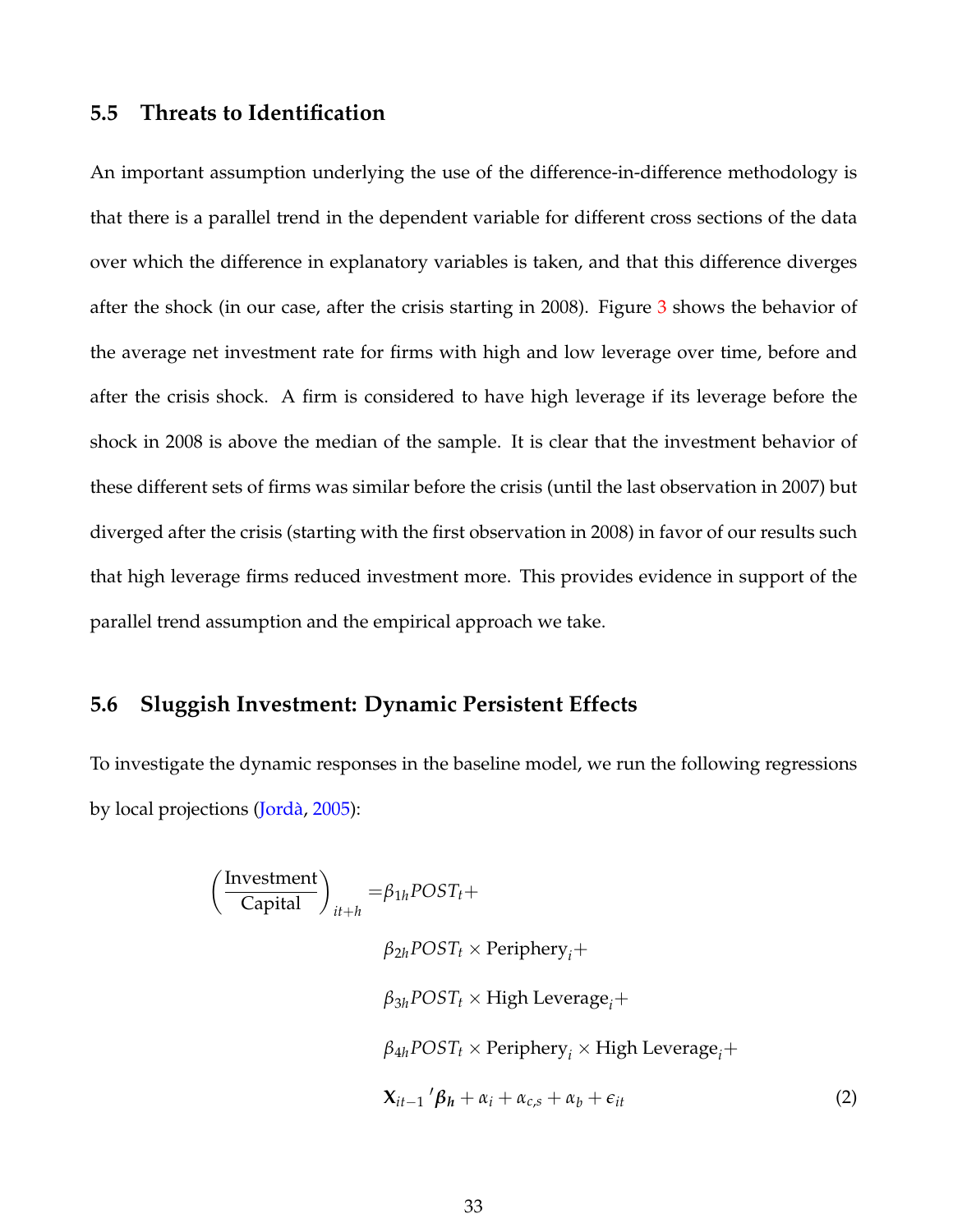<span id="page-34-0"></span>

Figure 3: Evolution of Average Net Investment Rate by Leverage Note: A firm is considered to have high leverage if its ratio of total debt to total assets before 2008 is above the median.

where horizons are given by  $h = 0$ , 1, 2, 3, 4;  $\alpha_i$  and  $\alpha_b$  are firm and bank fixed effects, respectively; and *αc*,*<sup>s</sup>* are country×industry fixed effects. **X***it*−<sup>1</sup> includes a lagged investment rate ( Investment Capital )*it*−<sup>1</sup> and other controls (sales growth, firm size, cash flow ratio, and debt coverage ratio). We do not include year fixed effects since we are interested in how the crisis affects firm investment differentially, depending on the level of firm leverage and country status. The High Leverage and Periphery dummies are absorbed by firm fixed effects. We use two-way clustered standard errors by firm and year. The estimated impulse coefficient  $\hat\beta_{1h}+\hat\beta_{2h}+\hat\beta_{3h}+\hat\beta_{4h}$ is a response of investment to the crisis for highly leveraged firms in the periphery. Similarly, we estimate impulse coefficients  $\hat\beta_{1h}+\hat\beta_{2h}$  for lowly leveraged firms in the periphery,  $\hat\beta_{1h}+\hat\beta_{3h}$ for highly leveraged firms in the center, and  $\hat{\beta}_{1h}$  for lowly leveraged firms in the center.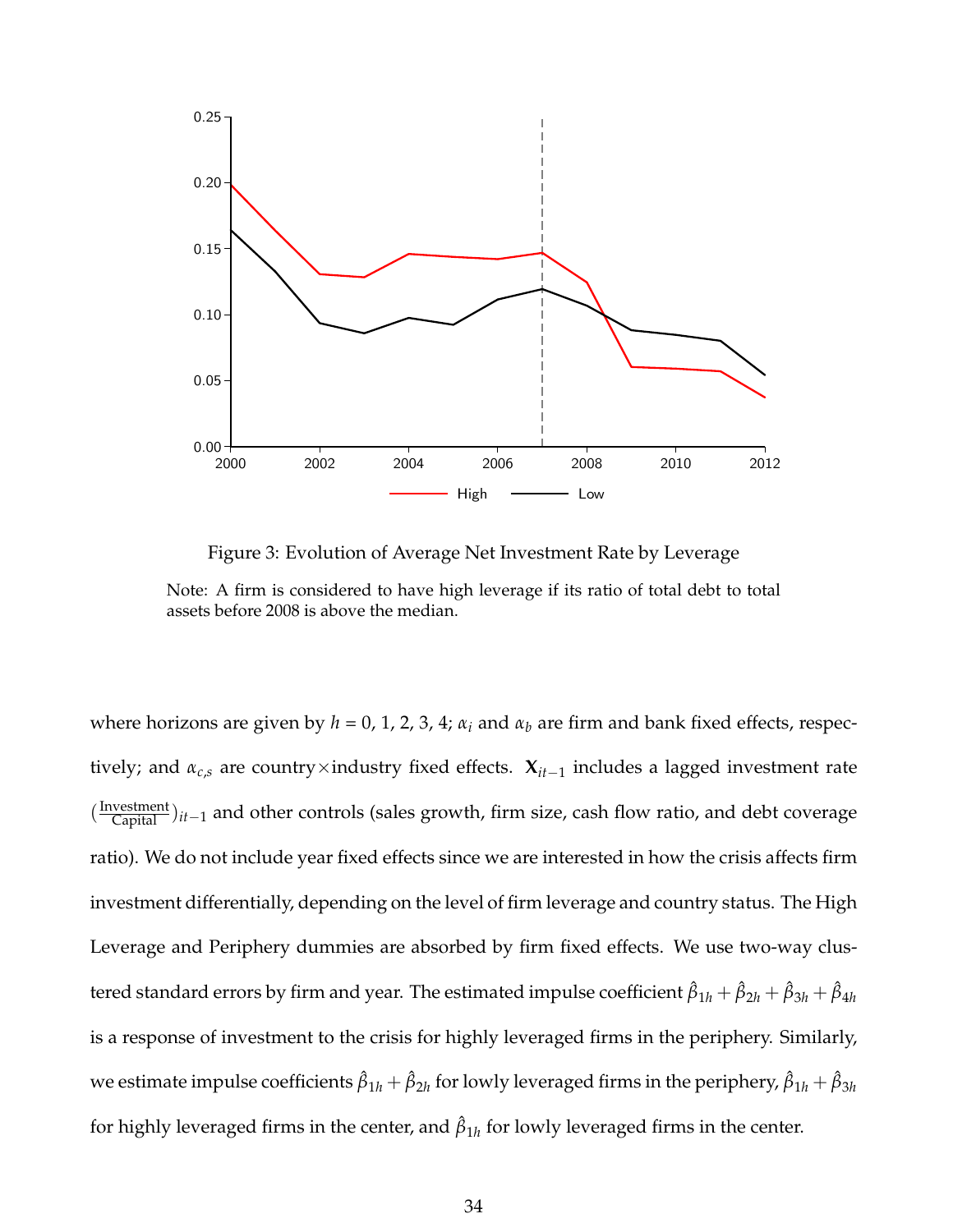Figure [4](#page-36-0) plots estimated impulse coefficients of each group for each horizon *h*. We find that firms with high leverage in the periphery reduce investment more for up to 4 years after the crisis than firms with low leverage in the center. Panel (a) shows that firms with high leverage in the periphery reduce their investment rate by about 10 percentage points on impact, 8 percentage points after 1 year, and 4 percentage points after 4 years. Magnitudes of the impulse coefficients are smaller in firms with high leverage in the center (panel (b)), low leverage in the periphery (panel (c)), and low leverage in the center (panel (d)) compared to those reported in panel (a). The estimated cumulative impact on investment of high leverage in the periphery over the first 5 years since the crisis (including the crisis year) is very large: a decline of about 32 percentage points. In order to quantify the corporate leverage channel, we use this differential responses of highly levered firms and lowly levered firms in the periphery. As the cumulative decline in aggregate corporate sector investment as a ratio to aggregate capital stock is 20 percentage points over 4 years, the corporate leverage channel explains 40 percent of the aggregate decline.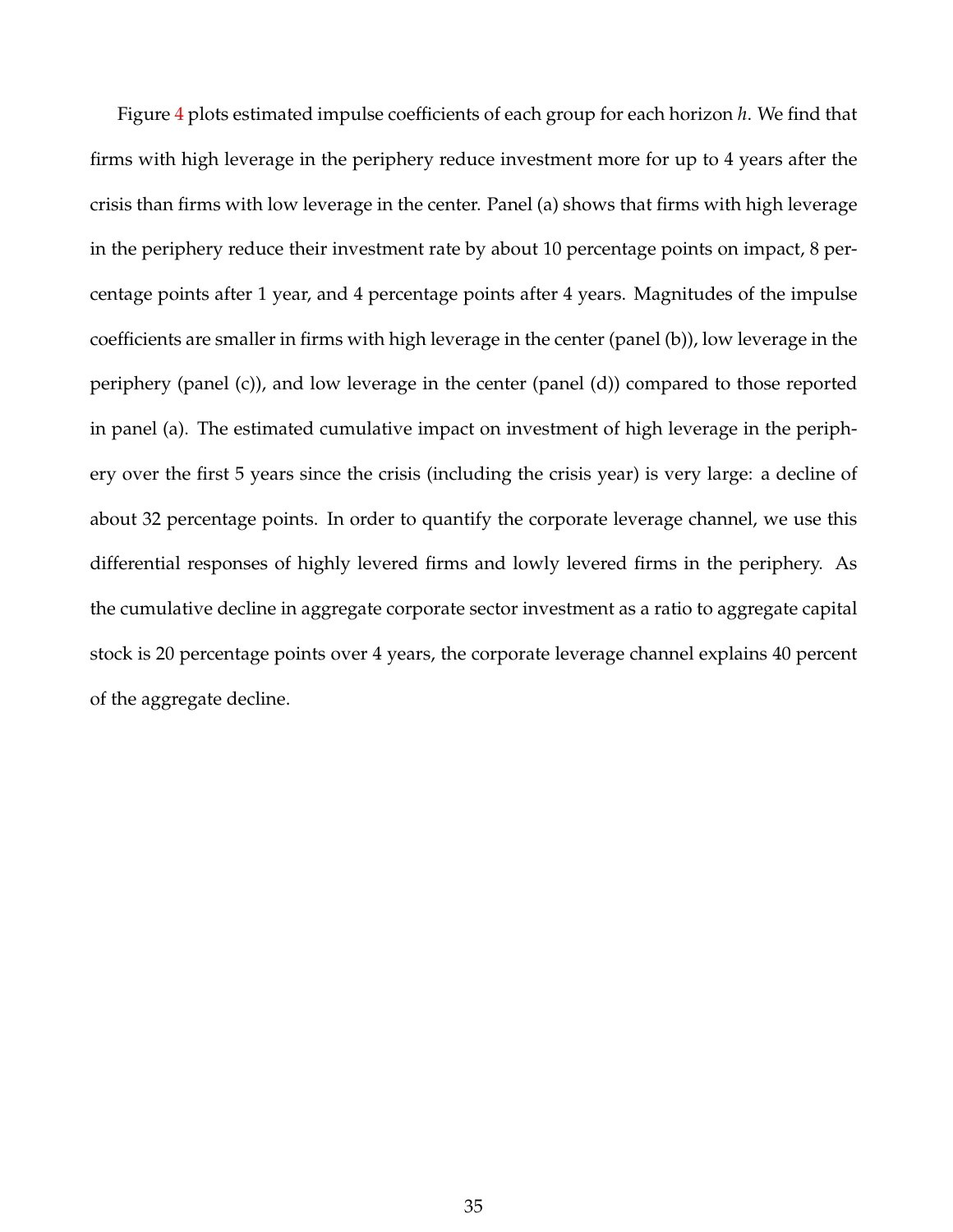<span id="page-36-0"></span>

Figure 4: Impulse Responses of Investment

*Notes*: We apply the local projections method by [Jordà](#page-41-3) [\(2005\)](#page-41-3) to run the following regressions:  $(\frac{Investment}{Capital})_{it+h}$  $\beta_{1h}$ POST<sub>t</sub> +  $\beta_{2h}$ POST<sub>t</sub> × Periphery<sub>i</sub> +  $\beta_{3h}$ POST<sub>t</sub> × High Leverage<sub>i</sub> +  $\beta_{4h}$ POST<sub>t</sub> × Periphery<sub>i</sub> × High Leverage<sub>i</sub> +  $X_{it-1}$  ' $\beta_h + \alpha_i + \alpha_{c,s} + \alpha_b + \epsilon_{it}$ , where horizons are given by  $h = 0, 1, 2, 3, 4$ ;  $\alpha_i$  and  $\alpha_b$  are firm and bank fixed effects, respectively; and *αc*,*<sup>s</sup>* are country×industry fixed effects. **X***it*−<sup>1</sup> includes a lagged investment ( Investment Capital )*it*−<sup>1</sup> and other controls (sales growth, firm size, cash flow ratio, and debt coverage ratio). For each horizon *h*, this figure plots estimated impulse coefficients  $\hat{\beta}_{1h}+\hat{\beta}_{2h}+\hat{\beta}_{3h}+\hat{\beta}_{4h}$  for highly leveraged firms in the periphery,  $\hat{\beta}_{1h}+$  $\hat\beta_{2h}$  for lowly leveraged firms in the periphery,  $\hat\beta_{1h}+\hat\beta_{3h}$  for highly leveraged firms in the center, and  $\hat\beta_{1h}$  for lowly leveraged firms in the center. We plot 95 percent confidence interval (calculated using two-way clustered standard errors by firm and year) as a shaded area.

# **6 Conclusions**

We quantify the role of financial factors that have contributed to sluggish investment in Europe in the aftermath of the 2008–2009 crisis. We use a very large pan-European firm-bank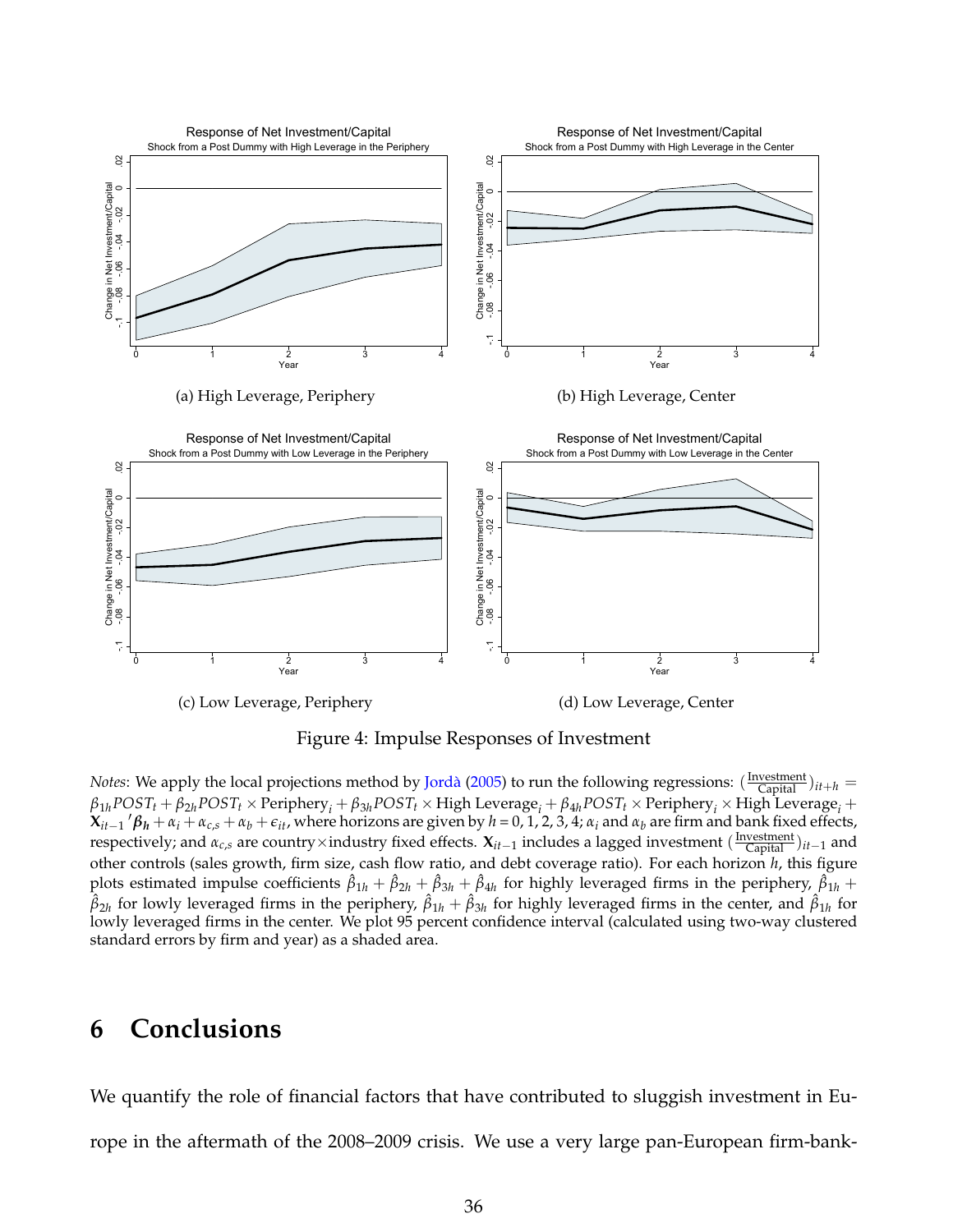time level dataset, in which we match the firms to their banks based on banking relationships in 8 countries over time. Our identification relies on a difference-in-difference estimation approach, where we compare the investment of high debt firms with low debt firms between crisis and normal times, while absorbing demand shocks through country-four-digit industryyear fixed effects. Furthermore, we distinguish between short-term and long-term debt to account for the effect of debt maturity on debt overhang and rollover risk, and use confidential ECB data on the exposures of banks to (own) sovereign debt together with information on the main bank relationship of each firm to identify the role of sovereign-bank linkages in driving the effect of debt overhang and rollover risk. Regressions also include bank fixed effects alongside firm fixed effects to abstract from any unobserved bank and firm characteristics.

Our results highlight the important role of firm leverage and debt maturity in determining firm investment following a crisis. Firms with higher leverage reduce investment more and this effect is stronger for firms in peripheral countries. Firms from peripheral countries that borrowed more short-term suffer from rollover risk and decrease investment relatively more. However, this effect is dominated for the average firm by the negative effect of long-term debt. These results are robust to accounting for weak bank and aggregate demand effects. The negative effect of firms leverage on investment is persistent for up to four years after the crisis in countries with sovereign stress, resulting in a cumulative decline in investment for these firms of about 32 percentage points. A simple back of the envelope calculation based on our firm-level estimates suggests that the debt overhang channel explains about 40 percent of the actual decline in aggregate corporate investment during the crisis.

Our results are complementary to the existing explanations in the literature that have focused on aggregate demand, banking health, and sovereign-bank linkages to explain the severity of the crisis. Our results also point to the dangers of the rise in corporate financial distress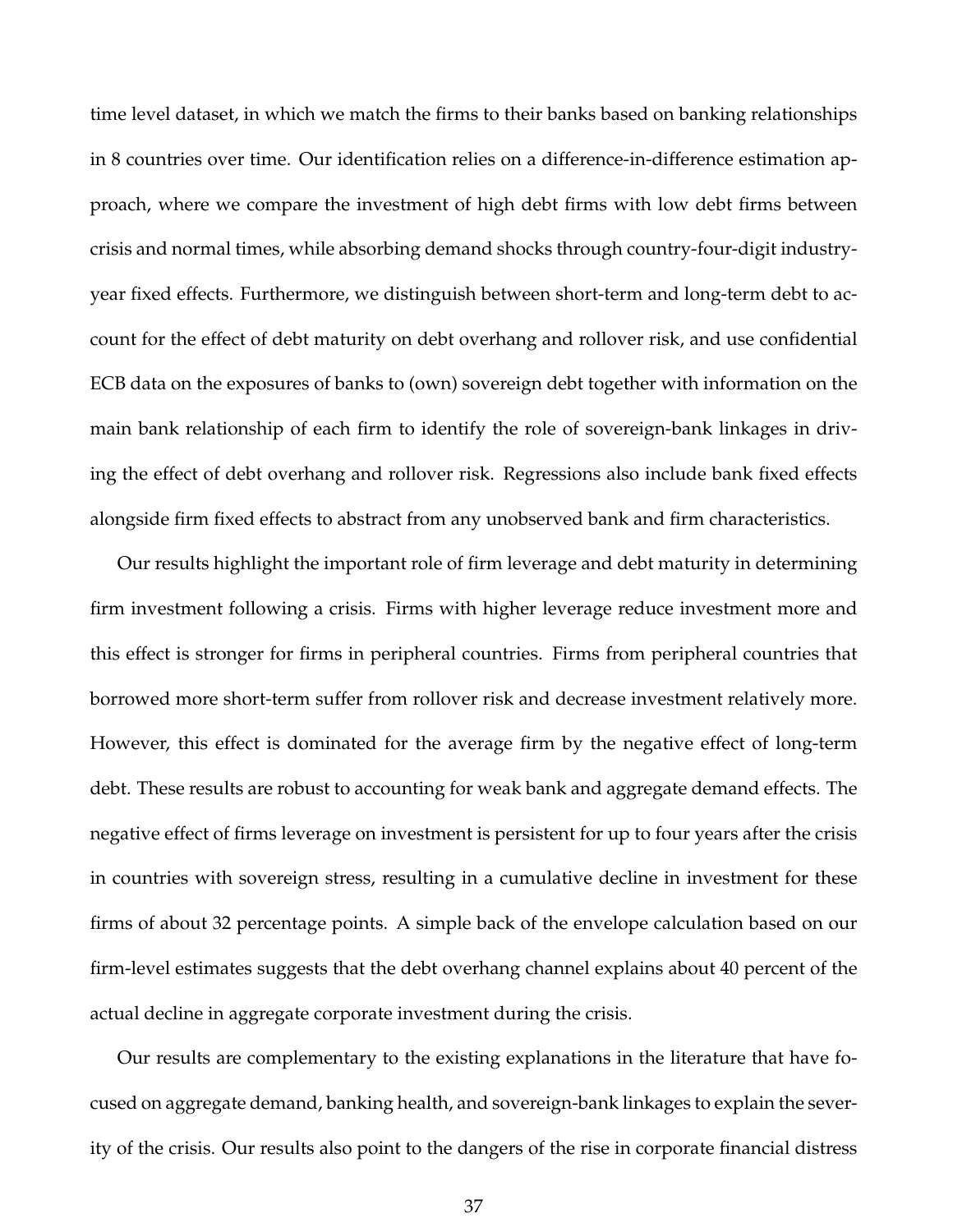during the ongoing COVID crisis. While governments have provided ample liquidity to cashstrapped firms during the lockdown periods, it can be expected that these liquidity problems will turn into solvency problems for many firms, especially highly indebted firms. Our findings imply that an increase in firm debt overhang can have strong persistent negative effects on firm investment going forward. Our findings suggest that growth-enhancing policies that more directly target and improve the financial conditions of firms may be needed to reduce the debt overhang and stimulate the real economy. The results also point to the dangers of an overreliance on short-term debt to finance investment during good times, especially in countries that are prone to sovereign risk.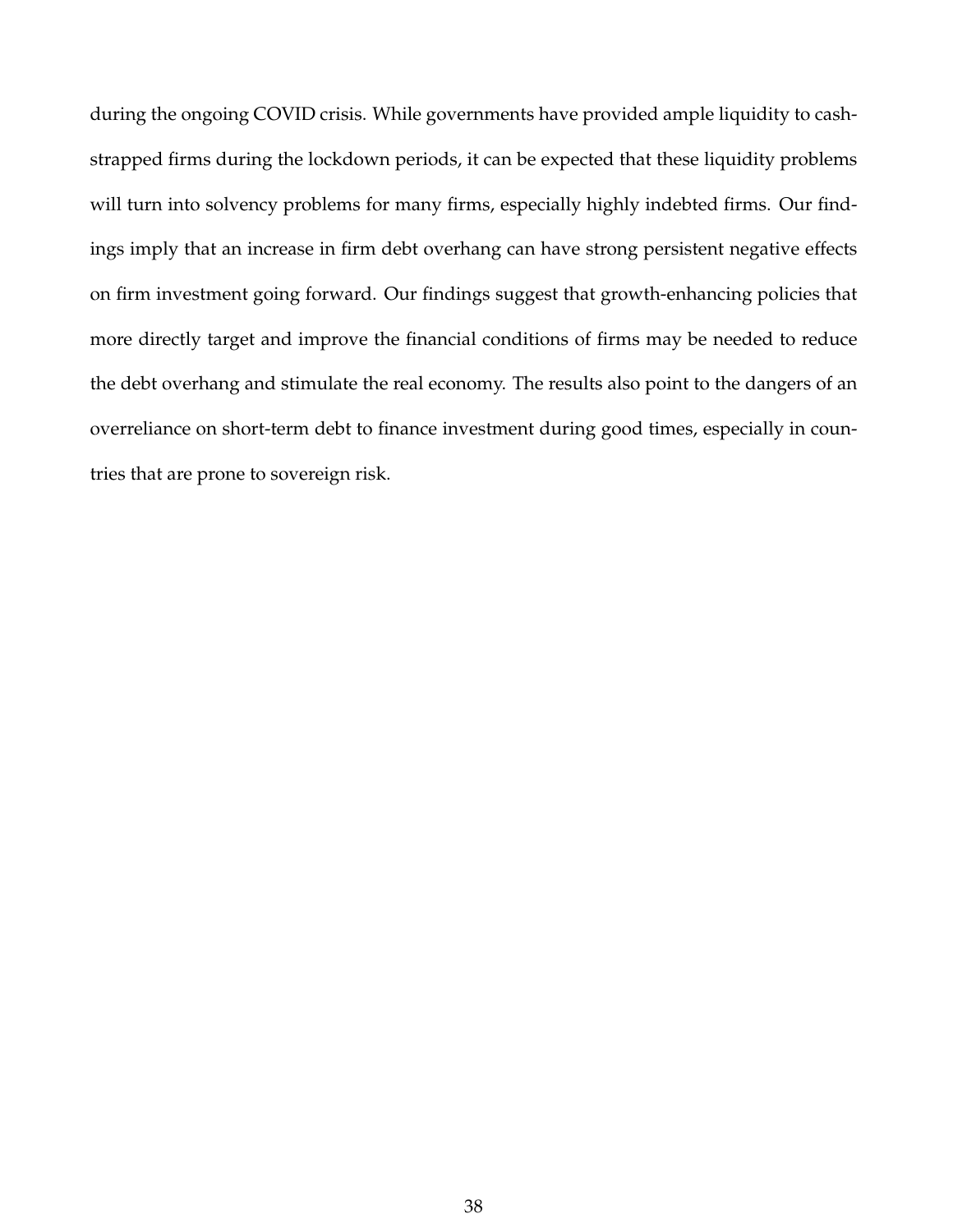# **References**

- <span id="page-39-11"></span>**Acharya, Viral, Douglas Gale, and Tanju Yorulmazer**, "Rollover Risk and Market Freezes," *Journal of Finance*, 2011, *66* (4), 1177–1209.
- <span id="page-39-0"></span>**, Itamar Drechsler, and Philipp Schnabl**, "A Pyrrhic Victory? Bank Bailouts and Sovereign Credit Risk," *Journal of Finance*, 2014, *69* (6), 2689–2739.
- <span id="page-39-2"></span>**Admati, Anat R., Peter M. Demarzo, Martin F. Hellwig, and Paul Pfleiderer**, "The Leverage Ratchet Effect," *The Journal of Finance*, 2018, *73* (1), 145–198.
- <span id="page-39-5"></span>**Almeida, Heitor, Murillo Campello, and Michael S. Weisbach**, "Corporate Financial and Investment Policies when Future Financing is not Frictionless," *Journal of Corporate Finance*, 2011, *17* (3), 675–693.
- <span id="page-39-7"></span>**Andrews, Dan and Filippos Petroulakis**, "Breaking the Shackles: Zombie Firms, Weak Banks and Depressed Restructuring in Europe," ECB Working Paper No. 2240 2019.
- <span id="page-39-3"></span>**Aragón, Nicolás**, "Banks vs Zombies," Universidad Carlos III de Madrid 2019.
- <span id="page-39-14"></span>**Arellano, Manuel and Olympia Bover**, "Another look at the instrumental variable estimation of error-components models," *Journal of Econometrics*, 1995, *68* (1), 29–51.
- <span id="page-39-13"></span>**and Stephen Bond**, "Some tests of specification for panel data: Monte Carlo evidence and an application to employment equations," *The Review of Economic Studies*, 1991, *58* (2), 277– 297.
- <span id="page-39-6"></span>**Barnea, Amir, Robert A. Haugen, and Lemma W. Senbet**, "A Rationale for Debt Maturity Structure and Call Provisions in the Agency Theoretic Framework," *Journal of Finance*, 1980, *35* (5), 1223–1234.
- <span id="page-39-4"></span>**Bond, Stephen and Costas Meghir**, "Dynamic Investment Models and the Firm's Financial Policy," *Review of Economic Studies*, 1994, *61* (2), 197–222.
- <span id="page-39-8"></span>**Caballero, Ricardo J., Takeo Hoshi, and Anil K. Kashyap**, "Zombie Lending and Depressed Restructuring in Japan," *American Economic Review*, 2008, *98* (5), 1943–1977.
- <span id="page-39-10"></span>**Chaterjee, Stayajit and Burcu Eyigungor**, "Maturity, Indebtedness, and Default risk," *American Economic Review*, 2012, *102* (6), 2674–2699.
- <span id="page-39-12"></span>**Chodorow-Reich, Gabriel**, "The Employment Effects of Credit Market Disruptions: Firmlevel Evidence from the 2008–9 Financial Crisis," *The Quarterly Journal of Economics*, 2014, *129* (1), 1–59.
- <span id="page-39-1"></span>**Cloyne, James, Clodomiro Ferreira, Maren Froemel, and Paolo Surico**, "Monetary Policy, Corporate Finance and Investment," NBER Working Paper No. 25366 2018.
- <span id="page-39-9"></span>**Darst, R. Matthew and Ehraz Refayet**, "A Collateral Theory of Endogenous Debt Maturity," Finance and Economics Discussion Series 2017-057, Board of Governors of the Federal Reserve System 2017.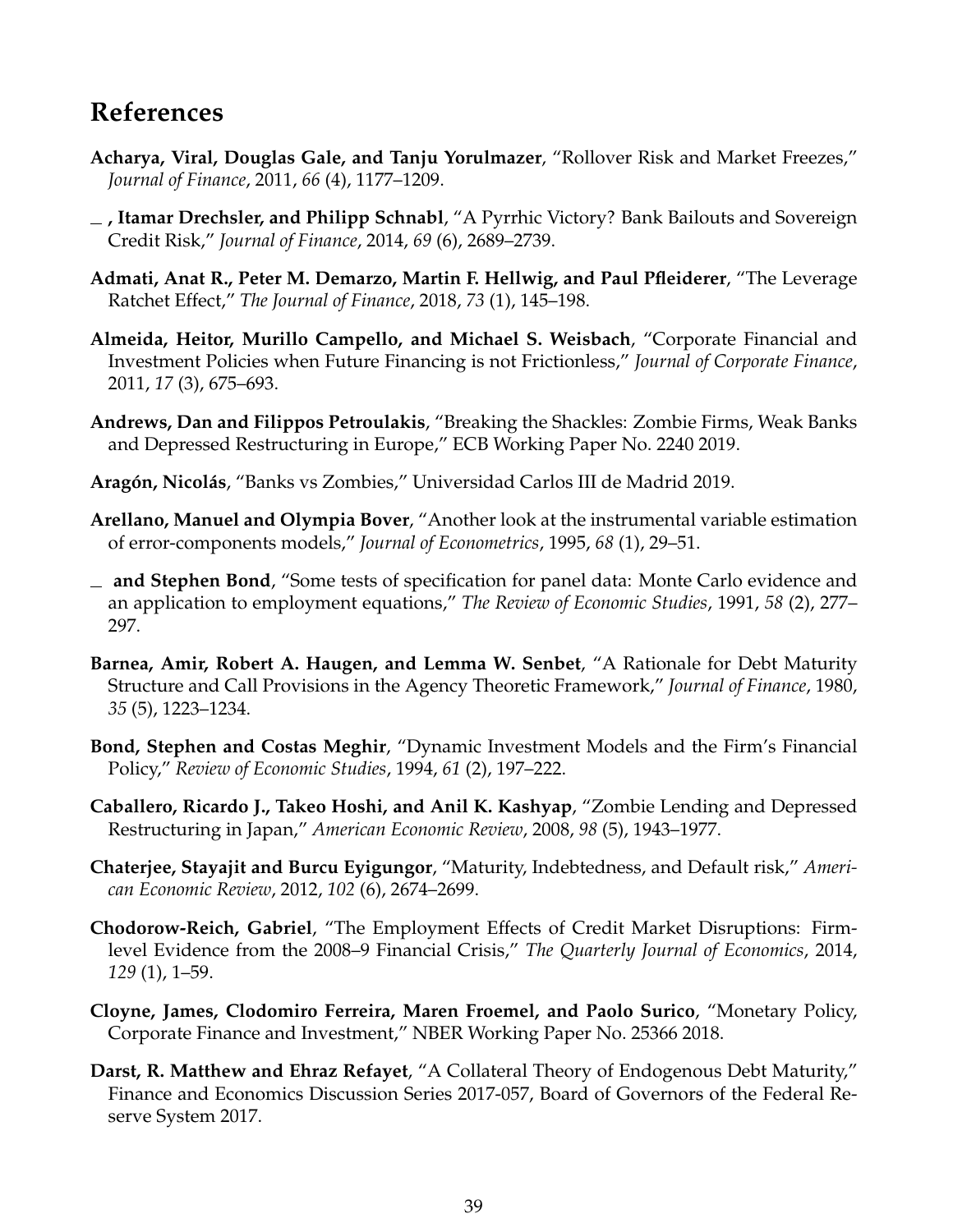- <span id="page-40-9"></span>**De Jong, Abe and Ronald Van Dijk**, "Determinants of Leverage and Agency Problems: A Regression Approach with Survey Data," *The European Journal of Finance*, 2007, *13* (6), 565– 593.
- <span id="page-40-13"></span>**Diamond, Douglas W.**, "Debt Maturity Structure and Liquidity Risk," *The Quarterly Journal of Economics*, 1991, pp. 709–737.
- <span id="page-40-8"></span>**and Raghuram G. Rajan**, "Fear of Fire Sales, Illiquidity Seeking, and Credit Freezes," *The Quarterly Journal of Economics*, 2011, *126* (2), 557–591.
- <span id="page-40-4"></span>**and Zhiguo He**, "A Theory of Debt Maturity: The Long and Short of Debt Overhang," *Journal of Finance*, 2014, *69* (2), 719–762.
- <span id="page-40-1"></span>**Ding, Wenzhi, Ross Levine, Chen Lin, and Wensi Xie**, "Corporate Immunity to the COVID-19 Pandemic," Working Paper 27055, National Bureau of Economic Research April 2020.
- <span id="page-40-3"></span> $\bm{\mathrm{D}}$ inlersoz, Emin, Şebnem Kalemli-Ozcan, Henry Hyatt, and Veronika Penciakova, "Leverage over the Life Cycle and Implications for Firm Growth and Shock Responsiveness," NBER Working Paper No. 25226 2018.
- <span id="page-40-2"></span>**Drechsel, Thomas**, "Earnings-Based Borrowing Constraints and Macroeconomic Fluctuations," Technical Report, University of Maryland 2019.
- <span id="page-40-10"></span>**Eisdorfer, Assaf**, "Empirical Evidence of Risk Shifting in Financially Distressed Firms," *Journal of Finance*, 2008, *63* (2), 609–637.
- <span id="page-40-0"></span>**Gennaioli, Nicola, Alberto Martin, and Stefano Rossi**, "Sovereign Default, Domestic Banks, and Financial Institutions," *Journal of Finance*, 2014, *69* (2), 819–866.
- <span id="page-40-15"></span>**Giannetti, Mariassunta and Steven Ongena**, ""Lending by Example": Direct and Indirect Effects of Foreign Banks in Emerging Markets," *Journal of International Economics*, 2012, *86* (1), 167–180.
- <span id="page-40-11"></span>**Gilje, Erik P.**, "Do Firms Engage in Risk-Shifting? Empirical Evidence," *Review of Financial Studies*, 2016, *29* (11), 2925–2954.
- <span id="page-40-6"></span>**Giroud, Xavier and Holger M. Mueller**, "Firm Leverage, Consumer Demand, and Employment Losses during the Great Recession," *The Quarterly Journal of Economics*, 2017, pp. 271– 316.
- <span id="page-40-5"></span>**Gopinath, Gita, ¸Sebnem Kalemli-Özcan, Loukas Karabarbounis, and Carolina Villegas-Sánchez**, "Capital Allocation and Productivity in Southern Europe," *The Quarterly Journal of Economics*, 2017, *132* (4), 1915–1967.
- <span id="page-40-7"></span>**Hennessy, Christopher A.**, "Tobin's Q, Debt Overhang, and Investment," *Journal of Finance*, 2004, *59* (4), 1717–1742.
- <span id="page-40-14"></span>**, Amnon Levy, and Toni M. Whited**, "Testing 'Q' Theory With Financing Frictions," *Journal of Financial Economics*, 2007, *83* (3), 691–717.
- <span id="page-40-12"></span>**Hoshi, Takeo, Anil Kashyap, and David Scharfstein**, "The Role of Banks in Reducing the Costs of Financial Distress in Japan," *Journal of Financial Economics*, 1990, *27* (1), 67–88.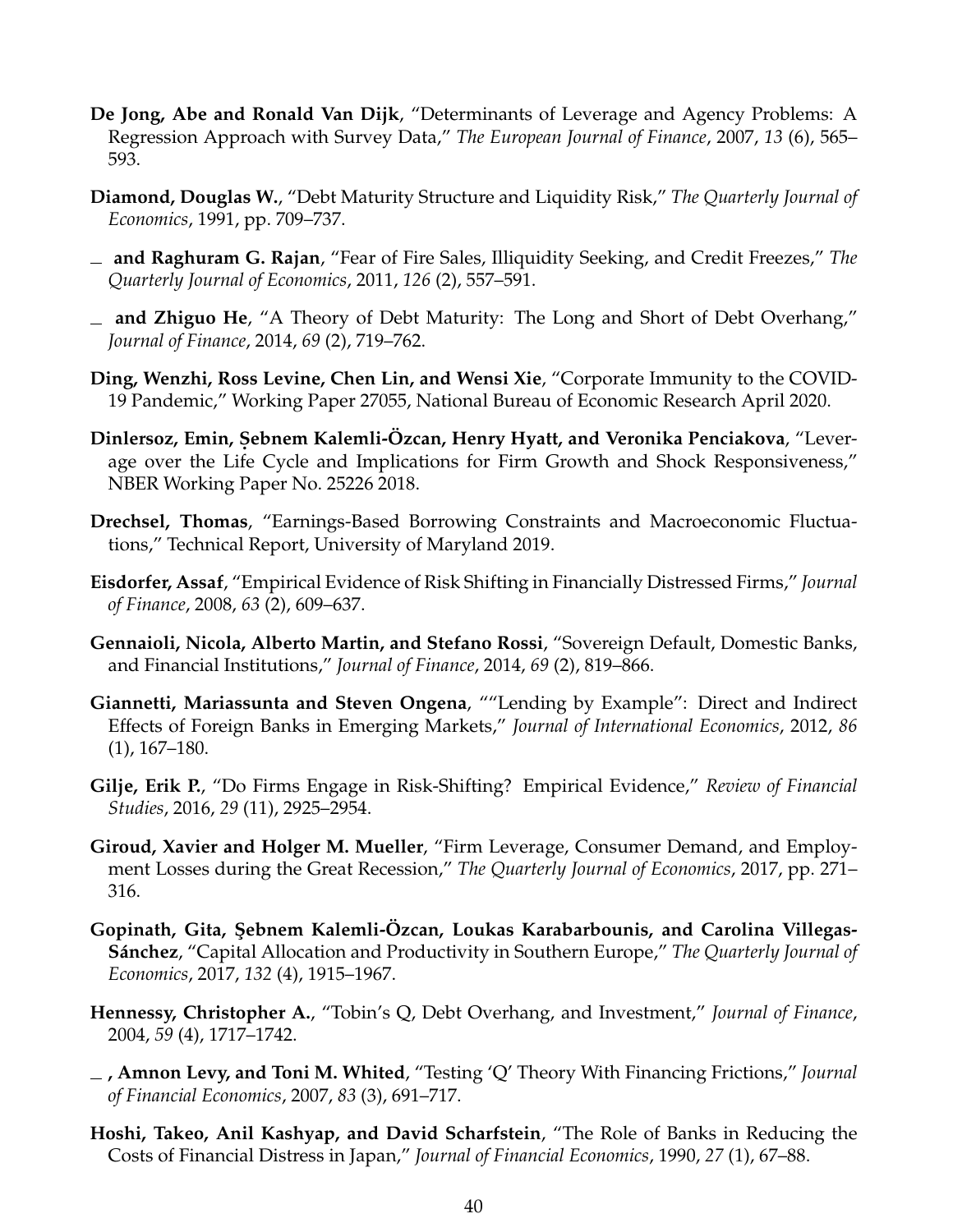- <span id="page-41-9"></span>**Jensen, Michael C. and William H. Meckling**, "Theory of the Firm: Managerial Behavior, Agency Costs and Ownership Structure," *Journal of Financial Economics*, 1976, *3* (4), 305–360.
- <span id="page-41-8"></span>Kalemli-Ozcan, Şebnem, Bent E. Sørensen, Carolina Villegas-Sánchez, Vadym Volosovych, **and Sevcan Yesiltas**, "How to Construct Nationally Representative Firm Level Data from the Orbis Global Database: New Facts and Aggregate Implications," NBER Working Paper 21558 2019.
- <span id="page-41-4"></span>**Kashyap, Anil K., Jeremy C. Stein, and David W. Wilcox**, "Monetary Policy and Credit Conditions: Evidence from the Composition of External Finance," *American Economic Review*, 1993, *83* (1), 79–98.
- <span id="page-41-5"></span>**, Owen A. Lamont, and Jeremy C. Stein**, "Credit Conditions and the Cyclical Behavior of Inventories," *The Quarterly Journal of Economics*, 1994, *109* (3), 565–92.
- <span id="page-41-6"></span>**Kashyap, Anil K, Owen Lamont, and Jeremy C. Stein**, "Monetary Policy and Bank Lending," in Gregory Mankiw, ed., *Monetary Policy*, Vol. 29 of *Studies in Business Cycles*, The University of Chicago Press, 1994, chapter 7, pp. 221–261.
- <span id="page-41-2"></span>**Krugman, Paul**, "Financing vs. Forgiving a Debt Overhang," *Journal of Development Economics*, 1988, *29* (3), 253–268.
- <span id="page-41-14"></span>**Lamont, Owen**, "Corporate-Debt Overhang and Macroeconomic Expectations," *American Economic Review*, 1995, *85* (5), 1106–17.
- <span id="page-41-10"></span>**Lang, Larry, Eli Ofek, and René M. Stulz**, "Leverage, Investment, and Firm Growth," *Journal of Financial Economics*, 1996, *40* (1), 3–29.
- <span id="page-41-0"></span>**Martin, Philippe and Thomas Philippon**, "Inspecting the Mechanism: Leverage and the Great Recession in the Eurozone," *American Economic Review*, 2017, *107* (7), 1904–1937.
- <span id="page-41-11"></span>**Moyen, Nathalie**, "How Big is the Debt Overhang Problem?," *Journal of Economic Dynamics and Control*, 2007, *31* (2), 433–472.
- <span id="page-41-1"></span>**Myers, Stewart C.**, "Determinants of Corporate Borrowing," *Journal of Financial Economics*, 1977, *5* (2), 147–175.
- <span id="page-41-15"></span>**Nickell, Stephen**, "Biases in dynamic models with fixed effects," *Econometrica*, 1981, pp. 1417– 1426.
- <span id="page-41-12"></span>**Occhino, Filippo and Andrea Pescatori**, "Debt Overhang in a Business Cycle Model," *European Economic Review*, 2015, *73*, 58–84.
- <span id="page-41-3"></span>**Óscar Jordà**, "Estimation and Inference of Impulse Responses by Local Projections," *American Economic Review*, 2005, *95* (1), 161–182.
- <span id="page-41-7"></span>**Ottonello, Pablo and Thomas Winberry**, "Financial Heterogeneity and the Investment Channel of Monetary Policy," NBER Working Paper No. 24221 2018.
- <span id="page-41-13"></span>**Peek, Joe and Eric S. Rosengren**, "Collateral Damage: Effects of the Japanese Bank Crisis on Real Activity in the United States," *American Economic Review*, 2000, pp. 30–45.